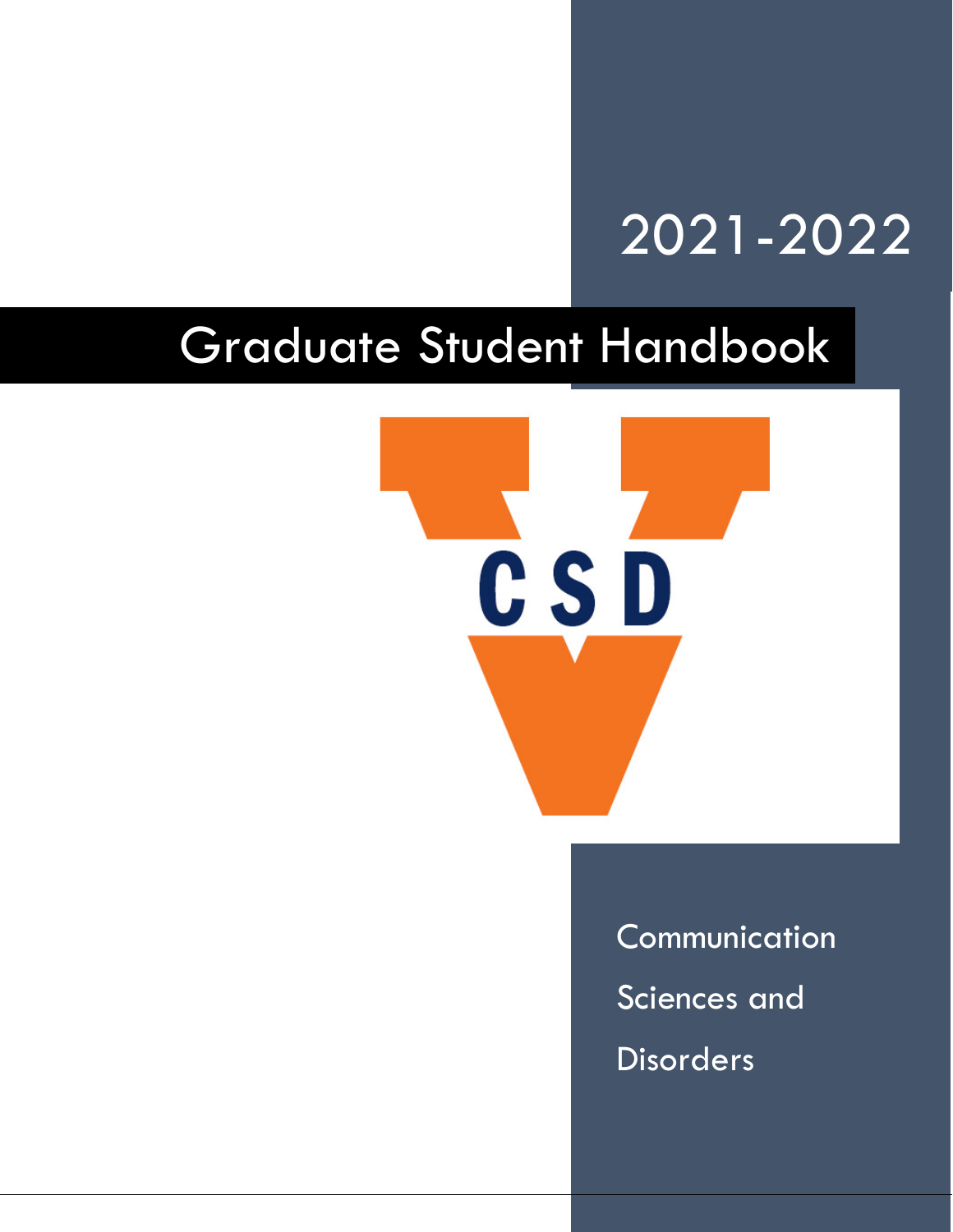After reading this handbook,

you must sign and submit the

Graduate Student Handbook

Confirmation Form via the Incoming

SLPMstrs2021 Canvas site by the

assigned date and time.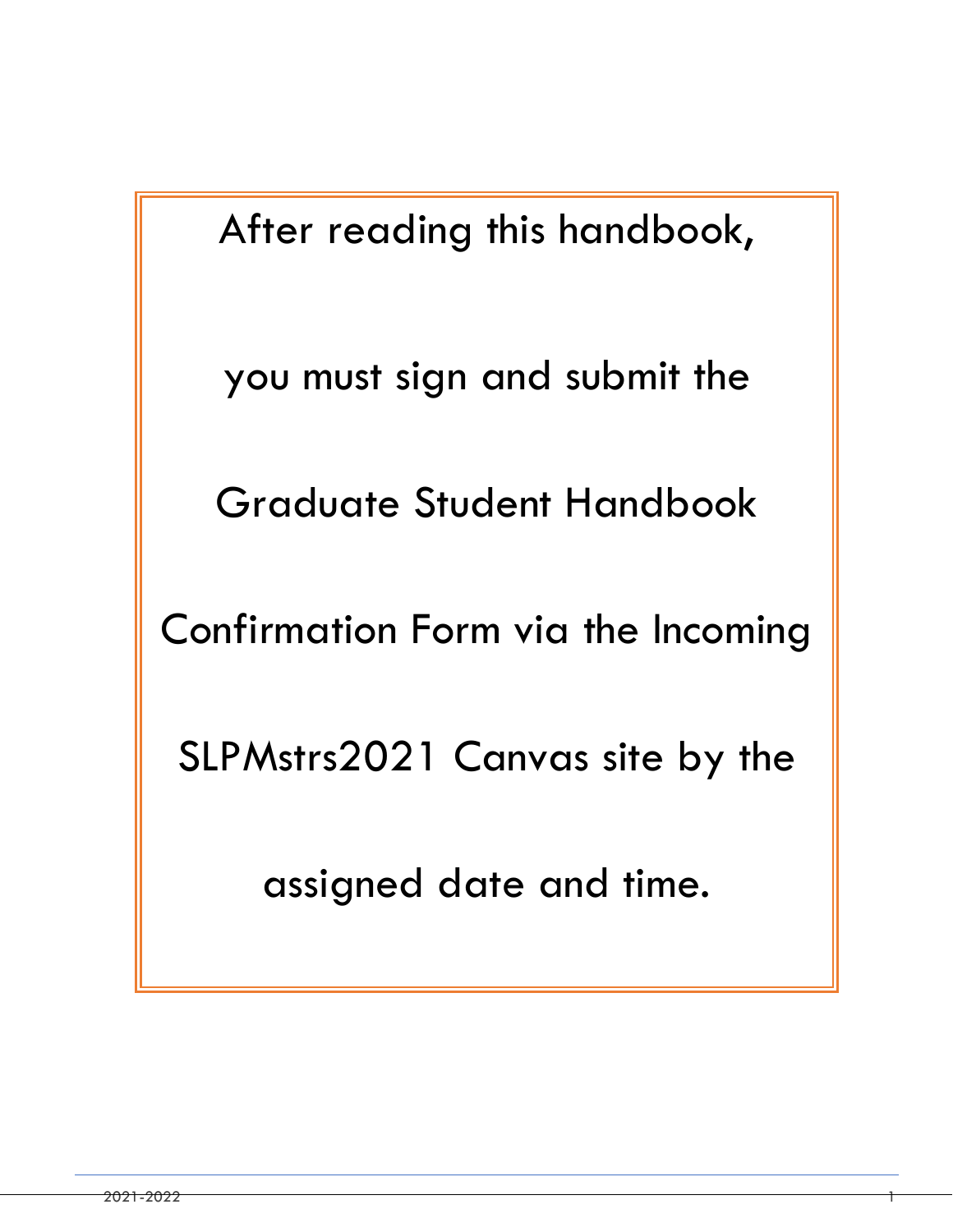# Table of Contents

GRADUATE STUDENT HANDBOOK 2021-2022

\*\* Please note that this table of contents is clickable. \*\*

<span id="page-2-1"></span><span id="page-2-0"></span>

| Introduction                                                                           | 5  |
|----------------------------------------------------------------------------------------|----|
|                                                                                        |    |
| The Graduate Program in Communication Disorders                                        | 6  |
| <b>Program Faculty</b>                                                                 |    |
| Guidelines for Planning Time in Graduate School                                        |    |
| A Simple Rule Regarding Priorities                                                     | 7  |
| <b>Program Policies and Procedures</b>                                                 | 8  |
| <b>Equal Rights</b>                                                                    | 8  |
| The University of Virginia Honor System                                                | 8  |
| Open, Honest, and Safe Communication                                                   | 8  |
| Questions, Suggestions, Concerns, and Complaints                                       | 8  |
| <b>Email Communication</b>                                                             | 9  |
| <b>Communication Screenings</b>                                                        | 9  |
| CPR Certification, Health Insurance, TB Test, Hepatitis B Virus and Other Vaccinations | 10 |
| <b>Writing Style</b>                                                                   | 10 |
| National Student Speech-Language-Hearing Association (NSSLHA)                          | 10 |
| <b>Financial Assistance</b>                                                            | 10 |
| <b>Anticipated Expenses</b>                                                            | 10 |
| <b>Student Wage Employees</b>                                                          | 11 |
| <b>Financial Aid</b>                                                                   | 11 |
| <b>Students with Special Needs</b>                                                     | 12 |
| <b>Library Facilities</b>                                                              | 12 |
| <b>Emergency Procedures</b>                                                            | 12 |
| Shelter in Place or Evacuate                                                           | 12 |
| <b>Evacuation Site</b>                                                                 | 12 |
| <b>Evacuation Preparedness</b>                                                         | 12 |
| <b>UVA Alerts - Emergency Text Messaging</b>                                           | 12 |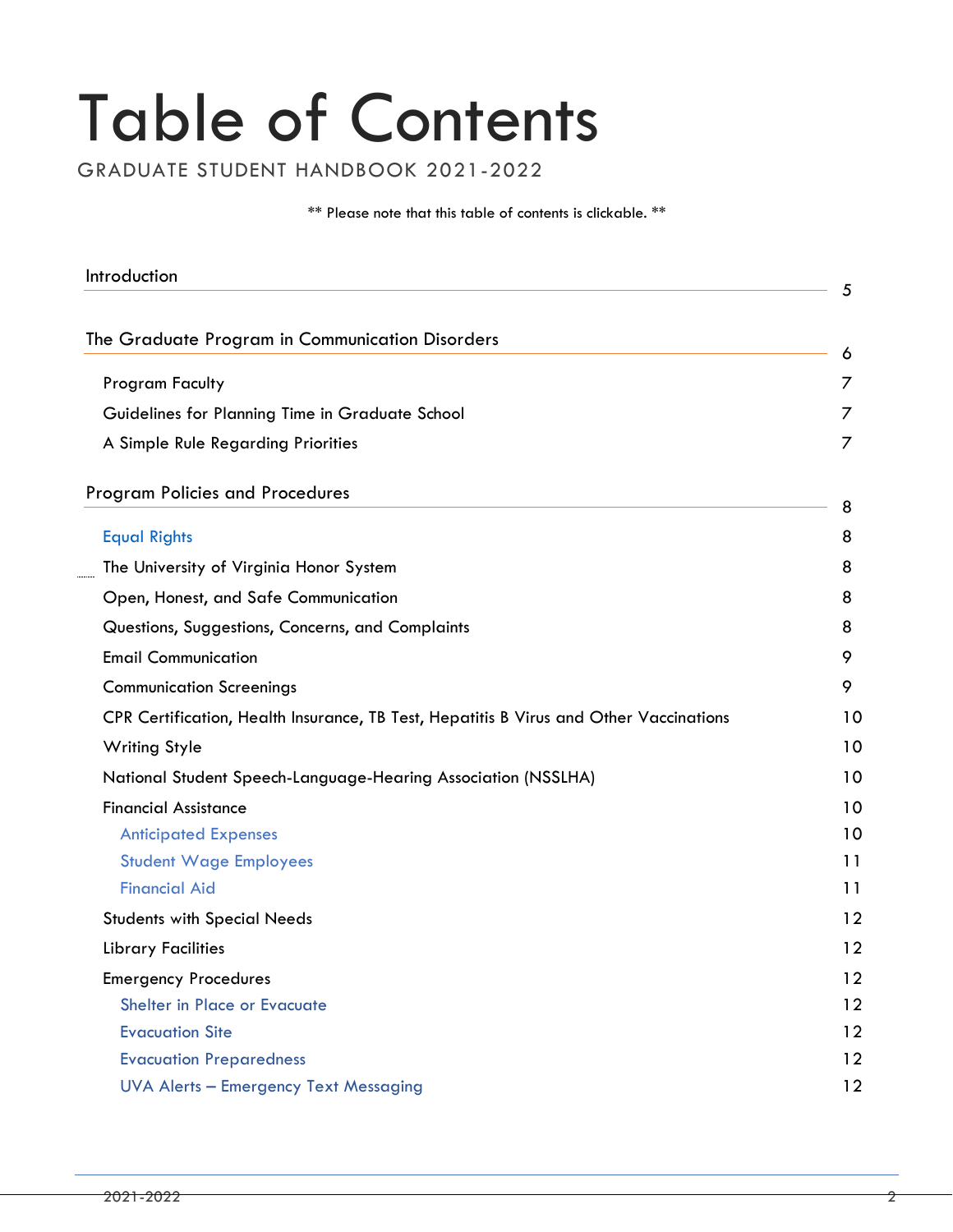| Central Role of Learning and Performance Objectives in a Clinical Curriculum                    |  |
|-------------------------------------------------------------------------------------------------|--|
| Learning and Performance Objectives                                                             |  |
| Progress in Mastering the Set of Learning and Performance Objectives                            |  |
| Learning and Performance Objectives and Beginning Clinicians                                    |  |
| Learning and Performance Objectives in the Greater Context                                      |  |
| Learning and Performance Objectives and Improvement Plans                                       |  |
| The Nature of Improvement Plans                                                                 |  |
| Lack of Progress in Mastering the Learning and Performance Objectives                           |  |
| The Nature of Insufficient Clinical Progress                                                    |  |
| Our Approach to Managing Insufficient Progress                                                  |  |
| Policy on Insufficient Progress in Accomplishing Performance Objectives in Clinical Assignments |  |
| Policy on Insufficient Progress in Accomplishing Performance Objectives in Academic Classes     |  |

# [Academic Requirements](#page-16-1) <sup>16</sup>

|                                                                  | $\sim$ |
|------------------------------------------------------------------|--------|
| <b>Overview of Calendars</b>                                     | 16     |
| Master's Degree Curricula                                        | 17     |
| Pre-Professional Courses Required for the Graduate Degree        | 17     |
| <b>Required Courses</b>                                          | 17     |
| <b>Part-Time Study</b>                                           | 18     |
| <b>Comprehensive Examination</b>                                 | 18     |
| Advising                                                         | 18     |
| <b>Academic Advising</b>                                         | 18     |
| Program of Study                                                 | 18     |
| <b>Pre-Professional Coursework</b>                               | 18     |
| <b>Professional Coursework</b>                                   | 19     |
| <b>Enrolling for an Academic Overload</b>                        | 19     |
| A Grade of Incomplete                                            | 19     |
| <b>Passing and Failing Grades</b>                                | 19     |
| <b>Appealing an Advising Decision</b>                            | 20     |
| <b>Progress Monitoring</b>                                       | 20     |
| Dismissal from the Program                                       | 21     |
| Poor Academic/Clinical Performance                               | 21     |
| Inability to Demonstrate Essential Skills for a Career as an SLP | 21     |
| <b>Unprofessional or Unethical Conduct</b>                       | 23     |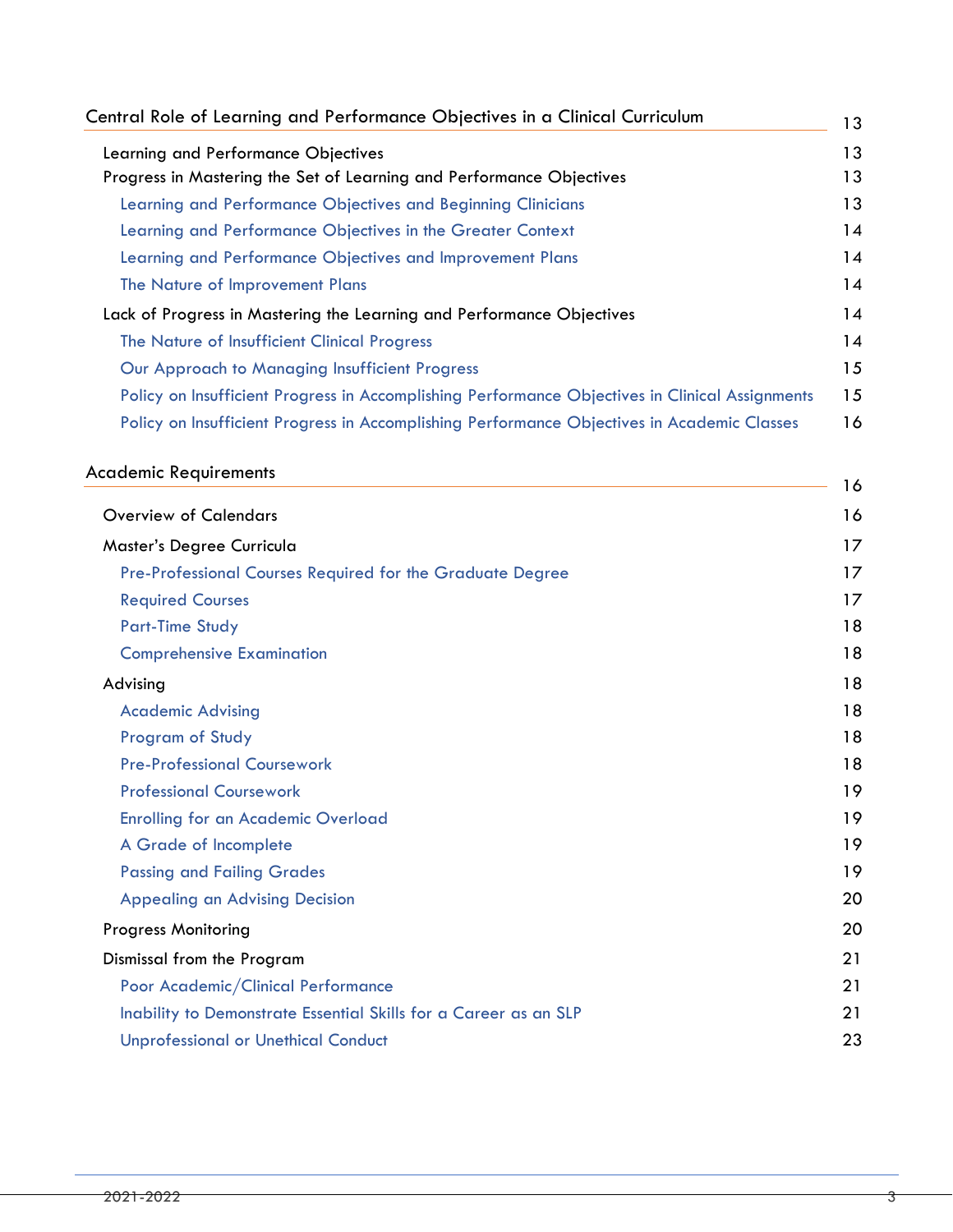# [Clinical Requirements](#page-24-0) 24

| <b>Clinical Calendars</b>                                              | 4<br>24 |
|------------------------------------------------------------------------|---------|
| <b>General Clinical Practicum Policies</b>                             | 24      |
| Professional Definition, Identity, and Conduct                         | 24      |
| Some General Matters Regarding Clinical Practicum and Supervision      | 24      |
| <b>Clinical Education, Clinical Learning, and Clinical Supervision</b> | 25      |
| <b>Basic Tenets of Professionalism</b>                                 | 26      |
| <b>Code of Ethics</b>                                                  | 27      |
| Scope of Practice in Speech-Language Pathology                         | 27      |
| <b>Philosophy of Clinical Supervision</b>                              | 27      |
| <b>Clinical Supervision</b>                                            | 28      |
| <b>Evaluation of Associate Clinicians and Clinic Grades</b>            | 28      |
| <b>Clinical Practicum Assessment</b>                                   | 28      |
| Performance Objectives Associated with the Clinical Practicum          | 29      |
| <b>Clinical Contact Clock Hours</b>                                    | 30      |
| <b>Observation Hours</b>                                               | 30      |
| <b>Direct Clinical Contact Hours</b>                                   | 30      |
| <b>What to Count as Clinical Clock Hours</b>                           | 31      |
| <b>Weekly Report of Contact Hours for ASHA Certification</b>           | 32      |
| Final Summary Report of Contact Hours for ASHA Certification in SLP    | 32      |
| On-Site Practicum in the Sheila C. Johnson Center for Human Services   | 32      |
| <b>SJC</b> Clinical Supervisors                                        | 32      |
| <b>SJC Hours and Clinical Appointments</b>                             | 32      |
| <b>SJC Clinic Operations</b>                                           | 33      |
| <b>Dress Code for Clinical Practice</b>                                | 33      |
| Policies & Procedures for the SJC                                      | 34      |
| <b>Expectations for the SJC Clinical Practicum</b>                     | 34      |
| Clinical Externships and Internship Overview                           | 36      |
| <b>Computer-Based Simulation Clinical Training</b>                     | 37      |
|                                                                        |         |
| <b>Becoming Credentialed to Practice SLP</b>                           | 38      |
| <b>ASHA Membership and Certification Manual</b>                        | 38      |
| Obtaining the Certificate of Clinical Competence from ASHA             | 38      |
| Virginia State Licensure in Speech-Language Pathology                  | 40      |
| Continuing Education and Maintaining Licensure in Virginia             | 40      |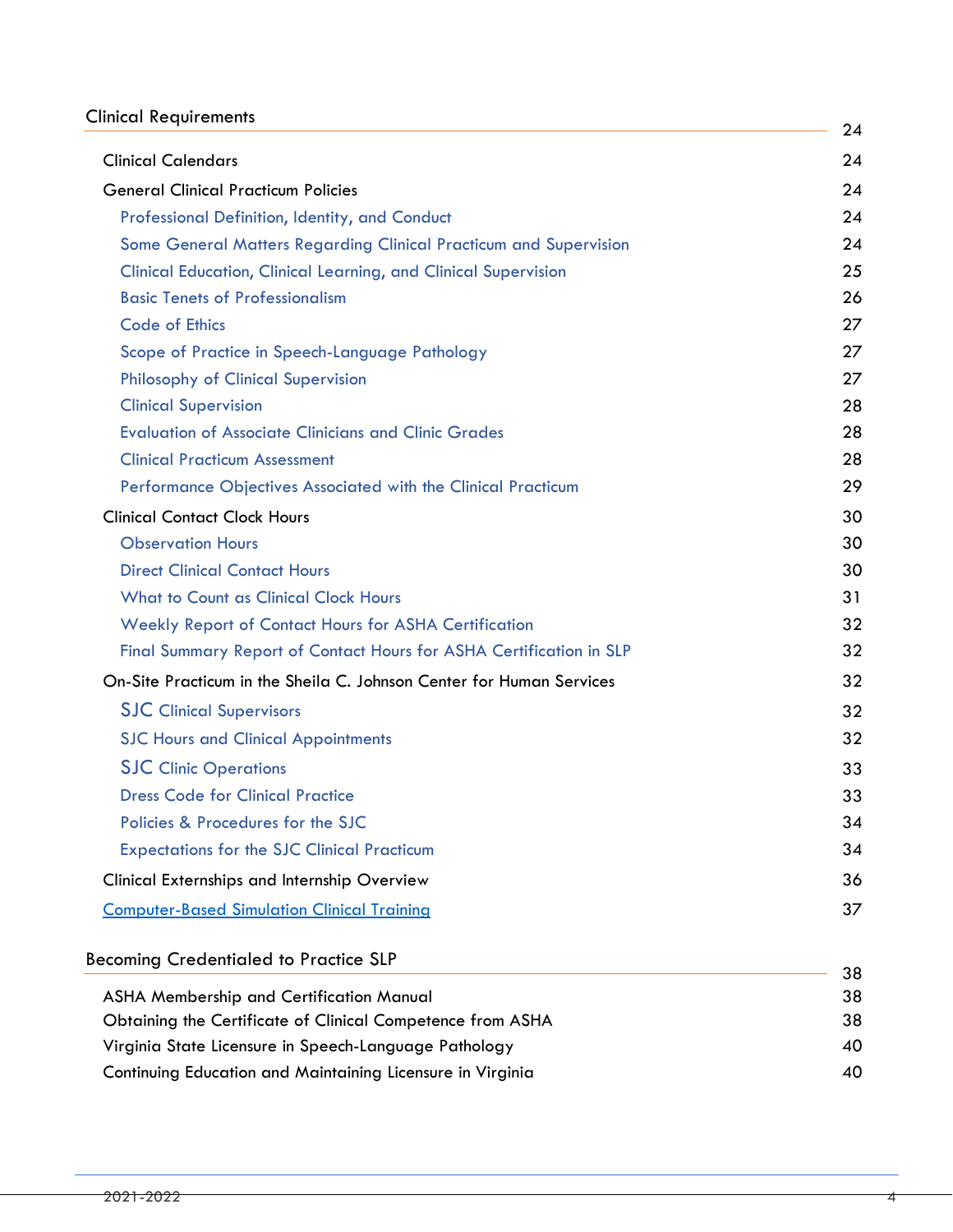| Appendix A                                                                                            |  |
|-------------------------------------------------------------------------------------------------------|--|
| Selected Portions of the 2020 Standards and Implementation Procedures for the Certificate of Clinical |  |
| Competence in Speech-Language Pathology                                                               |  |
|                                                                                                       |  |
| Appendix B                                                                                            |  |
| Track I and Track II Curricula                                                                        |  |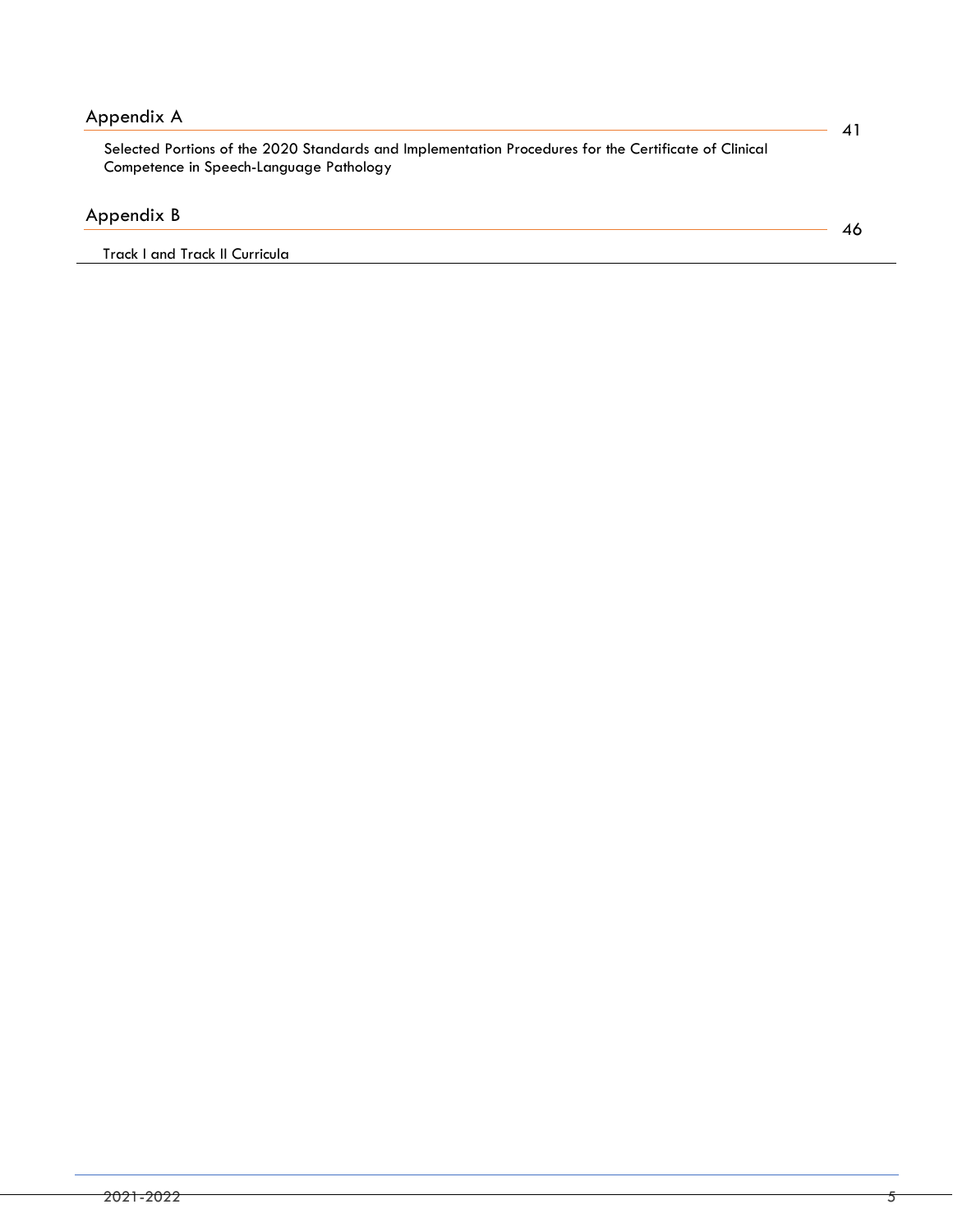# Graduate Student Handbook

2021-2022

# <span id="page-6-0"></span>Introduction

This Handbook provides students enrolled in the master's degree program with important information about the Communication Sciences and Disorders Program. Study its contents carefully, as it will answer most of your questions. The academic and clinical requirements included in this edition of the Handbook will guide your day-to-day activities in our graduate program. Each year, the Handbook is revised. In future years, you will be bound by new editions of the Handbook in terms of changes to existing policies and procedures in the Communication Sciences and Disorders Program and the UVA Speech-Language-Hearing Center. Comments about how the Handbook might be improved are certainly welcome.

Occasionally, a new or revised policy must go into effect immediately. When that happens, you will be notified.

Program policies and procedures supplement those of the University of Virginia and the School of Education, rather than supersede them. Students enrolled in the Communication Sciences and Disorders Program are subject to the policies specified in the School section of the Graduate Record [\(http://records.ureg.virginia.edu/index.php](http://records.ureg.virginia.edu/index.php) ); the Undergraduate Record is the default on this page; you must select the Grad Record in the selection box near the top of the page. Each student must assume responsibility for meeting all deadlines (including those pertaining to registration and fees) pursuant to his/her graduation.

Associate Clinicians (ACs) are required to comply with all aspects of this Handbook.

# <span id="page-6-1"></span>[The Graduate Program in Communication Disorders](#page-2-0)

At their inception, the Communication Sciences and Disorders Program and the University of Virginia Speech-Language-Hearing Center (UVA SLHC) were products of the vision and imagination of two men: Dr. Karl Wallace, Professor of Speech, and Dr. Fletcher D. Woodward, Professor of Otolaryngology. In 1941, their efforts led the Board of Visitors to establish an academic program in speech pathology and audiology and a center for clinical instruction and public service. At the time of its founding, the Speech-Language-Hearing Center was the only one of its kind between Washington, D.C., and Alabama.

The Communication Sciences and Disorders Program offers a baccalaureate degree (B.S.Ed.) in communication disorders, a master's degree (M.Ed.) in speech-language pathology, and a doctoral (Ph.D.) degree in speech-language pathology. Completion of the master's degree program fulfills academic and clinical requirements for obtaining professional credentials in speech-language pathology from the Virginia Board of Audiology and Speech-Language Pathology and the American Speech-Language-Hearing Association (ASHA). The master's degree program is accredited by ASHA's Council on Academic Accreditation (CAA).

Students entering the master's degree program with bachelor's degrees in Communication Sciences and Disorders (CSD) typically complete academic and clinical training in 5-6 semesters. Students entering without undergraduate training in CSD typically require 7-8 semesters to complete all requirements.

Graduates of the M.Ed. curriculum are prepared to practice in a wide variety of professional settings, including public and private schools; hospitals; rehabilitation centers; community clinics; university clinics; federal, state and local government service programs; private health care agencies; and private practices. Graduates are prepared to work with the wide variety of communicative disorders that affect individuals of all ages and cultural backgrounds.

Today, Speech Language Pathology (SLP) and Audiology services are provided through the Sheila C. Johnson Center (SJC). Graduate students provide SLP services under the supervision of licensed and certified supervisors. Further clinical education is provided through externship experiences in settings throughout central Virginia and the United States. In the final semester, clinical education culminates in a full-time clinical internship.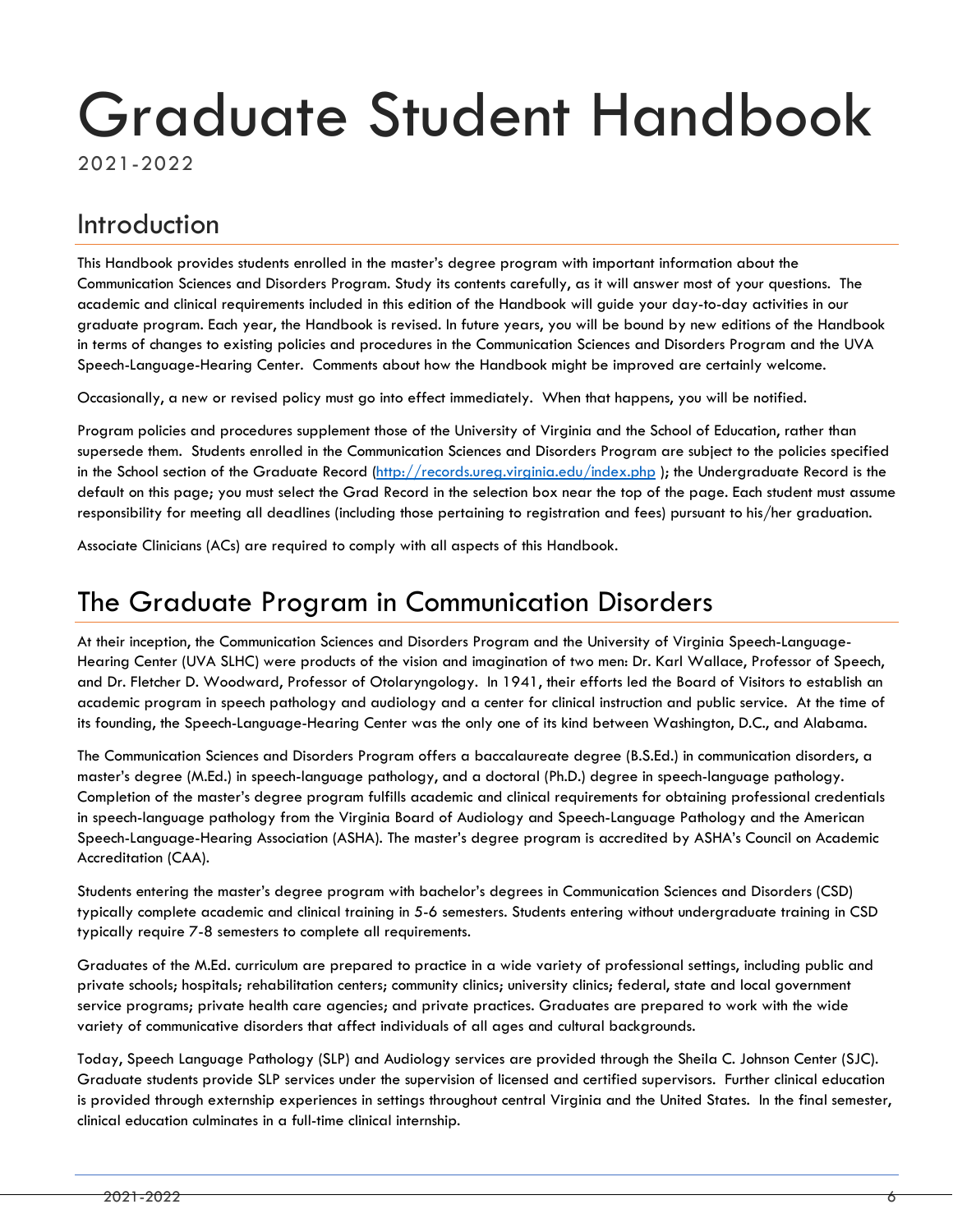# <span id="page-7-0"></span>Program Faculty

## Program Director

LaVae M. Hoffman, Ph.D., CCC-SLP Speech-Language Pathology Program Director/Associate Professor

## Program Faculty

| Claire Barbao, M.A., CCC-SLP     | Speech-Language Pathology                              | Clinical Supervisor                                                        |
|----------------------------------|--------------------------------------------------------|----------------------------------------------------------------------------|
| Michaela DuBay, Ph.D., CCC-SLP   | Speech-Language Pathology Assistant Professor          |                                                                            |
| Filip T. Loncke, Ph.D.           |                                                        | Professor                                                                  |
| Jane C. Hilton, Ph.D., CCC-SLP   | Speech-Language Pathology Clinical Associate Professor |                                                                            |
| Kazlin Mason, Ph.D, CCC-SLP      | Speech-Language Pathology Assistant Professor          |                                                                            |
| Rebecca Rehm, M.S., CCC-SLP      | Speech-Language Pathology                              | Clinical Supervisor                                                        |
| Randall R. Robey, Ph.D., CCC-SLP | Speech-Language Pathology                              | Associate Professor                                                        |
| Jaimee Traub, M.S., CCC-SLP      |                                                        | Speech-Language Pathology SJC Director of SLP Clinical Services & Training |
| Cassandra Turner, Au.D., CCC-AUD | Audiology                                              | Clinical Assistant Protessor                                               |

# <span id="page-7-1"></span>Guidelines for Planning Time in Graduate School

Graduate courses are intensive, and students are asked to carefully consider the advisability of making extracurricular commitments. For a general sense of commitment, consider the following guidelines:

- 1. One semester hour (s.h.) of academic credit requires 1 hour per week in lecture and the expectation of 3 hours of preparation outside of class (i.e., reports, reading, presentations, etc.). Thus, a 1-hour academic credit will take approximately 4 clock hours per week or 60 clock hours per semester. Most graduate courses are 3 credit hours. Therefore, a general rule of thumb is that each 3 credit course will require at least 12 clock hours each week. Consequently, every week of the graduate program requires a substantial amount of time, energy, and effort.
- 2. One semester hour of clinical credit typically requires at least 5 contact hours per week. This may include practicum seminar (a.k.a. "student staffing") experience, direct client services, consultation with the student's supervisor, report writing, test scoring, etc. Students may to need to spend more than this amount of time while initially acquiring core clinical competencies and when undertaking new clinical assignments. Thus, during clinical externship (4 s.h. each), it is expected that at least 20 clock hours will be devoted to the clinical assignment each week. During the internship semester, it is expected that at least 40 clock hours will be devoted to the clinical assignment each week.
- 3. An average graduate course load is 15 to 17 credit hours (although a greater number is sometimes required) which results in an expectation that students will devote a minimum of 61 to 68 hours each week to their academic and clinical courses.

# <span id="page-7-2"></span>A Simple Rule Regarding Priorities

*In a clinical training program, no activity, be it a job or any other sort of outside commitment, takes precedence over a clinical assignment. Clinical assignments must command highest priority.*

- A student who does not accept a clinic assignment (for any reason), forfeits the expectation of graduating on time and may not be offered another assignment until every other student has received one. A student failing to meet a standing clinical obligation also forfeits the expectation of graduating on time.
- Nothing is more important for students in a clinical education program than opportunities to practice the profession.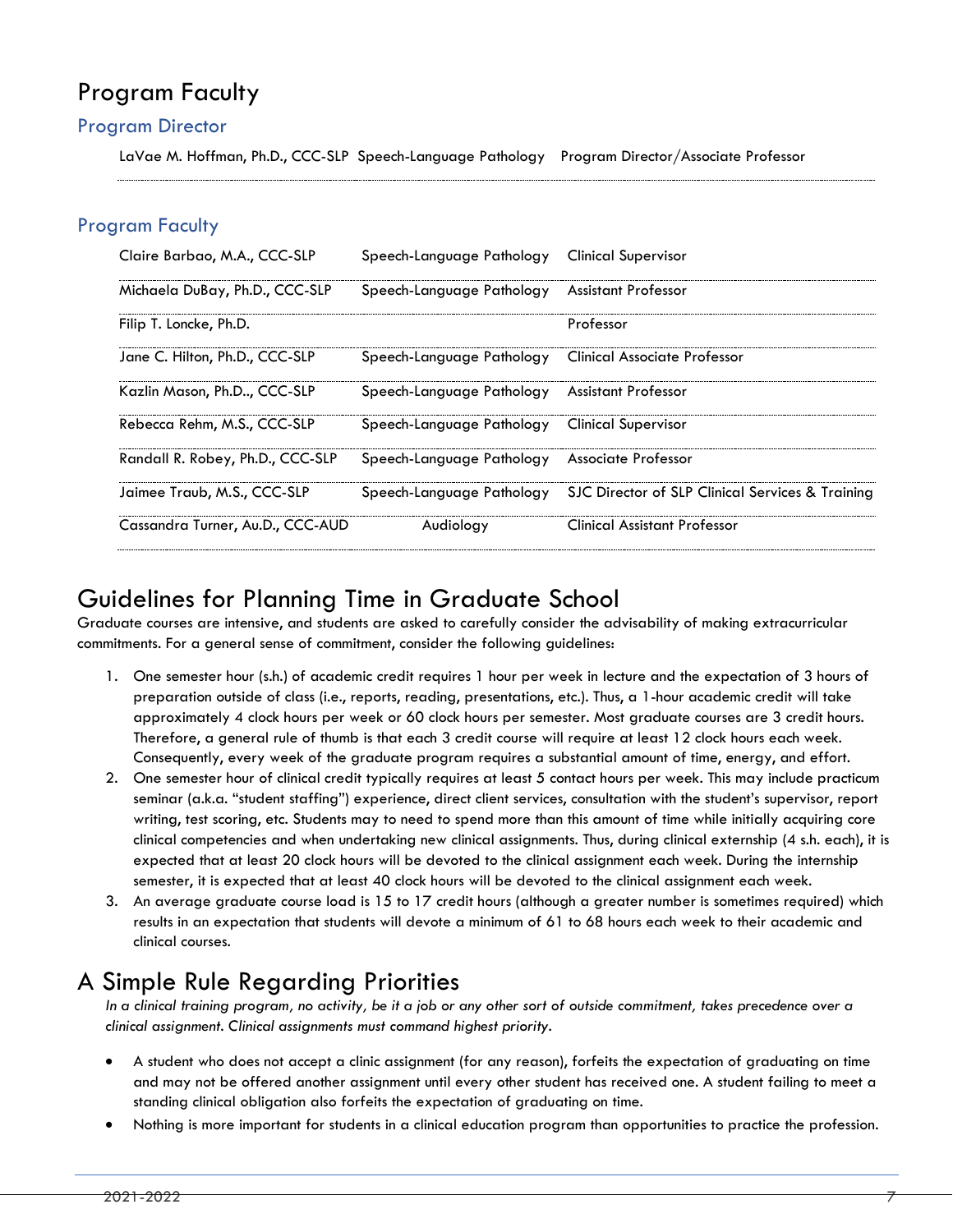# <span id="page-8-1"></span><span id="page-8-0"></span>Equal Rights

The University of Virginia (UVA) does not discriminate on the basis of age, color, disability, gender identity or expression, marital status, national or ethnic origin, political affiliation, pregnancy (including childbirth and related conditions), race, religion, sex, sexual orientation, veteran status, and family medical or genetic information, in its programs and activities as required by Title IX of the Education Amendments of 1972, Americans with Disabilities Act of 1990, as amended, Section 504 of the Rehabilitation Act of 1973, Titles VI and VII of the Civil Rights Act of 1964, Age Discrimination Act of 1975, Governor's Executive Order Number One (2018), and other applicable statutes and University policies. UVA prohibits sexual and gender-based harassment, including sexual assault, and other forms of interpersonal violence.

The Communication Sciences and Disorders Program at UVA is committed to protecting the safety, welfare, and rights of all students, clients, faculty, staff, and community members. Concerns about safety, welfare, and/or rights should be brought to the attention of a program member: such as professor, clinical supervisor, placement coordinator, program director, or department chair.

At the university level, complaints of discrimination, harassment, and retaliation may be directed to the UVA Office for Equal Opportunity and Civil Rights at [UVAEOCR@virginia.edu.](mailto:UVAEOCR@virginia.edu) Complaint [procedures](https://eocr.virginia.edu/file-complaint) may be found on the UVA [Office](https://eocr.virginia.edu/) for Equal [Opportunity](https://eocr.virginia.edu/) and Civil Rights website. Complaints may also be filed with the [Department](https://www2.ed.gov/about/offices/list/ocr/index.html) of Education Office for Civil Rights, Equal Employment [Opportunity](https://www.eeoc.gov/) Commission, [Commonwealth](https://www.oag.state.va.us/index.php/programs-initiatives/human-rights) of Virginia Division of Human Rights, and the [Department](https://www.dhrm.virginia.gov/employee-relations/equity-diversity-and-inclusion) of Human Resources [Management.](https://www.dhrm.virginia.gov/employee-relations/equity-diversity-and-inclusion)

# The University of Virginia Honor System

- Honor is one of the most cherished traditions at the University of Virginia. The Honor Code is an enormously important and serious matter within the Communication Sciences and Disorders Program at the University of Virginia.
- Within the spirit of individual and collective honor, the faculty and students of the Communication Sciences and Disorders Program form a Community of Trust. Becoming a member in our community-of-trust means carrying out an ongoing commitment to one another: we each refrain from dishonorable conduct (i.e., lying, cheating and stealing). We can, and do, trust one another. If an individual demonstrates dishonorable behavior, the members of the community-of-trust must carry out an even more demanding commitment – a responsibility to ask those who violate the standard of honor to leave the University. The University of Virginia Honor System is unique in two ways: (a) it is entirely student-run, and (b) it provides for single sanction.
- As a graduate and a professional degree program, the notion of dishonorable conduct within the Communication Sciences and Disorders Program extends to encompass (a) academic fraud (see [http://honor.virginia.edu/academic](http://honor.virginia.edu/academic-fraud)[fraud](http://honor.virginia.edu/academic-fraud) ), (b) unethical conduct, and (c) unprofessional conduct.
- As a student at the University of Virginia, you will be asked to write and sign the Honor Pledge on exams and assignments, just as generations of students have done before you. The Honor Pledge is:

"On my honor as a student, I have neither given nor received aid on this exam/assignment." (Signature)

# <span id="page-8-2"></span>Open, Honest, and Safe Communication

In a program of study that focuses on communication it is extremely important that we all model open, honest, and safe communication.

The most important step in resolving serious questions is always prevention through open, straightforward, and non-threatening communication leading to positive and productive problem solving.

Faculty members hold two important concerns above all others: (1) your preparation for a career in SLP as an alum of the University of Virginia, and (2) the future and well-being of the Communication Sciences &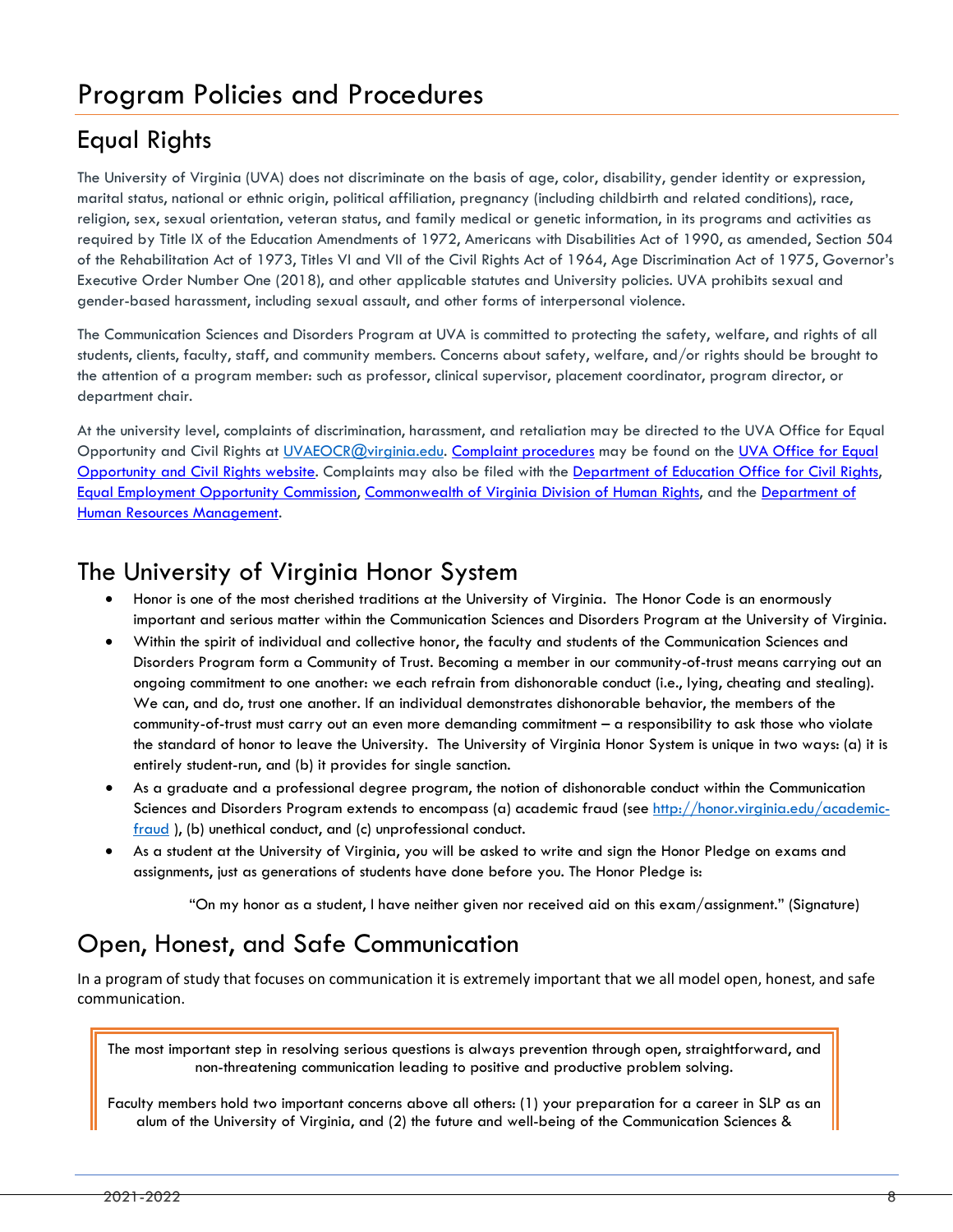Disorders Program at the University of Virginia. If some aspect of the Program needs to be changed to better serve those two interests, it is certainly important that we examine options for making such a change.

We encourage you to become our partners in resolving any unforeseen difficulties through a productive, positive, and goal-oriented process leading to positive solutions that serve the best interests of your career and the best interests our Program.

# <span id="page-9-0"></span>Questions, Suggestions, Concerns, and Complaints

- 1. First Step: The first step in resolving a question, a concern, a suggestion, or a complaint is open communication. A student who is not sanguine with some aspect of the Program should first have a discussion with the faculty member most directly involved with that aspect of the Program and explore options for a satisfactory resolution. An unsatisfactory outcome can always be brought before the next-higher administrative level.
- 2. Second Step: If, after discussing the concern with the program faculty member involved, a successful resolution is not forthcoming, a student should speak with the Program Director, Dr. LaVae Hoffman.
- 3. Third Step: If, after discussing the concern with the Program Director, the issue remains unresolved, the student could bring the matter to the attention of the Chair of the Department of Human Services, Dr. Scott Gest.
- 4. Fourth Step: If, after discussing the concern with the Department Chair, the issue remains unresolved, the student could bring the matter to the attention of the Assistant Dean for Undergraduate and Graduate Studies, Dr. Catherine Brighton.

A problem requiring the attention of the Council on Academic Accreditation should be directed to:

Chair, Council on Academic Accreditation in Audiology and Speech-Language Pathology American Speech-Language-Hearing Association 2200 Research Boulevard, #310 Rockville, MD 20850

# <span id="page-9-1"></span>Email Communication

- Email is the primary, and oftentimes the sole, means for communicating essential information within the Communication Sciences and Disorders Program, the School of Education and Human Development, and the University. It is very important to understand that messages from the Program concerning, for example, grades, clinical hours, clinical responsibilities, comprehensive exams and eligibility for graduation will be sent only through email. Email messages from the Program, School and University are sent to your University account. Students may have email forwarded from their University accounts to private accounts; however, email from the Program, School and University will be sent only to University accounts. Once the University account has been established, it is the student's responsibility to check for communication from the Program, School and University on a regular daily basis.
- If you have a change in mailing address, phone number, email address, etc., it is your responsibility to send changes to your Academic Advisor and the department office.

# <span id="page-9-2"></span>Communication Screenings

- Speech, language, and hearing screenings are required for all incoming students. These screenings will be scheduled during clinic orientation at no cost. Students are encouraged to pursue any recommendations for follow-up made as a result of the screening and subsequent communication evaluation.
- Because oral communication skills are essential for clinical practice in speech-language pathology, students must demonstrate proficiency before they can begin clinical assignments. Students whose communication skills do not allow them to complete all practicum requirements may not be eligible to apply for ASHA certification. Students who initially are ineligible for practicum assignments may opt to engage in a treatment program to improve their oral communication skills in the SJC. If proficiency can be demonstrated following treatment, the student will be able to complete practicum requirements and apply for ASHA certification following graduation.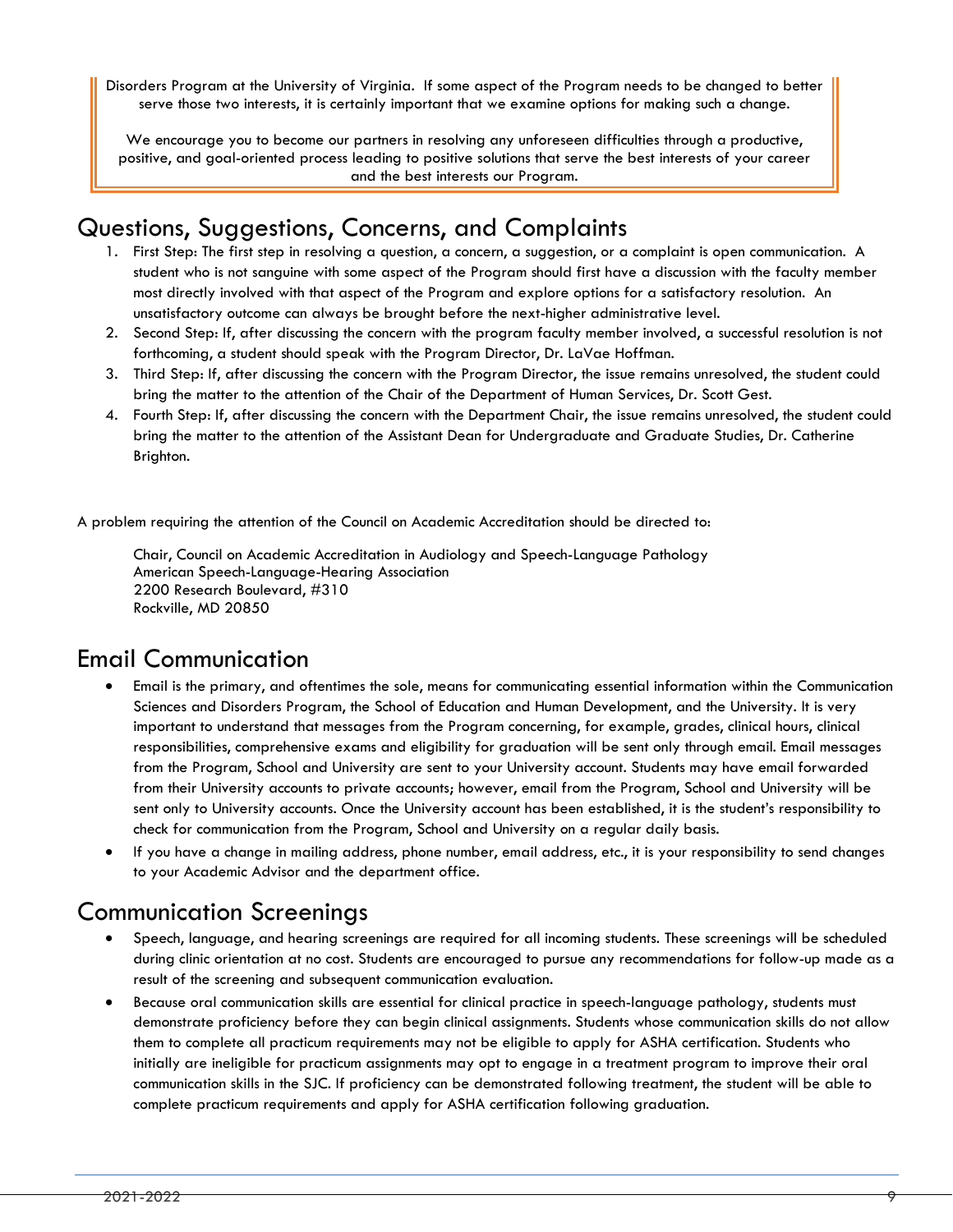# <span id="page-10-0"></span>CPR Certification, Health Insurance, TB Test, Hepatitis B Virus and Other Vaccinations

- Current information about UVA pre-entrance requirements, including vaccines, can be found on the UVA website <https://www.studenthealth.virginia.edu/faqs-about-pre-entrance-requirements>
- Healthcare professionals who are not correctly and currently immunized pose a significant health risk to their patients, to their co-workers, and to themselves. Most school and adult practicum sites require evidence of complete and current immunizations (e.g., measles, mumps, rubella, polio, hepatitis B, chicken pox, as well as yearly TB tests and influenza shots).
- Also please note that a large number of practicum sites presently require that the students have, at the student's expense, a physical examination (including TB test and/or chest x-ray, a rubella titer, etc.). Many facilities require immunization for HPV or a signed refusal for the series. In some cases, a formal application for a religious exemption may be possible. However, that possibility, the application process, and the criteria to be met are solely governed and decided within each institution.
- As a result, the Program cannot guarantee that a student who is not currently and properly immunized will (1) graduate on time, if at all, or (2) satisfy the ASHA minimum on clinical clock hours for certification.
- Finally, please note that proof of health insurance coverage is also required by some facilities.

# <span id="page-10-1"></span>Writing Style

• For the American Speech-Language-Hearing Association, the official guide to writing style is the 7th Edition of the Publication Manual of the American Psychological Association [\(https://apastyle.apa.org/](https://apastyle.apa.org/)). By extension, the APA Pub Manual is the writing guide for the Communication Sciences and Disorders Program. Many basic elements of the Manual are available online. Hard copies are available through the UVA Bookstore.

# <span id="page-10-2"></span>National Student Speech-Language-Hearing Association (NSSLHA)

- The National Student Speech-Language-Hearing Association (NSSLHA) is a national organization that promotes professional interest among university students in speech-language pathology and audiology. Two kinds of memberships are available: membership in the national association and membership in the UVA Chapter.
- Joining the National Student Speech-Language-Hearing Association (NSSLHA) is a Program requirement for graduate students. A national membership allows access to ASHA web resources required for classes. National dues are \$60.00 at<https://www.nsslha.org/Membership/Join-or-Renew/> . Purchase *after* September 1 for the best deal. National membership enables students to receive ASHA and NSSLHA journals. Further, two years of NSSLHA membership substantially reduces the initial ASHA membership fee.
- Applications for national membership are available online.
- UVA Chapter dues are \$40.00 per year. All undergraduate and graduate students in the Communication Sciences and Disorders Program are eligible for membership. The Chapter holds business/informational/social meetings, is involved in fundraising and charitable work, and organizes social events. All students are encouraged to participate in the UVA NSSHLA Chapter.
- Chapter officers (e.g., President, Vice President, Secretary, Treasurer) are elected each year. Faculty serves as Advisor to the chapter and liaison to the faculty and University.

# <span id="page-10-3"></span>Financial Assistance

## <span id="page-10-4"></span>Anticipated Expenses

- Tuition
- Room and Board. Housing is always an expense during internships/externships.
- Prior to entering the program, you will need to provide proof of a TB test, initiation of the Hep B series, and a copy of CPR certification. Both the TB test and the CPR will need to be repeated prior to your graduation from the program. The TB test is required annually, and CPR needs to be renewed every two years. Hep B is a one-time series of 3 shots so it will not need to be repeated. Both externships and internships may ask for proof that the TB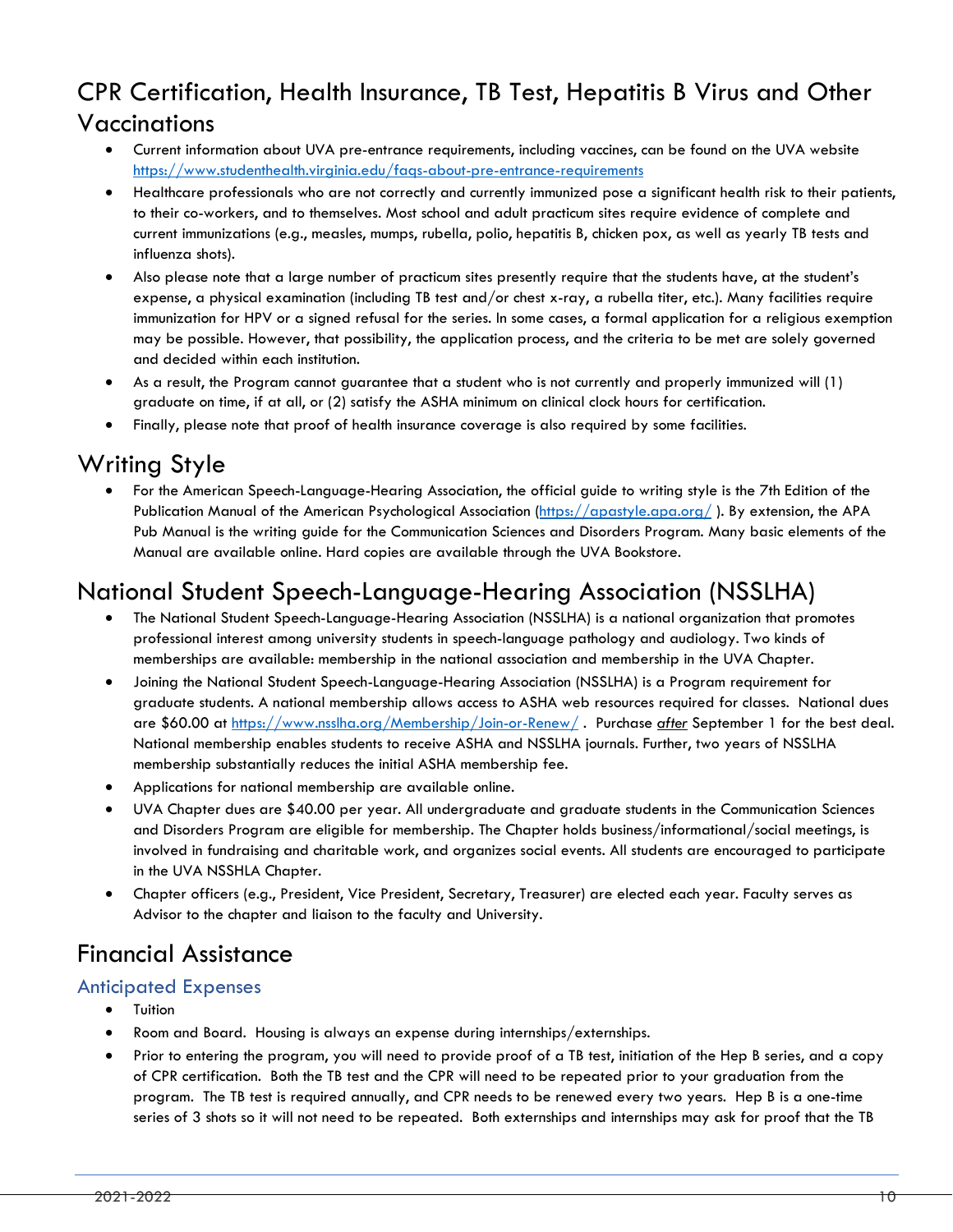test and CPR certification are current. Additionally, extern/internship sites may require proof of flu shot(s) and other vaccinations. It is the student's responsibility to ensure these have been completed.

- UVA Human Resources (HR) will conduct a background check for all students prior to entering the SJC clinic. These is no cost for the student for this background check. Externships and Internships may also require a new or updated background check different from the UVA HR background check. In this case, the student is financially responsible. Drug testing may also be required for externships and internships and is the responsibility of the student.
- CALIPSO is the online program used to track and document clinical experiences. There is a onetime fee of \$100 that covers the period you are enrolled in the program plus one additional year following your graduation. It provides you with documentation for your clinical hours earned during the program.
- Joining the National Student Speech-Language-Hearing Association (NSSLHA) is a Program requirement. Many clinical and academic assignments require access to the "Members Only" ASHA web pages. Further information will be provided to the incoming cohort from the NSSLHA Chapter officers.
- A few supplies are required of each student. These following items must be in your possession when you see a client.
	- o Stopwatch (or a stopwatch app)
	- o Digital audio recorder
	- o Pen Light
	- o USB thumb drive
	- o Lanyard for your ID Card
- Access to a car is regularly a necessity for commuting to and from internship/externship sites.

## <span id="page-11-0"></span>Student Wage Employees

• Student Wage Employees (SWEs) make valuable contributions to the Program, as well as to the work of individual faculty members and supervisors. Program operations and faculty productivity depend on the efforts of SWEs. Therefore, it is important that SWEs treat their work assignments responsibly, just as they would any other job. For example, SWEs should expect to work the full number of hours they have committed to work each week. If SWEs are expected to work on a fixed schedule, they should report reliably and on time. Typically, SWEs are expected to work from beginning of classes through to clinic closing. Program student wage position assignments are made for a single academic year and do not extend into the summer. Students are eligible for program student wage positions only during the *in residence* portion of their program of study.

## <span id="page-11-1"></span>Financial Aid

- The University offers financial assistance to graduate students through a variety of programs: student wage employment, fellowships, assistantships, work-study plans, loans, etc.
- Student Financial Services provides detailed information about each of these programs, including the criteria for awards, application procedures and filing deadlines [\(http://sfs.virginia.edu\)](http://sfs.virginia.edu/).
- Typically, with satisfactory progress and the availability of funds, students are eligible for internal financial support on a competing basis. Student-wage employment is awarded on a yearly basis. Students are eligible for studentwage employment in the fall and spring semesters (not summers) and only during the *in residence* phase of their graduate programs.
- The ASHA website includes information about numerous sources of financial aid [\(http://www.asha.org/students/financial-aid](http://www.asha.org/students/financial-aid) ).
- Every year, the Communication Disorders Foundation of Virginia [\(http://www.cdfvirginia.org/\)](http://www.cdfvirginia.org/) offers scholarships to graduate students in Communication Disorders who are attending a university in Virginia. The application deadline is usually May 1st; but be sure to check.

# <span id="page-11-2"></span>Students with Special Needs

• Any student who has a documented disability that might interfere with performance in courses or clinical practicum should schedule a private meeting at the beginning of each semester with the instructor of record (Professor and Placement Coordinator).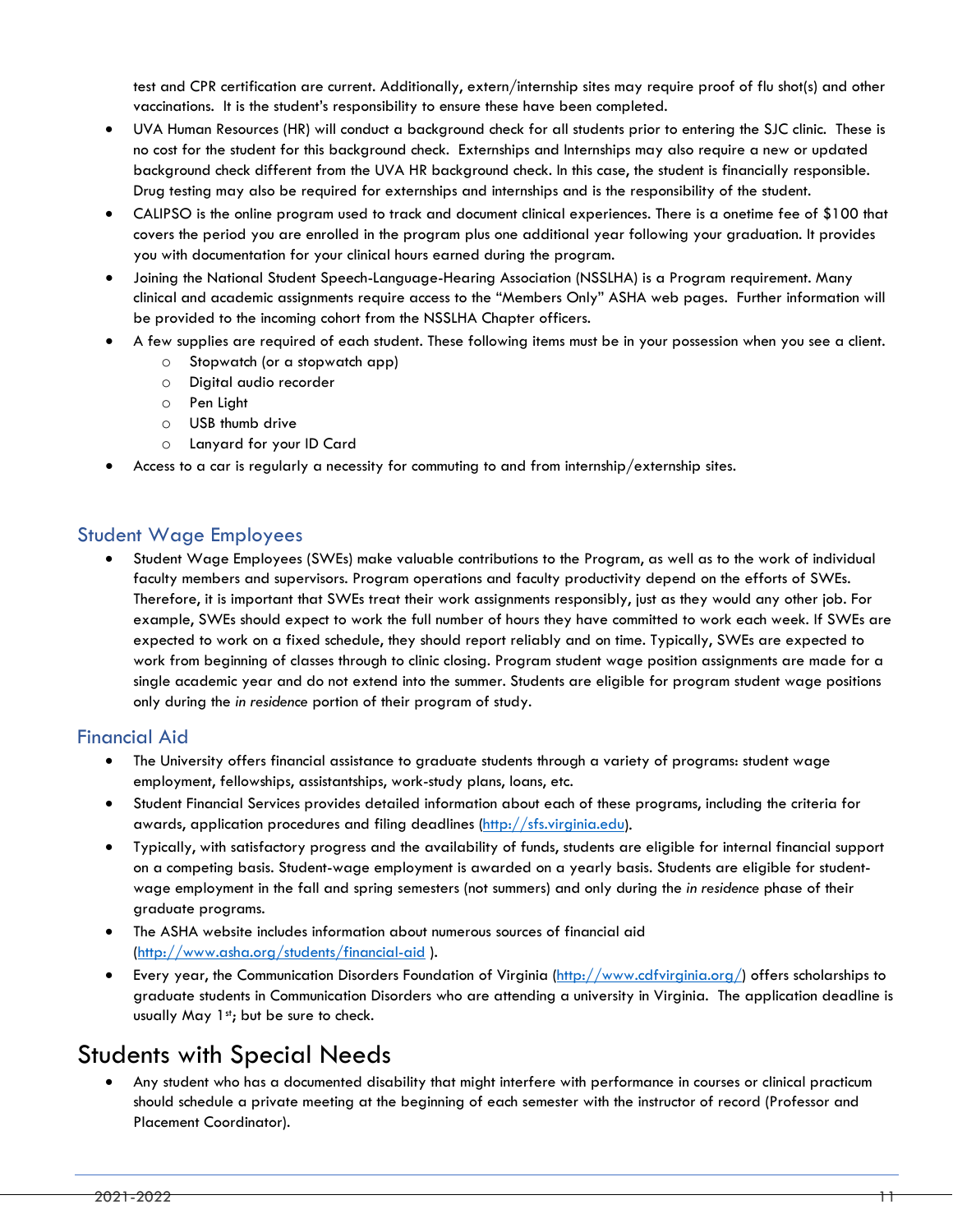• The student must provide documentation of the disability to the UVA Student Disability Access Center (SDAC) [\(https://www.studenthealth.virginia.edu/sdac](https://www.studenthealth.virginia.edu/sdac) [\).](http://www.virginia.edu/studenthealth/sdac/sdac.html)) SDAC will contact the instructor(s) with suggestions for accommodations.

# <span id="page-12-0"></span>Library Facilities

• Most journal articles are available on-line through the UVA Library. Some books and journals relevant to our field will be found in Alderman Library. Many other journals and texts will be found in the Health Sciences Library, the Science and Engineering Library, and Alderman Library. Library hours are posted on the web. Information about the UVA Library system (composed of 12 libraries) can be found at<http://www.lib.virginia.edu/>

# <span id="page-12-1"></span>Emergency Procedures

# <span id="page-12-2"></span>Shelter in Place or Evacuate

• The University will tell us how to respond to an emergency situation. Sometimes, that direction is to shelter-in-place and that is what we will do. In other situations, the University may direct us to evacuate the building.

## <span id="page-12-3"></span>Evacuation Site

• The evacuation site for Bavaro and Ridley Halls, as well as the Dell buildings is the Perry-Fishburn Tennis Courts (The Dell).

## <span id="page-12-4"></span>Evacuation Preparedness

- Emergency preparedness and emergency responses are detailed in the Emergency Information web page: <https://uvaemergency.virginia.edu/>and the Emergency Planning page: <https://uvaemergency.virginia.edu/plans>
- **When Calling 911 for any sort of emergency, be prepared to provide the following information:**

The Street Address: 417 Emmet Street South

The office number or exact location on the floor

## <span id="page-12-5"></span>UVA Alerts – Emergency Text Messaging

- The University of Virginia employs an emergency notification service called UVA Alerts as a tool for reaching students, faculty and staff in critical emergency situations. The UVA Alerts service is designed for students, faculty and staff who will be affected directly by an emergency on the University Grounds or nearby areas. Members of the University community may register for UVA Alerts at [https://uvaemergency.virginia.edu/uva\\_alerts](https://uvaemergency.virginia.edu/uva_alerts) . Some frequently asked questions about this service are provided below:
- Why should I get UVA Alerts?
	- o Text messaging is more reliable in emergency situations when communication systems reach high capacity. Text messages will get through when phone calls won't.
	- o You will receive alerts through your smartphone anywhere, even when you do not have access to a computer.
- What will the UVA Alerts tell me?
	- o A short text message will state the type of threat and indicate suggested action. For instance, in the case of a chemical spill: "CHEMICAL SPILL ON GROUNDS. AVOID (LOCATION).
	- o DETAILS AT WWW.VIRGINIA.EDU." Because the messages must be brief, you may be directed to go to the University's Web site [\(www.virginia.edu\)](http://www.virginia.edu/) where details will be available.
- How many UVA Alerts text messages will I receive?
	- o The exact number of UVA Alerts messages is difficult to predict, but there should be very few. There will be occasional tests of the system, but the aim is to alert you only to emergency situations in which there is an imminent threat to public safety. You will receive messages within seconds of their transmission. If your cell phone is turned off when a text message is sent, you will receive it after you turn your cell phone on, but only if you do so within seven days from the original transmission.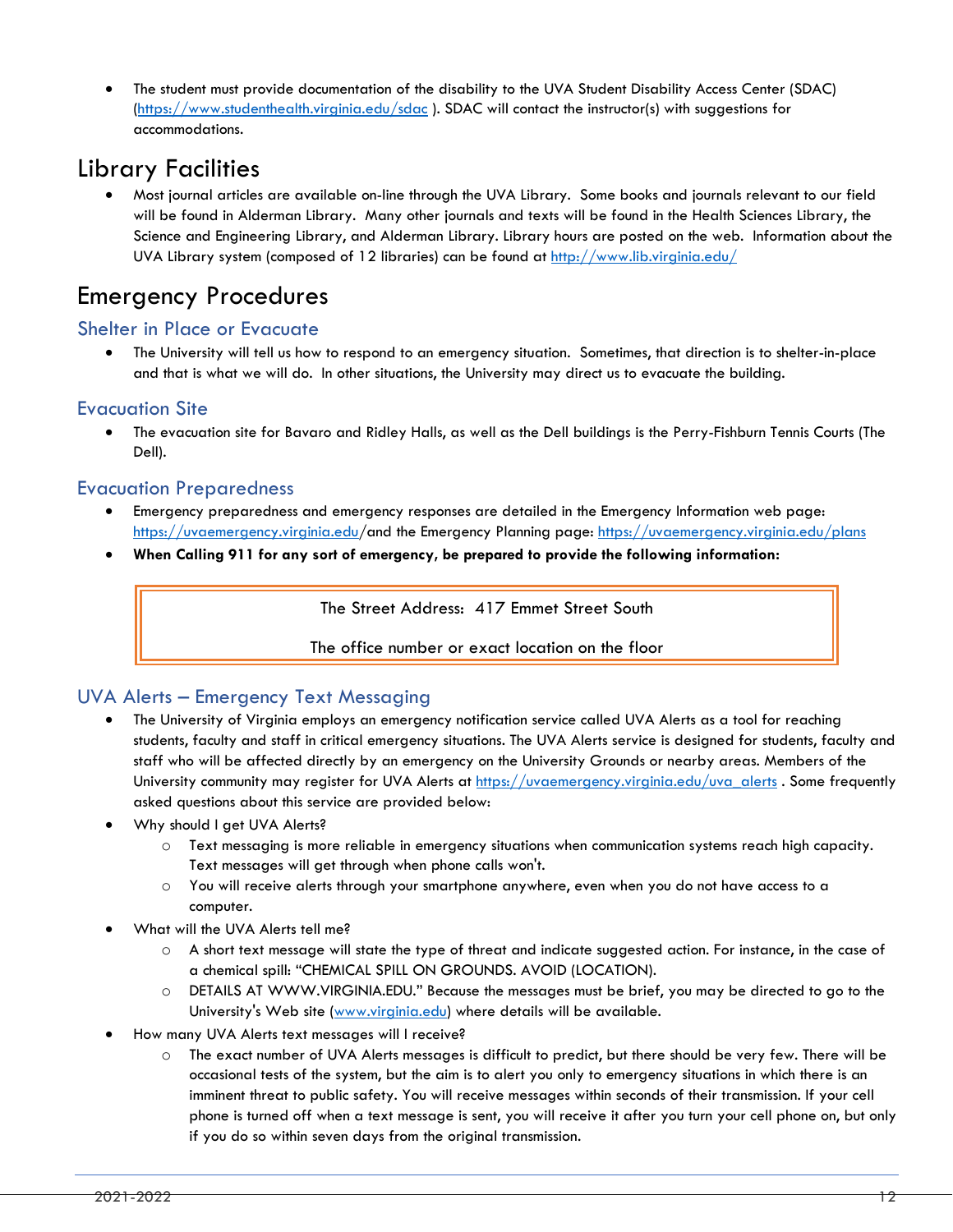- What do I need to get UVA Alerts and how much does it cost?
	- $\circ$  All you need is a cell phone with text messaging capabilities. There is no charge to users for signing up. Individual cell phone plans will apply normal charges for the text message.
	- o Note: All landlines, most Tracfones and some pay-as-you-go phones will not register on the UVA Alerts system. This is a limitation of the phone providers.
- How do I sign up for UVA Alerts?
	- o To register, you do need to have your cell phone handy. Complete the New User Signup Form. On the form you will be asked to create a password for your UVA Alerts account and provide your mobile phone number and carrier information. After submitting the form, you will receive a text message that will include a 4-digit validation code. You must enter the validation code on the confirmation web page and click the "Validate" button. You will then automatically be forwarded to a "Thank You" page. Once validated, you may login to your UVA Alerts account and enter your preferred email address and additional mobile phone number (e.g., a parent's mobile phone number).
- *An important reminder: The UVA Web site is the primary and most complete resource for current emergency information. The UVA Alerts text messaging service is just one of the methods the University will use to communicate emergency information. If appropriate, global emails, the telephone switchboard, flyers, local media and other communication tools will also be used.*

# <span id="page-13-1"></span><span id="page-13-0"></span>[Central Role of Learning and Performance Objectives in a Clinical](#page-13-0)  [Curriculum](#page-13-0)

# Learning and Performance Objectives

Mastering the full set of clinical competencies in the SLP Scope of Practice is the primary objective in obtaining our clinical degree (M.Ed.). Those competencies are operationalized in our curriculum as learning objectives or clinical performance objectives. We use the overarching term "performance objectives" to emphasize that you must demonstrate, or perform, SLP clinical competencies with your supervisors while working with clients.

We teach and assess each of the learning and performance objectives throughout the curriculum. Satisfaction of each learning and performance objective is systematically tracked for each student through CALIPSO which serves as the archival source for ASHA certification.

# <span id="page-13-2"></span>Progress in Mastering the Set of Learning and Performance Objectives

## <span id="page-13-3"></span>Learning and Performance Objectives and Beginning Clinicians

- Building your clinical skills is like any other learning experience: it takes practice; it takes reflection; it takes more practice. The first time any of us try a new skill, our performance is never the best performance we eventually achieve. That learning curve is normal and when we see it, we understand it for what it is. Importantly though, we won't ignore a sub-standard performance (for whatever reason). Rather, we will always address it in the spirit of fostering further development – and never in the spirit of fault finding.
- Fostering or facilitating the clinical growth of any student is an individualized enterprise. Supervisors consider the learning status and the learning needs of each student on a case-by-case basis. Therefore, how a supervisor responds to one student likely differs from how that same supervisor responds to another student. Ultimately, a Supervisor may …
	- $\circ \dots$  clarify expectations, perhaps make a reading assignment, maybe make an observation assignment, assign some other learning experience, implement other learning strategies/styles, engage in a roleplaying exercise, demonstrate the expected behavior, ask a series of Socratic questions, or respond in some other fashion/approach …
	- o … that the supervisor deems appropriate for that student, that client, and that situation. As always, your questions are essential in this growth process.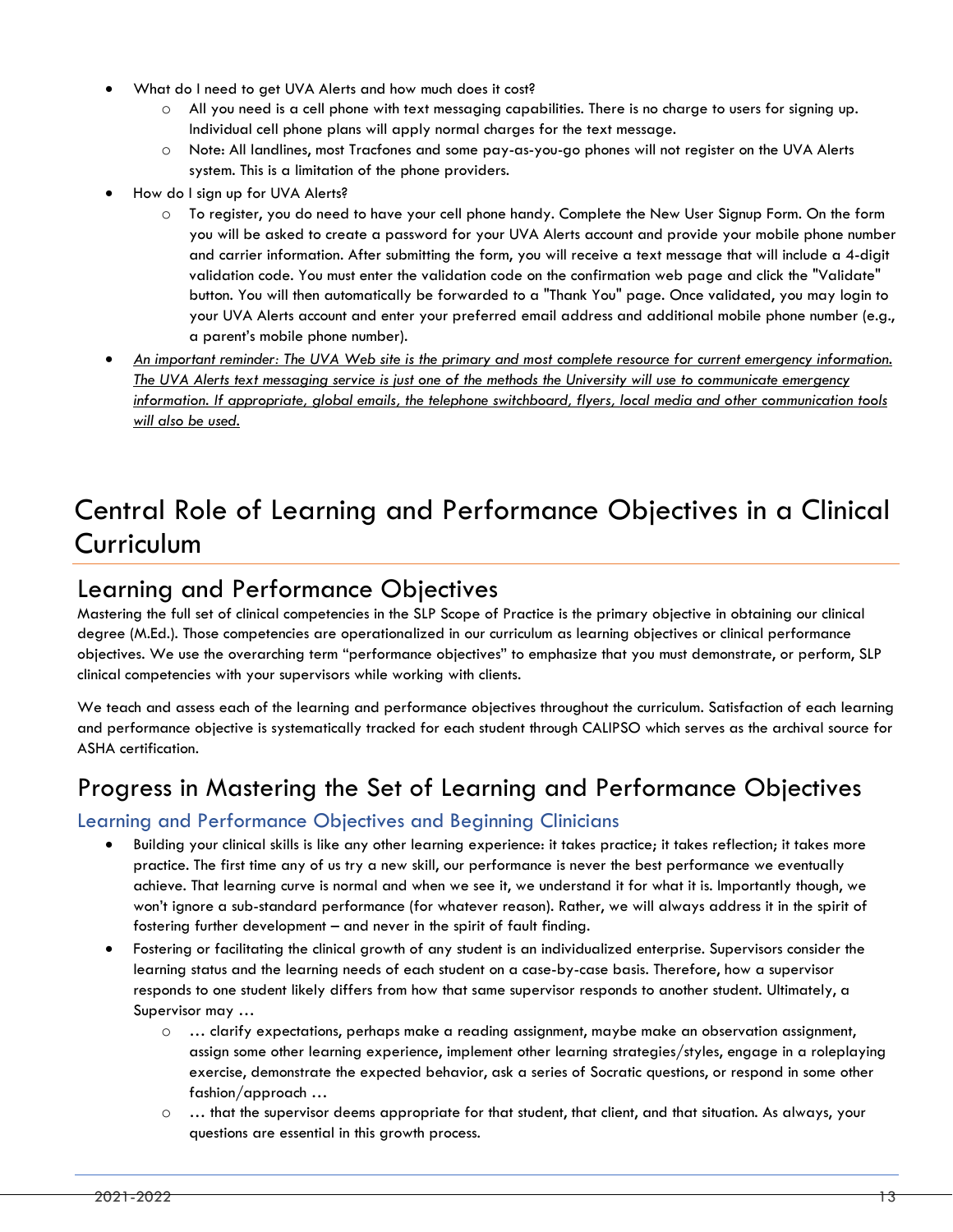# <span id="page-14-0"></span>Learning and Performance Objectives in the Greater Context

- Recall though that our primary objective is to produce independent entry-level clinicians capable of (a) making highstakes clinical decisions and (b) implementing those decisions safely and competently. Clinical growth is both the fundamental and the premium quality for completing the degree on schedule. That means that the learning curve is steep and the calendar for on-time graduation is relatively brief.
- CALIPSO systematically tracks your academic and clinical activities. As such, it provides you with current information about your progression through your program of study. Access your "Knowledge and Skills Acquisition (KASA) Form" and "Clinical Education Checklist" in CALIPSO to monitor your individual progress. Every element on these forms must be completed prior to graduation. Without the signature of the Program Director attesting to the successful completion of all components of your training program, certification is not possible. Therefore, a demonstrated lack of progress in mastering the learning and performance objectives makes it impossible for an individual to become a Speech-Language Pathologist since these are the very skills required for that career.

## <span id="page-14-1"></span>Learning and Performance Objectives and Improvement Plans

- If a student is truly struggling with one or more learning or performance objective(s), we must create, implement, and assess an Improvement Plan. Just so you know, we have a handful of Improvement Plans in effect at just about any point in time; they are not common, but they are not uncommon.
	- *Improvement plans are just a means for faculty members to assure the complete and timely growth of each student in a structured and systematic fashion.*
- Many of our alumni successfully completed an Improvement Plan at some point.

#### <span id="page-14-2"></span>The Nature of Improvement Plans

- When a performance objective is not successfully demonstrated in the normal course of events, an instructor (1) creates an Improvement Plan, (2) establishes a criterion for a successful completion, (3) establishes a calendar for completing the plan, (4) implements the plan, (5) re-assesses the performance objective, and (6) reports the results to the faculty.
	- a. In academic classes, a student must demonstrate the successful completion of a failed learning or performance objective by the last day of classes in the following semester. Sooner is better. The form of demonstration is the prerogative of the instructor and is not necessarily the same instructional or assessment means as required in class. Failure to complete the plan on schedule suspends clinical privileges until a satisfactory performance is demonstrated.
	- b. In any clinic assignment, the supervisor(s) define a deadline for completing an Improvement Plan within the same semester. The schedule may consist of a few days or weeks.
	- c. Once a deficient skill has been identified and an individualized learning path has been explicated in an improvement plan, most students make efficient and rapid progress in demonstrating acquisition of the necessary skill(s). Continued difficulty mastering a skill for which an improvement plan has been developed is often an indicator that the career path might not be a good fit for the student. While needing one improvement plan is not, in and of itself, a problem, if a student struggles to meet the learning challenges within the improvement plan, or requires multiple improvement plans, the probability of successfully completing the graduate program decreases.
	- d. Performances on all already-completed performance objectives are monitored throughout the program for each student. A less than satisfactory performance on a learning or performance objective that has already been established initiates a personalized Improvement Plan for that student. In effect, instruction for achieving the performance objective is started over.

# <span id="page-14-3"></span>Lack of Progress in Mastering the Learning and Performance Objectives

## <span id="page-14-4"></span>The Nature of Insufficient Clinical Progress

- Once in a while, a student struggles far in excess of (a) typical start-up challenges or (b) an occasional need for an Improvement Plan.
- For example, a student might struggle with …
	- o understanding or recalling basic clinical knowledge,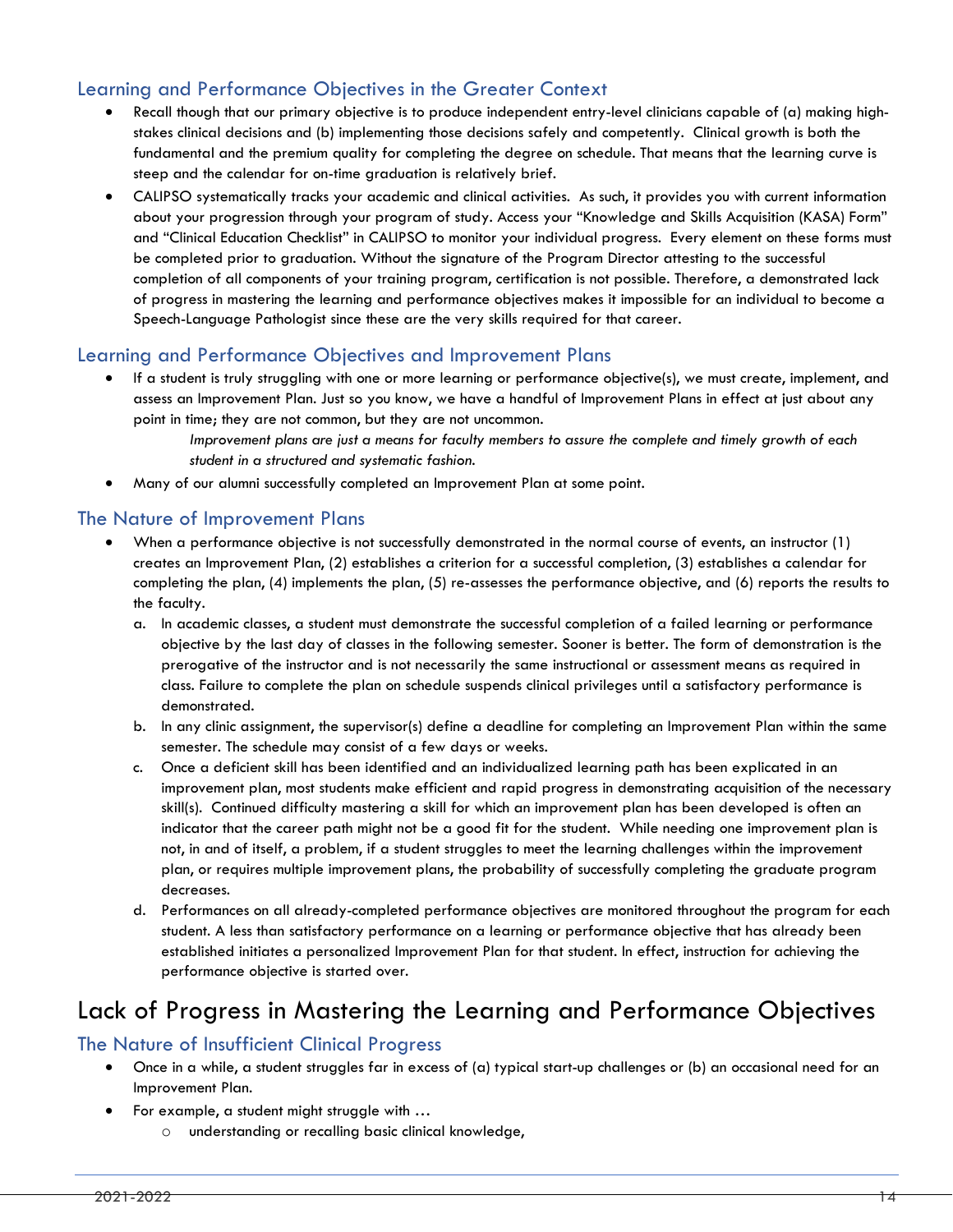- o translating book knowledge to clinical planning, decisions, and actions, delivering services at the speed required in clinical practice,
- o understanding -- in-the-moment -- when a plan is no longer appropriate,
- $\circ$  appropriately adapting  $-$  in-the-moment  $-$  when a plan is no longer appropriate,
- o relating appropriately to clients or family members in an interpersonal sense or communicating effectively with clients or family members.
- Most often, a student demonstrating one or more of these struggles is ultimately successful in overcoming their clinicallearning challenges. Sometimes doing so may require an extra semester or two.
- But not everyone though is cut out for becoming a successful clinician. For instance, someone who is painfully shy, just cannot remain painfully shy and become a successful clinician.
- It is certainly possible for people who have naturally introverted personalities to become successful speech language clinicians. This does, however, require the rapid development of a clinical persona (or interactive style) which the associate clinician can deploy for the purposes of meeting their clients' clinical needs. SLPs activate their own social strengths to help clients develop improved communication abilities. Therapeutic services require clinicians to have interactive skills that are well-developed enough to ensure that the associate clinician is primarily focused on the clients' needs rather than the associate clinician's own personal comfort.

## <span id="page-15-0"></span>Our Approach to Managing Insufficient Progress

- There is only one criterion for success in clinic: independent clinically competent performance. That is, a student must independently demonstrate the necessary skill set.
- For a student who is mightily struggling in clinical assignments, we provide two streams of information and support.
	- o First, we provide our very best collective efforts in supporting a student to bring about the necessary clinical growth.
	- o Second, based upon our observations, we provide our frank and honest estimate of how long it might take to achieve the performance-objective expectations. Importantly, although the schedule may be open to alteration, the criteria for success cannot be adjusted. The only variable open to manipulation is time-tocompletion.
- We begin providing both streams of support and information as early as possible. It's important that a student understand the situation, understand the criteria on performance expectations, understand the path forward, and, when necessary, understand the possible costs of extending her/his Program of Study (e.g., time and tuition).
- If, when we repeat a clinical assignment, we see adequate progress leading to independent clinical competence, we continue matriculation. Most often this is approach is successful and the student completes the degree and goes on to a successful career. Occasionally however, an individual demonstrates no progress or progress that is so slight and slow that matriculation could continue indefinitely. In these rare instances, our responsibility is to address the matter early and directly by assisting the student in finding another career path.

## <span id="page-15-1"></span>Policy on Insufficient Progress in Accomplishing Performance Objectives in Clinical Assignments

- 1. During clinical training, unsatisfactory performance at midsemester necessitates the implementation of an Improvement Plan.
- 2. During clinical training, failure to complete one or more goals on an Improvement Plan(s) by the end of the semester results in:
	- a. A failing grade. This places the student on probation (a.k.a., "academic probation").
	- b. Clinical clock hours that are obtained under substandard clinical performances are not counted for ASHA endorsement.
	- c. A required repetition of the same type of clinical assignment. In most cases, this will lengthen the student's program of study.
	- d. A passing grade on the second attempt removes the failing grade as a factor in determining student status (i.e., the student is no longer on probation.)
	- e. A concurrent second failure, however, leads to dismissal from the Program. The broader policy in this handbook clarifies that a second course failure, of any sort, leads to dismissal.
- 3. When repeating a clinical assignment in a new semester, a student must enroll in the clinical course specified by the Clinical Services Committee.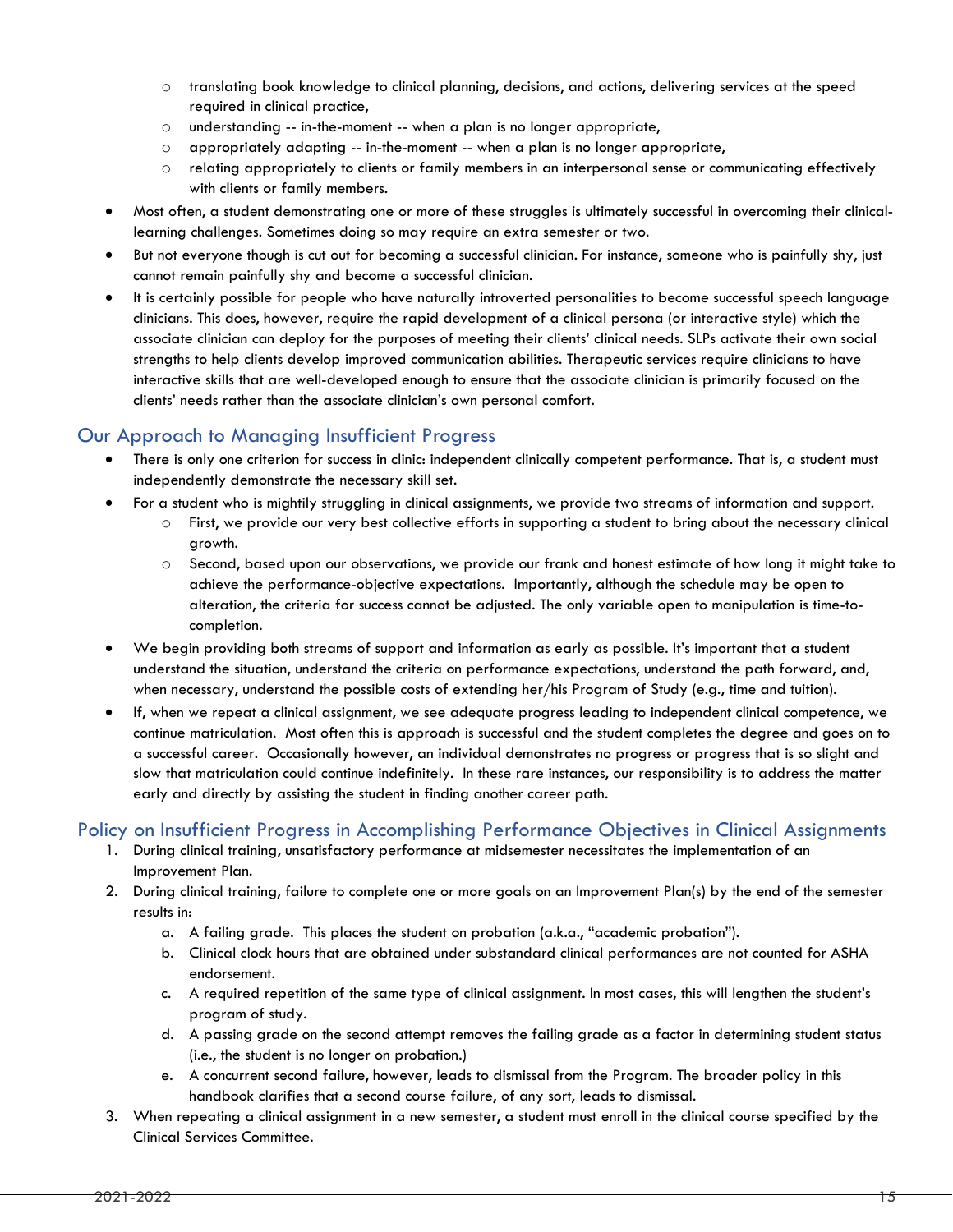- 4. When the failed assignment was an externship or internship, the subsequent enrollment may be a repetition of the same type of off-site clinical assignment or it could be a return to the SJC Clinic, as determined by the External Placement Coordinator(s) in collaboration with the Clinical Services Committee.
- 5. A student who withdraws from a clinical enrollment must repeat the same type of clinical assignment in the following semester.
	- a. Substandard clinical performance at the time of withdrawal, as documented on CALIPSO assessments or session feedback, will void clinical clock hours associated with the assignment.
	- b. The Clinical Services Committee will review the student's clinical performance at the time of the withdrawal to determine whether the clock hours associated with the assignment may be retained or must be voided. External Placement Coordinator(s) will collaborate in this decision when the placement was outside of SJC.
- 6. In the event that a student is terminated by an off-site clinical-placement institution, a failing grade results.
	- a. If it becomes necessary to end a practicum assignment and remove a student from a site because of professional, ethical, or competency-based reasons, the final clinical grade will be fail/unsatisfactory.
	- b. Furthermore...
		- i. Clinical clock hours obtained under substandard clinical performances are not counted for ASHA endorsement.
		- ii. The student must enroll for a clinical assignment determined by the Clinical Services Committee. The repetition likely requires an extension of the Program of Study. A passing grade on the second attempt removes the failing grade as a factor in determining student status (i.e., probationary).
- Underpinning all of this section in the Handbook is the fact that the M.Ed. degree in SLP is a clinical degree and a prerequisite for achieving ASHA certification. There is no non-clinical option for the M.Ed. A non-clinical master's degree in SLP, or some other alternative to the SLP degree, just doesn't exist in the School of Education and Human Development. When mastering the performance objectives on a realistic and reasonable trajectory becomes unlikely, faculty members initiate career counseling and/or refer the student to career counseling services at the University. A student may change majors or withdraw from the University.
- The most important step in resolving serious questions is always prevention through open, straightforward, and nonthreatening communication leading to positive and productive problem solving.
- Faculty members hold two important concerns above all others: (1) your preparation for a career in SLP as an alum of the University of Virginia, and (2) the future and well-being of the Communication Sciences and Disorders Program at the University of Virginia. If some aspect of the Program needs to be changed to better serve those two interests, it is certainly important that we examine options for making such a change.
- We encourage you to become our partners in resolving any unforeseen difficulties through a productive, positive, and goal-oriented process leading to positive solutions that serve the best interests of your career and the best interests our Program.

## <span id="page-16-0"></span>Policy on Insufficient Progress in Accomplishing Learning Objectives in Academic Classes

- A student must demonstrate successful completion of a failed learning objective by the last day of classes in the following semester. The form of demonstration is the prerogative of the instructor and is not necessarily the same instructional or assessment means as required in class. Failure to do so suspends clinical privileges until satisfactory performance is demonstrated.
- Performances on already-completed learning and performance objectives are monitored throughout the program for each student. A less-than-satisfactory performance on an objective at any point initiates a personalized Improvement Plan for that student. All Improvement Plans are monitored until satisfactory performance is demonstrated.

# <span id="page-16-1"></span>[Academic Requirements](#page-16-1)

# <span id="page-16-2"></span>Overview of Calendars:

Two very important points:

- 1. Importantly, the Clinic Calendar and the Academic Calendar differ slightly. Pay careful attention to each.
	- a. For all SJC clinic matters, follow the Clinical Calendar, as found in the SLP Clinic Resources Canvas site.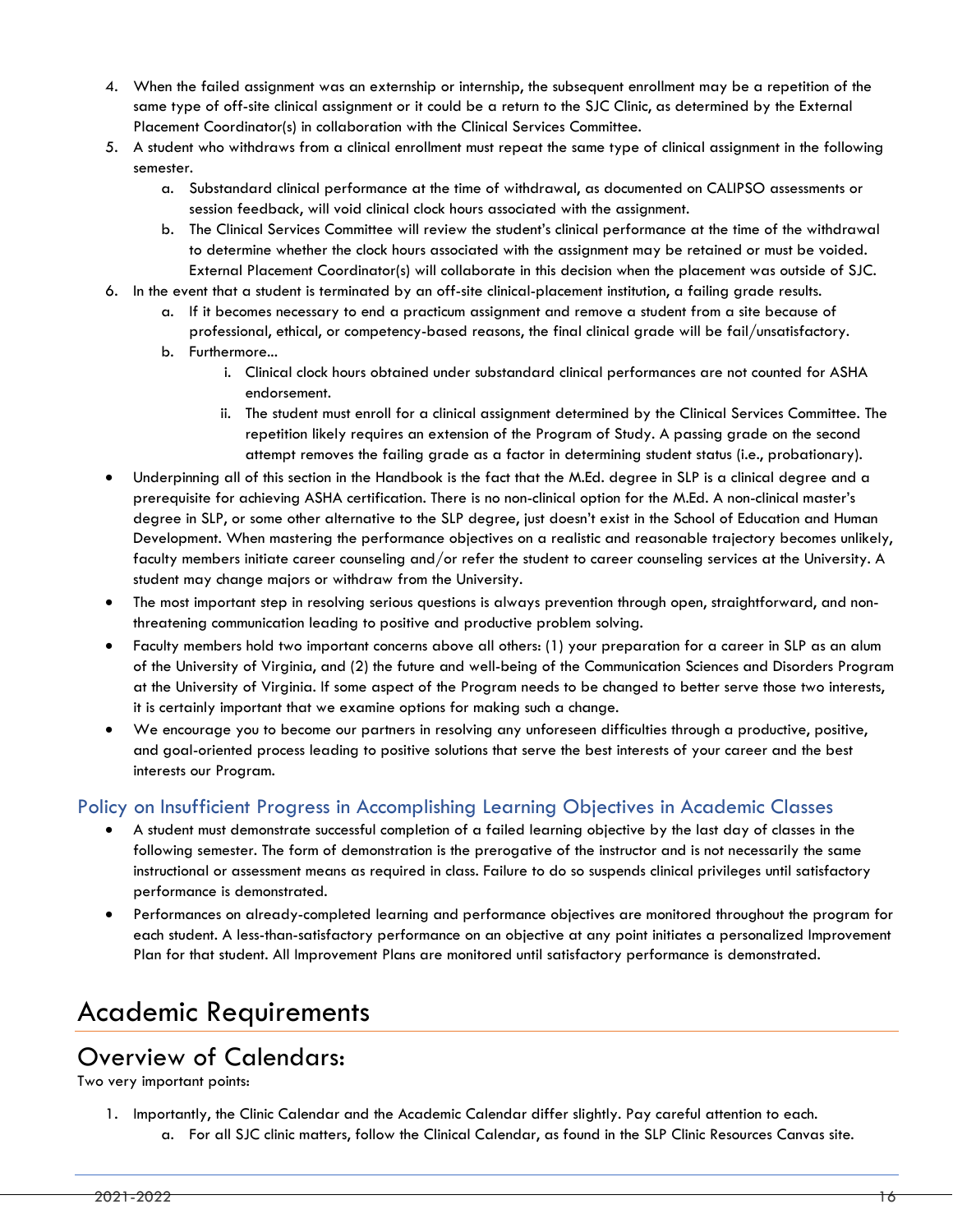- b. For all academic matters, follow the information in your course syllabi and the UVA Academic Calendar as can be accessed via the University Registrar website at [https://www2.virginia.edu/registrar/calendar.html.](https://www2.virginia.edu/registrar/calendar.html)
- 2. In addition, you must follow the timeline of steps and due dates for establishing externships and internships. This information can be found in the CSD Off-Grounds Placements Canvas site.

# <span id="page-17-0"></span>Master's Degree Curricula

## <span id="page-17-1"></span>Pre-Professional Courses Required for the Graduate Degree

- The following pre-professional courses may be taken prior to, or concurrent with, graduate courses.
- Students may wish to take pre-professional courses prior to their first Fall Semester at the University of Virginia. UVA titles and course numbers are listed here but equivalent coursework may be accepted, as determined by the student's advisor.
- Decisions of this nature can be made only by the assigned advisor (in concert with academic advising policies). To substitute for a UVA pre-professional course, a grade of B- or better is required.
- Students with undergraduate degrees in communication sciences and disorders who enter the graduate program without having taken and passed (with a grade of B- or better) the equivalent of all UVA pre-professional courses must do so at the graduate level. Adding courses to the graduate curriculum may extend a student's program.

## Pre-Professional Courses

|                  |                                                             | Credit       |
|------------------|-------------------------------------------------------------|--------------|
| Course #         | Course                                                      | <b>Hours</b> |
| <b>EDHS 4020</b> | <b>Clinical Phonetics</b>                                   |              |
| EDHS 4030        | Introduction to Speech and Hearing Science                  |              |
| <b>EDHS 4040</b> | Anatomy and Physiology of the Speech and Hearing Mechanisms |              |
| <b>EDHS 4050</b> | Introduction to Audiology                                   |              |
|                  |                                                             |              |

## <span id="page-17-2"></span>Required Courses

|                  |                                                                            | <b>Credit</b> |
|------------------|----------------------------------------------------------------------------|---------------|
| Course #         | Course                                                                     | <b>Hours</b>  |
| <b>EDHS 4020</b> | <b>Clinical Phonetics</b>                                                  |               |
| <b>EDHS 4030</b> | Introduction to Speech and Hearing Science                                 |               |
| <b>EDHS 4040</b> | Anatomy and Physiology of the Speech and Hearing Mechanisms                |               |
| <b>EDHS 4050</b> | Introduction to Audiology                                                  |               |
| <b>EDHS 7020</b> | Evidence-Based Practice                                                    |               |
| <b>EDHS 7040</b> | Cognitive Linguistic Development                                           |               |
| <b>EDHS 7060</b> | Disorders of Phonology and Articulation                                    |               |
| <b>EDHS 7080</b> | Disorders of Fluency                                                       |               |
| <b>EDHS 7090</b> | Disorders of Voice                                                         |               |
| <b>EDHS 7120</b> | Prevention, Assessment, Intervention                                       |               |
| <b>EDHS 7140</b> | <b>Autism and Related Disorders</b>                                        |               |
| <b>EDHS 7180</b> | Habilitative Audiology 1                                                   |               |
| <b>EDHS 7190</b> | Neuroanatomy and Neurophysiology of Communication, Swallowing, & Cognition |               |
| <b>EDHS 8020</b> | Disorders of Communication: Augmentative and Alternative Systems           |               |
| <b>EDHS 8030</b> | <b>Neurogenic Communication Disorders</b>                                  |               |
| <b>EDHS 8090</b> | Disorders of Language I                                                    |               |
|                  |                                                                            |               |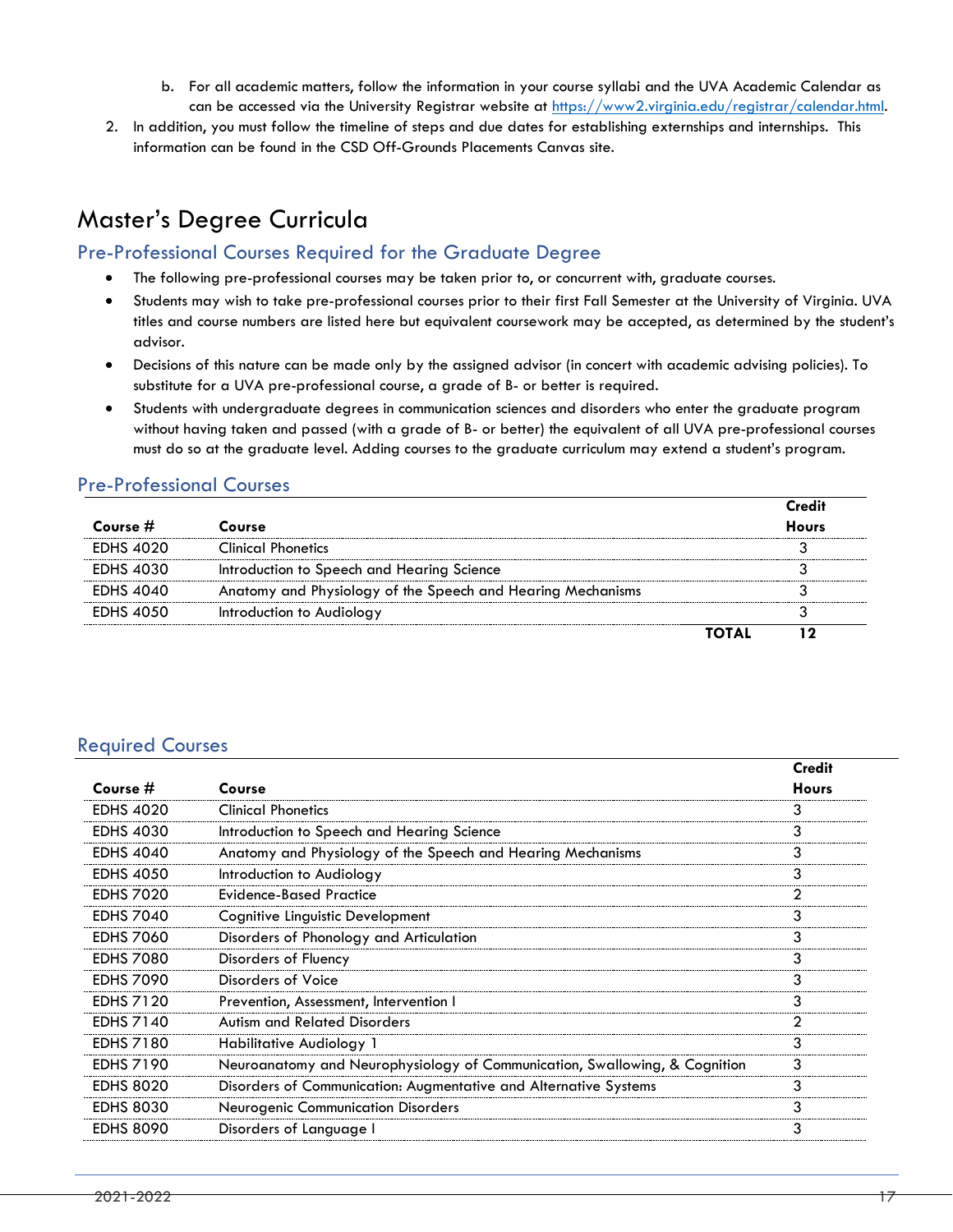| <b>EDHS 8100</b> | Disorders of Language II                                                                   |        |
|------------------|--------------------------------------------------------------------------------------------|--------|
| <b>EDHS 8120</b> | Disorders of Communication Based in Cognitive Dysfunction: Adults                          |        |
| <b>EDHS 8130</b> | Dysphagia                                                                                  |        |
| <b>EDHS 8150</b> | Clinical Seminars                                                                          |        |
| <b>EDHS 8170</b> | Clinical Externship in Speech-Language Pathology: Adult                                    |        |
| <b>EDHS 8170</b> | Clinical Externship in Speech-Language Pathology: School                                   |        |
| <b>EDHS 8691</b> | Clinical Practicum Communication Disorders (Track $1 = 4$ credits / Track $2 = 5$ credits) | 4 or 5 |
| <b>EDHS 8800</b> | Clinical Internship in Speech-Language Pathology                                           |        |
| <b>EDHS 5993</b> | Independent Study                                                                          |        |
|                  |                                                                                            |        |

**maximum 82**

\*\*See Appendix B for Track I and Track II specific curricula\*\*

## <span id="page-18-0"></span>Part-Time Study

• Only in extenuating cases is part-time status possible. The Advisor and Program Director must agree to a request for part-time status. Courses, however, are only offered when normally scheduled. Part-time students must enroll in a minimum of two courses each consecutive semester and complete the degree within a period of five years. Further, students need to make themselves available for all clinical assignments (UVA SJC, two externships and one internship). The times at which courses are offered cannot be changed to accommodate part-time students.

## <span id="page-18-1"></span>Comprehensive Examination

• Students register for 3 credits of EDHS 5993 Independent Study during the final semester of the program for the purpose of preparing for and completing Comprehensive Examinations and meeting certification verification requirements. The Comprehensive Examination occurs in two parts. First, students must obtain a passing score on the Praxis Examination. A passing Praxis score makes a student eligible to take the Program Comprehensive Examination. Passing both parts of the comprehensive exam is required for graduation. Completing clinical training across the lifespan and the breadth of the scope of practice in speech language pathology is also required prior to graduation. Students are expected to have successfully completed at least 375 direct contact hours of clinical training at least two weeks before the end of classes and must have submitted all documentation by the announced due dates to be eligible for graduation.

# <span id="page-18-2"></span>Advising

## <span id="page-18-3"></span>Academic Advising

• Incoming students receive preliminary advising materials during the summer. The advisor creates the student's Program of Study. A copy is given to the student and a copy is kept in the student's advising file. The student may then register for Fall Semester classes. Students are encouraged to schedule meetings with their advisors in each subsequent semester. Students who wish to consider the thesis option should discuss this with the academic advisor.

# <span id="page-18-4"></span>Program of Study

• Only a student's academic advisor can make decisions regarding a student's academic program, and all decisions must be consistent with established academic policies.

## <span id="page-18-5"></span>Pre-Professional Coursework

• For students entering the graduate program with undergraduate preparation in communication sciences and disorders (CSD), courses in Basic Human Communication Processes may fulfill pre-professional coursework requirements at UVA. For example, courses in Anatomy and Physiology of the Speech and Hearing Mechanisms, Phonetics, Speech and Hearing Science, and Audiology that are judged by the student's academic advisor to be equivalent to UVA 4000-level courses will be accepted. A college level course in statistics may also be accepted. Decisions are made by the student's advisor during the advising period that precedes the beginning of Fall Semester classes. A course from another university cannot substitute for a UVA pre- professional course unless the student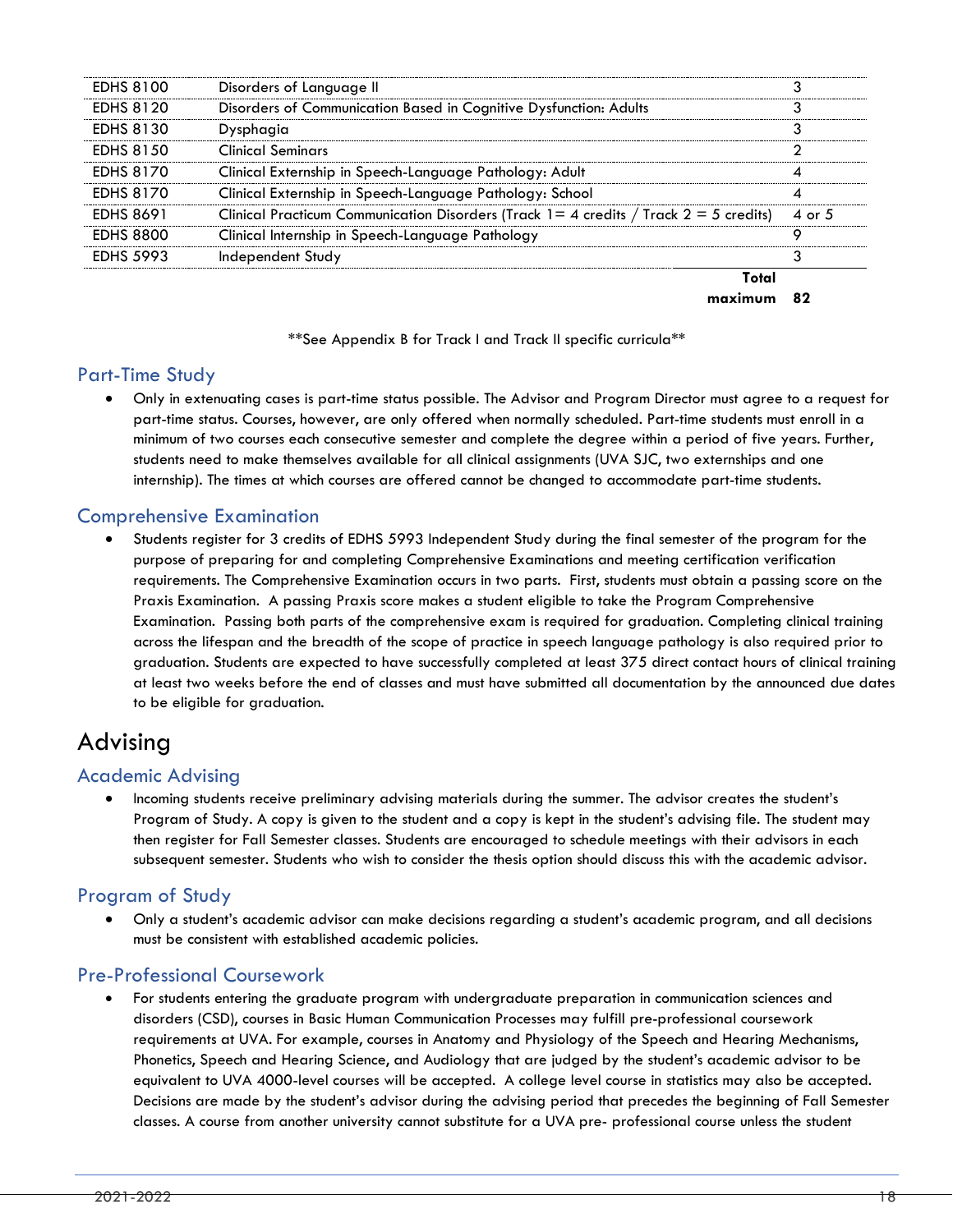earned a grade of B- or better. Students with undergraduate degrees in CSD who enter the graduate program without having taken and passed (with a grade of B- or better) the equivalent of all pre-professional courses must do so at the graduate level.

- When developing a student's Program of Study, the following requirements will be observed:
	- o A course in Hearing Science or a course in Speech Science cannot replace EDHS 4030, Introduction to Speech and Hearing Science. Students must have taken a course or courses that cover both areas.
	- o Students must have taken a college-level statistics course or add a graduate-level course to their graduate program.
	- o EDHS 4050 Introduction to Audiology (or equivalent) is a prerequisite for EDHS 7180; these courses cannot be taken concurrently.

#### <span id="page-19-0"></span>Professional Coursework

- Graduate-level courses completed at other ASHA-accredited programs in CSD may be accepted as replacements for up to six credit hours of Professional Coursework (i.e., 7000- and 8000- level courses at UVA), contingent upon approval from the student's academic advisor and the UVA course instructor. Decisions are made during the advising period that precedes the first day of classes. The student must have earned a grade of B- or better in the course proposed as a replacement and provide a course syllabus, catalog description, and evidence of the course's graduate status.
- Policy and practice concerning independent studies (i.e., enrollments in EDHS 7993) are consistent with the requirements of the School of Education and Human Development. Students who are considering an independent study should note that:
	- o Only under exceptional circumstances will a student be permitted to take an independent study in lieu of a regularly scheduled course.
	- o For an EDHS 7993 enrollment to be considered, workload, content, and evaluation criteria must be equivalent to those of the regularly scheduled course.
	- $\circ$  Enrollment requires the approval of the prospective instructor, the student's advisor, and the Program Director.
	- o Approval is based on an assessment of the student's proposed plan of study (i.e., title, credit hours, instructor, dates of course, topics/content, description of learning activities, readings, evaluation criteria, etc.) and the faculty member's projected workload.
	- o Once approved, an Independent Study Contract is completed in full and submitted to (a) the student's file in the School Office of Admissions and (b) the student's advisement file in the Communication Sciences and Disorders Program.

## <span id="page-19-1"></span>Enrolling for an Academic Overload

• Students seeking an overload enrollment (i.e., ≥ 18 credit hours) must petition the Associate Dean for Academic Affairs of the School. Before the petition moves forward, the request must be approved by the Academic Advisor.

## <span id="page-19-2"></span>A Grade of Incomplete

- A grade of 'incomplete' (INC) is issued when an instructor decides that there is just cause for extending the deadline to submit all course requirements.
- A grade of INC cannot be issued to avoid a failing grade. An INC may not be used to allow a student to "raise a grade" past the end of a semester.
- Once an INC is issued, the requirements need to be completed as soon as possible. An INC is permanently converted to an F after 200 calendar days.
- Once the requirements are completed, the instructor will issue whatever grade has been earned.

## <span id="page-19-3"></span>Passing and Failing Grades

- A grade of B- or better is a passing grade. Grades of C+ or lower constitute failing grades.
- **Academic Courses:** A failing grade in an academic course means that the course must be retaken (as a new and separate enrollment) and passed when next offered. It is not possible for students who fail an academic course to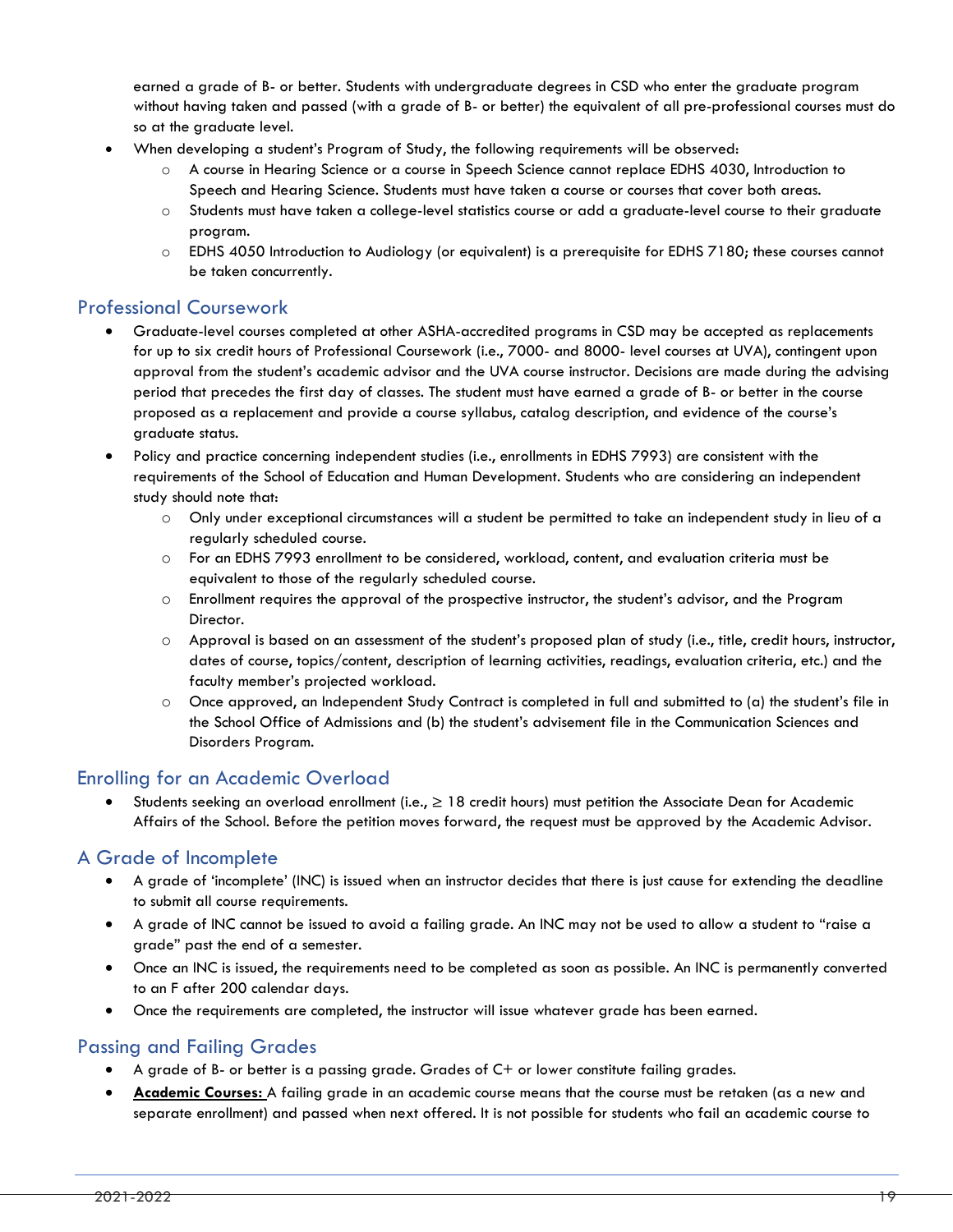retake the course as an independent study. Failing an academic course usually lengthens the student's program of study.

- **Clinical Courses**: A failing grade in a clinical course means (a) the clinical enrollment must be re-taken covering the same type of clinical setting/assignment (as a new and separate enrollment), (b) that the clinical clock hours will not be endorsed to ASHA, and (c) graduation is likely set back by a semester or more. A student who is terminated by an externship or internship site will receive a grade of fail/unsatisfactory.
- **Academic/Clinical Standing:** A student who is passing courses and completing Learning and Performance Objectives on schedule is said to be in Good Academic/Clinical Standing. A student who receives a failing grade in an academic or clinical course is on Probation. A student receiving a passing grade on a second attempt at a previously failed course is re-instated to Good Academic/Clinical Standing.

## <span id="page-20-0"></span>Appealing an Advising Decision

- A primary goal in advising is to make advising decisions as consistent as possible from situation to situation and from student to student – thereby assuring fairness to all. Hopefully, all advising decisions work well for both students and faculty. However, students have certain rights and we want you to be aware of them.
- A student wishing to petition for exception to an academic policy should make the case to the advisor who will bring the matter before the entire faculty for a decision.
- A student wishing to appeal an advising decision should make the case to the Program Director.
- A student wishing to appeal a decision made at the Program level should speak with the EDHS Department Chair, Dr. Scott Gest.
- A student wishing to inquire about an accreditation matter should contact the Council on Academic Accreditation:

<span id="page-20-1"></span>Chair, Council on Academic Accreditation in Audiology and Speech-Language Pathology American Speech-Language-Hearing Association 2200 Research Boulevard, #310 Rockville, MD 20850

## Progress Monitoring

- The M.Ed. is an advanced academic degree that includes a clinical training component. To complete the degree, students must achieve rapid and continual development of concepts and skills throughout the duration of the program of study. Each student is responsible for monitoring their own academic and clinical development in collaboration with Program faculty.
	- CALIPSO provides complete and current records of each student's progress through the coursework and clinical training experiences that lead to graduation and preparation for a career as a practitioner in speech language pathology.
		- Knowledge and Skills: Progress through the academic curriculum is updated by the program director after each semester in the KASA Courses section of CALIPSO.
		- Clinical Training: Progress in the acquisition and performance of clinical skills is documented within CALIPSO through evaluations that are submitted by each student (self-assessments) and clinical supervisor at midterm and the end of every semester during every clinical rotation, both internal and external. Clinical clock hours are also submitted by students and approved by supervisors within CALIPSO.
	- Each student is responsible for accessing CALIPSO records on a continuing basis to monitor their progress throughout their programs of study. Complete step by step instructions and video tutorials are provided within CALIPSO. As always, faculty and supervisors are available and willing to assist any student who encounters difficulty.
- All program faculty meet at least once each month to collectively serve the ongoing needs of the program and its students. A standing item on the agenda each month is the discussion of student progress. Individual students are identified for the purpose of highlighting exceptionally good performance or addressing concerns related to inadequate performance. In this manner, the academic and clinical components of our training program remain united in our efforts to support student achievement.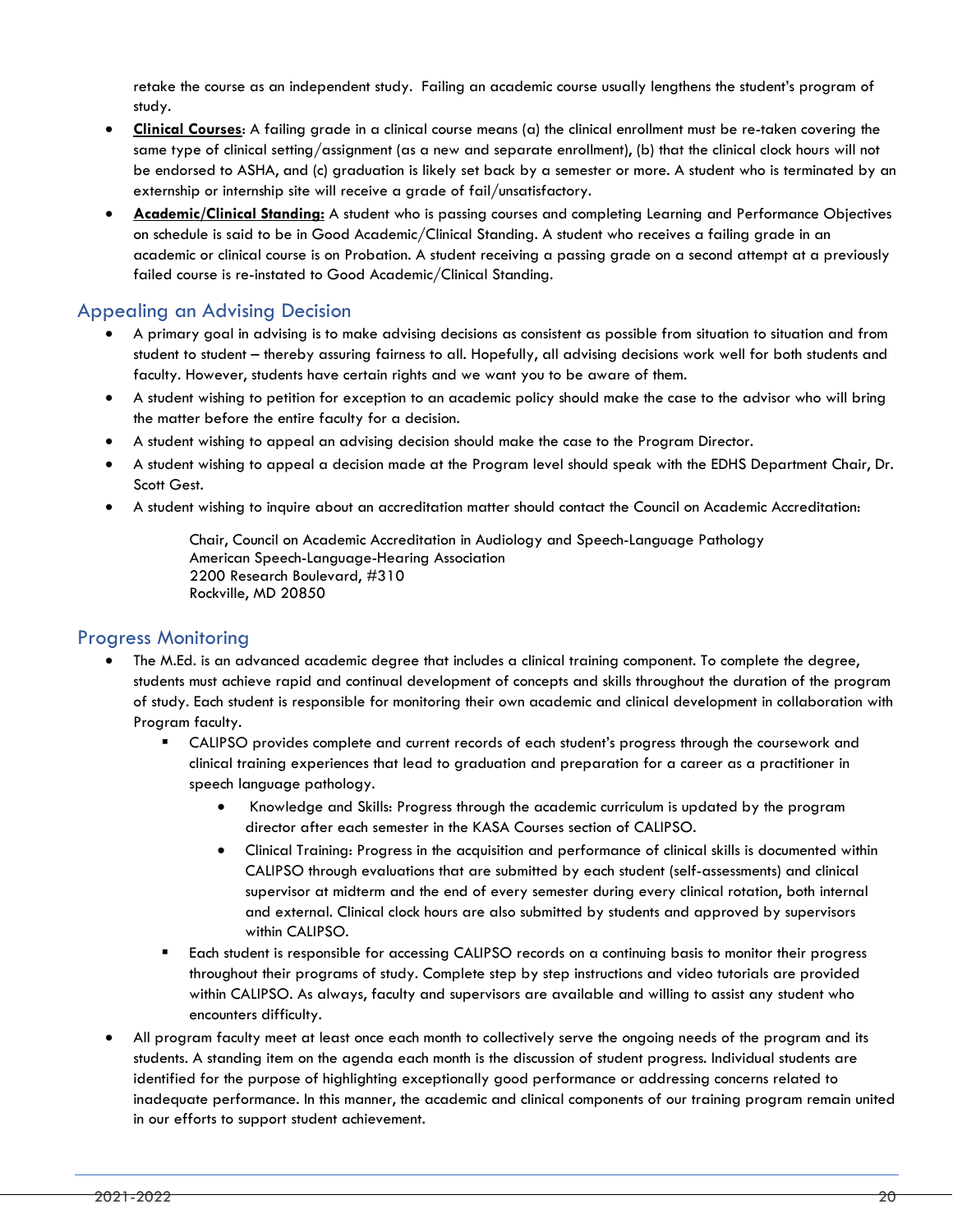- The Clinical Services Committee (CSC) meets on regular basis to review the acquisition of core competencies of all students who are completing clinical rotations in SJC. External Placements Coordinators consult with CSC regarding external placement assignments and students' continuing development of clinical skills in Off Grounds rotations.
- Faculty often copy one another on emails. We have a complex program and faculty fill multiple roles and responsibilities. We keep one another updated on a continual basis to promote a coordinated student experience.
- The purpose of these activities is to identify any possible early-warning signs that may jeopardize success in (a) the classroom, (b) clinic, (c) offsite placements, or (d) your career. In our experience, all occurrences of serious problems have been preceded by early indicators.
- Thus, our objectives are to (1) identify, as early as possible, any matter that might be a precursor to a larger concern down the road, and (2) to intervene as thoughtfully, as discretely, and as early as possible in order to provide the greatest opportunity for student success.

# <span id="page-21-0"></span>Dismissal from the Program

Three policies govern dismissal from the Program: (1) poor academic/clinical performance, (2) inability to demonstrate the essential skills for a career in SLP, and (3) unprofessional or unethical conduct. A description of each follows.

## <span id="page-21-1"></span>Poor Academic/Clinical Performance

• A student receiving a second failing course grade, that is two concurrent failing grades, is dismissed from the Program.

# <span id="page-21-2"></span>Inability to Demonstrate Essential Skills for a Career as an SLP

## A. Policy

A student who cannot successfully demonstrate the following essential functions, or essential skills for clinical practice, cannot be endorsed to the American Speech-Language-Hearing Association (ASHA) for clinical certification.

For each student, the Program faculty and Director will identify signs of possible struggle in the first semester of matriculation or as early as is possible. The faculty member identifying a sign of struggle, the Program Director, the Advisor, and an appropriate clinical faculty member will meet with the student to explore the situation. As indicated by circumstances, the faculty will (a) counsel the student, (b) prescribe an Improvement Plan (per ASHA/CAA standards), (c) implement the plan, and (d) monitor the outcome. The intent of the first and follow-up meetings will be (1) to support and facilitate growth/progress in developing the student's skills and functions (2) apprise the student of his/her status as perceived by the faculty, and (3) counsel the student regarding possible and likely dispositions. If the faculty determine that supportive interventions are not leading to a reasonable expectation of success for ASHA certification, the student will be counseled out of the Program at the earliest point.

The essential skills/functions are listed below by domain.

# *Interpersonal Communication, Clinical Conduct, Appropriate Social and Affective Behavior*

A student must demonstrate adequate behavioral and social attributes to:

- Recognize and show respect for individuals with disabilities and for individuals of different ages, genders, race, religions, sexual orientation, and cultural and socioeconomic backgrounds.
- Recognize and show respect for all professionals.
- Adapt to changing and demanding environments (which includes maintaining both professional demeanor and emotional health).
- Demonstrate interpersonal communication skills necessary for providing clinical services.
- Display mature empathetic and effective professional relationships by exhibiting compassion, integrity, and concern for others.
- Conduct oneself in an ethical and legal manner, upholding the ASHA Code of Ethics and University and federal privacy policies.
- Demonstrate an ability to adapt to stressful situations or conditions.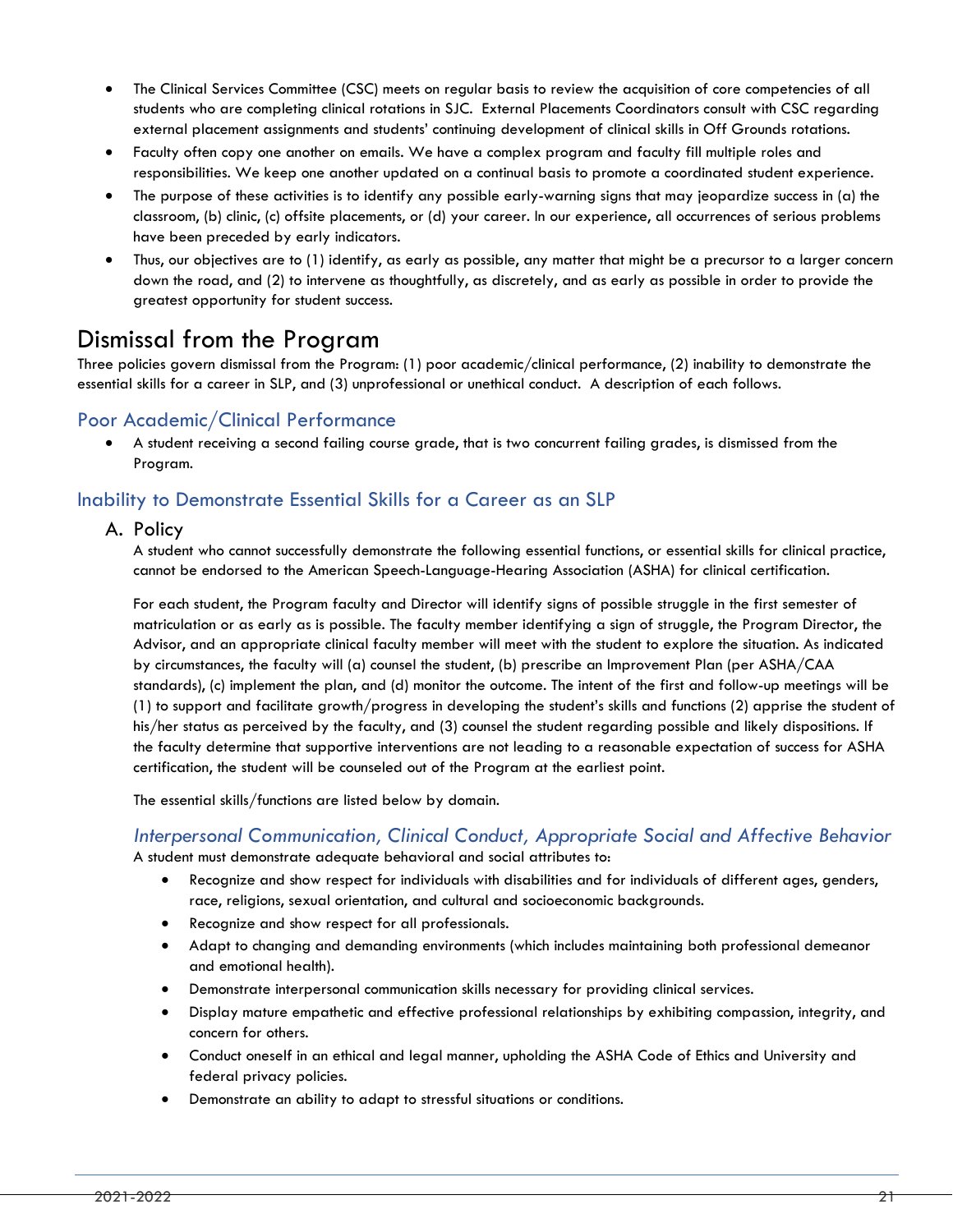- Maintain general good physical and mental health and self-care in order not to jeopardize the health and safety of self and others in the academic and clinical setting.
- Accept appropriate supervision, suggestions, and constructive criticisms and respond accordingly with modifications.

## *Communication*

A student must demonstrate adequate communication skills to:

- Communicate proficiently in both oral and written English language.
- Demonstrate reading and writing skills sufficient to meet curricular and clinical demands.
- Communicate professionally and intelligibly with patients, colleagues, other healthcare professionals, and community or professional groups.
- Communicate professionally, effectively, and legibly on patient documentation, reports, and scholarly papers required as a part of course work and professional practice.
- Perceive and demonstrate appropriate non-verbal communication for culture and context.
- Modify communication style to meet the communication needs of clients, caregivers, and other persons served.
- Convey information accurately with relevance and cultural sensitivity.

#### *Motor*

A student must demonstrate adequate motor skills to:

- Sustain necessary physical activity level in required classroom and clinical activities.
- Respond quickly to provide a safe environment for clients in emergency situations including fire, choking, etc.
- Access transportation to clinical and academic placements.
- Participate in classroom and clinical activities for the defined workday.
- Efficiently manipulate testing and treatment environment and materials without violation of testing protocol and with best therapeutic practice.
- Manipulate patient-utilized equipment (e.g. durable medical equipment to include AAC devices, hearing aids, etc.) in a safe manner.
- Access technology for clinical management (i.e. billing, charting, therapy programs, etc.).

# *Intellectual / Cognitive*

A student must demonstrate adequate intellectual and cognitive skills to:

- Comprehend, retain, integrate, synthesize, infer, evaluate and apply written and verbal information sufficient to meet curricular and clinical demands.
- Identify significant findings from history, evaluation, and data to formulate a diagnosis and develop a treatment plan.
- Solve problems, reason, and make sound clinical judgments in patient assessment, diagnostic and therapeutic planning and implementation.
- Self-evaluate, identify, and communicate limits of one's own knowledge and skill to appropriate professional level and be able to identify and utilize resources in order to increase knowledge.
- Use detailed written and verbal instruction in order to make unique and independent decisions.

## *Sensory / Observational*

A student must demonstrate adequate sensory skills of vision, hearing, tactile, and smell to:

- Visually and auditorily identify normal and disordered abilities (fluency, articulation, voice, resonance, respiration characteristics, oral and written language in the areas of semantics, pragmatics, syntax, morphology and phonology, hearing and balance disorders, swallowing cognition, social interaction related to communication).
- Identify the need for alternative modalities of communication.
- Visualize and identify anatomic structures.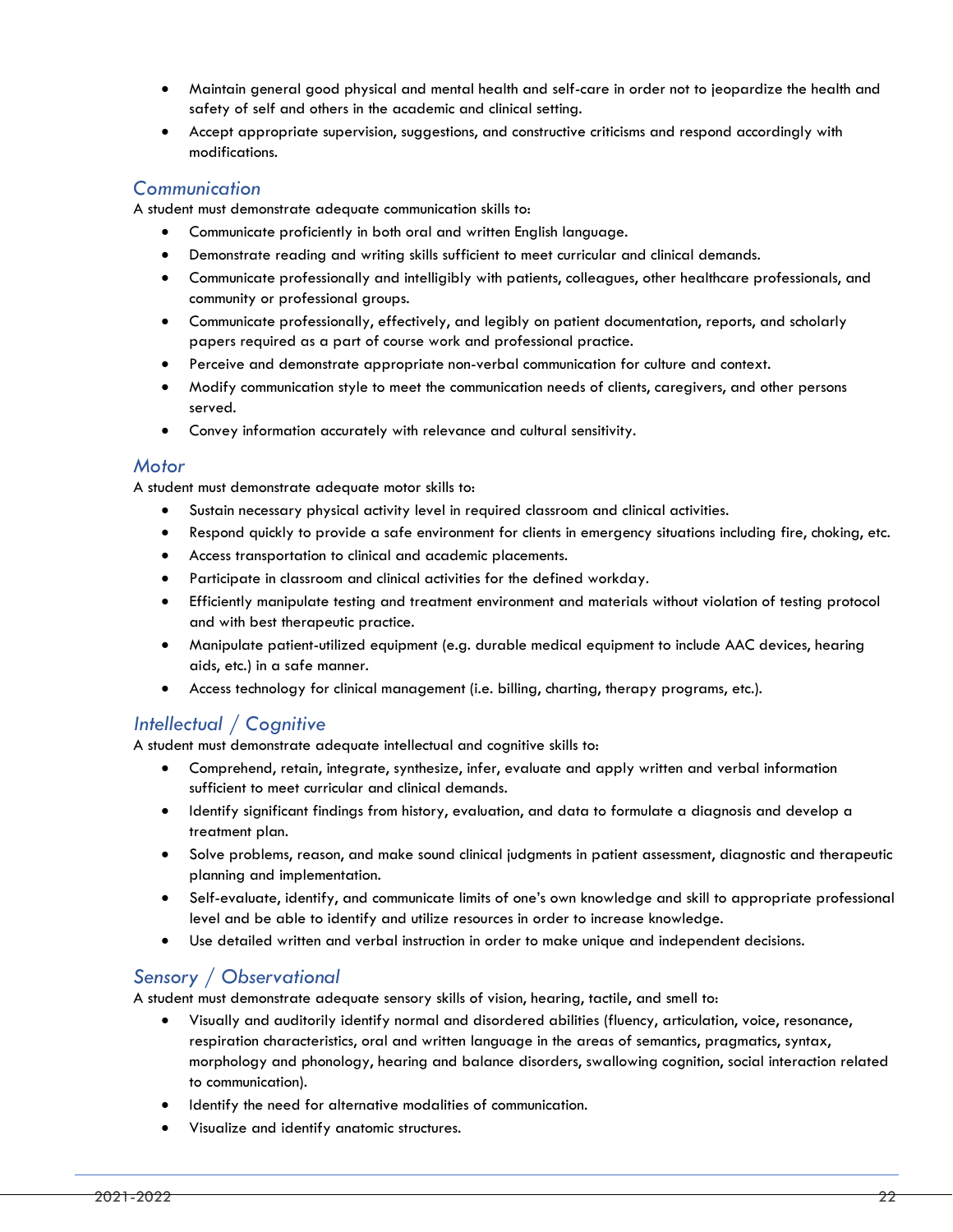- Visualize and discriminate imaging findings.
- Identify and discriminate findings on imaging studies.
- Discriminate text, numbers, tables, and graphs associated with diagnostic instruments and tests.
- Recognize when a client's family does or does not understand the clinician's written and or verbal communication.

# *Technical Clinical Skills, Clinical Conduct, Professional Conduct*

A student must demonstrate technical and pragmatic proficiency in these areas:

- Demonstrate mastery of the knowledge base and the skill set for competently practicing speech-language pathology.
- Demonstrate flexibility in decisions and actions to make adaptations to changing client performance, client needs, clinical circumstances, or clinical tasks. That is, the ability to provide clinical services competently under a variety of changing conditions and under all forms of legitimate clinical supervision.
- Observe professional dress codes
- Manage the use of time effectively to complete professional and technical tasks within realistic time constraints.
- B. Purpose of the Policy

To assure graduates are eligible for ASHA certification.

C. Individual(s) to Whom the Policy Applies

To all graduate students

## D. Individual(s) Responsible for Upholding the Policy and Documenting Compliance

All faculty members and ultimately the Program Director

- E. Procedure
	- a. When signs of struggle or difficulty are detected, faculty members intervene for the purposes of (a) educating/counseling a student, (b) identifying and invoking appropriate student support services, (c) formulating an Improvement Plan, (d) setting explicit expectations on outcomes, and (e) monitoring progress. Faculty members will meet with the student as indicated to review progress and likely dispositions. Once a student is determined to be at risk for failure based upon a demonstrated deficiency in terms of essential functions, the student's standing is moved from 'good standing' to 'probation.' If the Improvement Plan is successful, a student's standing in the Program is returned to 'good standing.'
	- b. When the outcomes of counseling interventions and Improvement Plans do not indicate acceptable growth, the Program must fulfill the ethical responsibility of terminating a matriculation plan that is not leading to clinical competence sufficient for meeting ASHA certification standards. Under these circumstances, a student is dismissed from the Program and counseled regarding career alternatives.

# <span id="page-23-0"></span>Unprofessional or Unethical Conduct

- A. Policy
	- Each of the following would be grounds for dismissal.
		- o Unprofessional or unethical conduct may motivate dismissal or cause. Examples include: Unprofessional or unethical conduct, for any reason, interfering with the clinical management of an individual having a communication disorder.
		- o Unprofessional or unethical conduct, for any reason, interfering with professional relationships with clients, colleagues, instructors, or Off-Grounds supervisors.
		- o Lying, cheating, or stealing

## B. Purpose of the Policy

To assure graduates are responsible professionals and eligible for ASHA certification.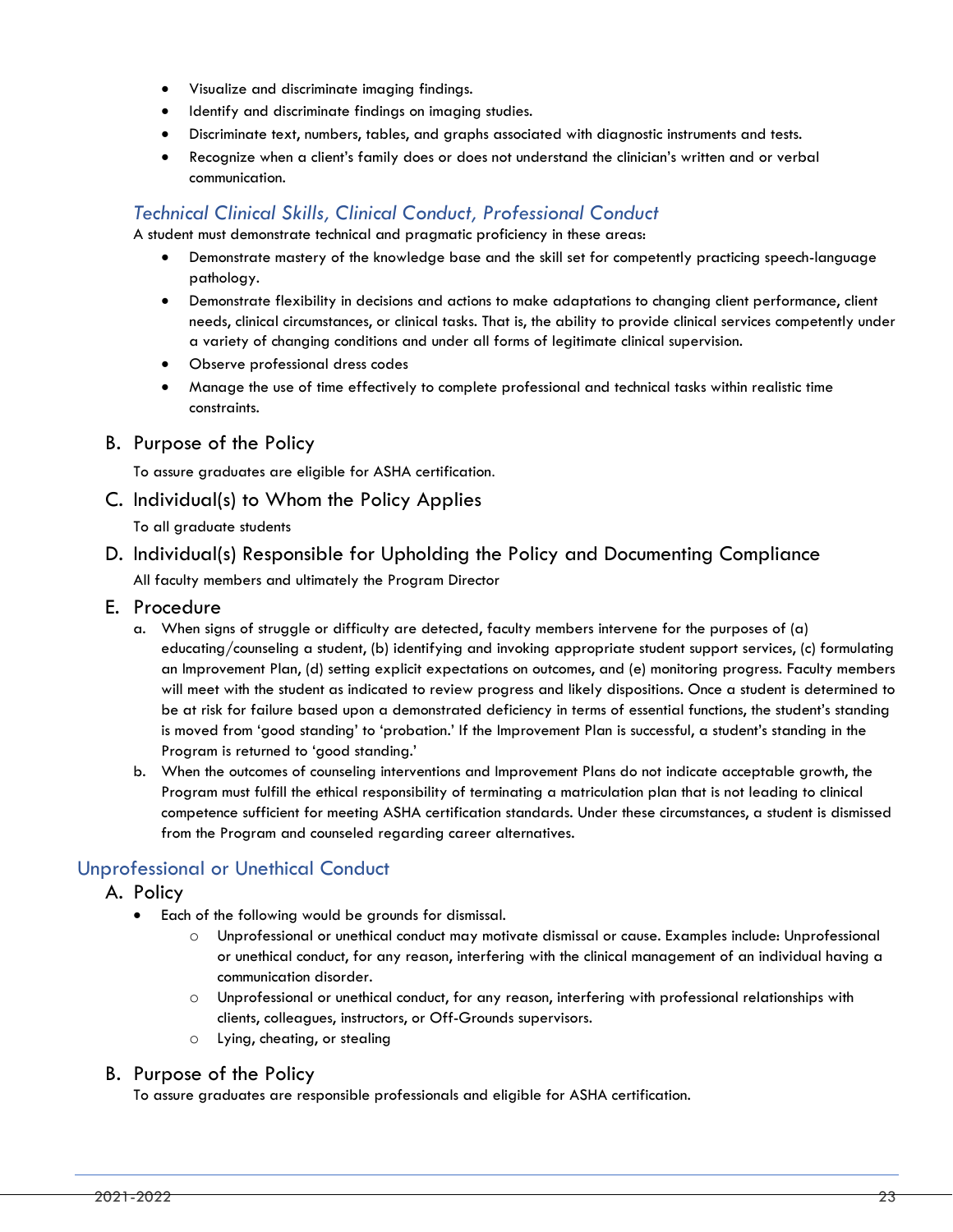- C. Individual(s) to Whom the Policy Applies To all graduate students
- D. Individual(s) Responsible for Upholding the Policy and Documenting Compliance All faculty members and ultimately the Program Director
- E. Procedure
	- a. An indication of unprofessional or unethical conduct will motivate a communication with the Director who will organize and initiate a fact-finding initiative.
	- b. Collectively, the faculty will deliberate to decide disposition on a case-by-case basis. If the facts of the matter indicate a minor and unintended infraction, a meeting of the student and the principal constituents will occur to review the decided disposition. The student's status is moved from 'good standing' to 'probation.' A remedial plan will be established, implemented, and monitored. The Director's endorsement of a student's application for ASHA certification cannot occur until the remedial intervention is declared successful. If the Improvement Plan is successful, a student's standing in the Program is returned to 'good standing.' Any sort of repeated unprofessional or unethical conduct necessitates dismissal from the Program. If the facts of the matter constitute what the faculty deem a serious breach in professional or ethical conduct, the student will be dismissed from the program following the first offense.

# <span id="page-24-0"></span>[Clinical Requirements](#page-24-0)

# <span id="page-24-1"></span>Clinical Calendar

- a. SJC clinical calendar is located in the SLP Clinic Resources Canvas site.
- b. Additional assignments and due dates for your SJC Clinical Practicum (EDHS 8691) will be posted on the Clinical Practicum Canvas site.
- c. Remember that the SJC clinic calendar and off-site placement calendar differ from the academic calendar.

# <span id="page-24-2"></span>General Clinical Practicum Policies

# <span id="page-24-3"></span>Professional Definition, Identity, and Conduct

- The professional title of students assigned to clinical duties is Associate Clinician.
- Your UVA email account must be used for all communications during your program of study. As such, any email automatic signature that you set up must be accurate and appropriate for a professional environment. An appropriate email signature of students would be:

FirstName LastName, B.A. (or bachelor's degree designator) Associate Clinician, Communication Sciences and Disorders Program University of Virginia

It would also be appropriate to simply sign your full name. Alternatively, you may sign your full name followed by a comma and "graduate student". Do not include "Class of" or expected graduation date. Do not refer to yourself as a "candidate" for a degree. Please adhere to professional business writing standards when sending emails to professors and clinical supervisors. At a minimum, that means that you should not begin your email with "Hey" "Howdy" "What's up" or sign off with "Peace" "later" "luv" or other colloquial expressions.

- Associate Clinicians are expected to conduct themselves as professionals. It is required that they will dress in a manner appropriate to professional contact with the public (see Dress Code section). Formal address (Miss, Ms., Mrs., Mr., Dr.) is always used.
- Associate Clinicians and all students observing clinical operations are bound by the ASHA Code of Ethics <http://www.asha.org/Code-of-Ethics/>

# <span id="page-24-4"></span>Some General Matters Regarding Clinical Practicum and Supervision

• Clinical practica are an essential component of graduate education in speech-language pathology. Clinical practice is not only the opportunity to apply theoretical knowledge acquired in academic courses; it is the training ground for mastering the full skill set required for clinical practice, including interpersonal communication, writing skills,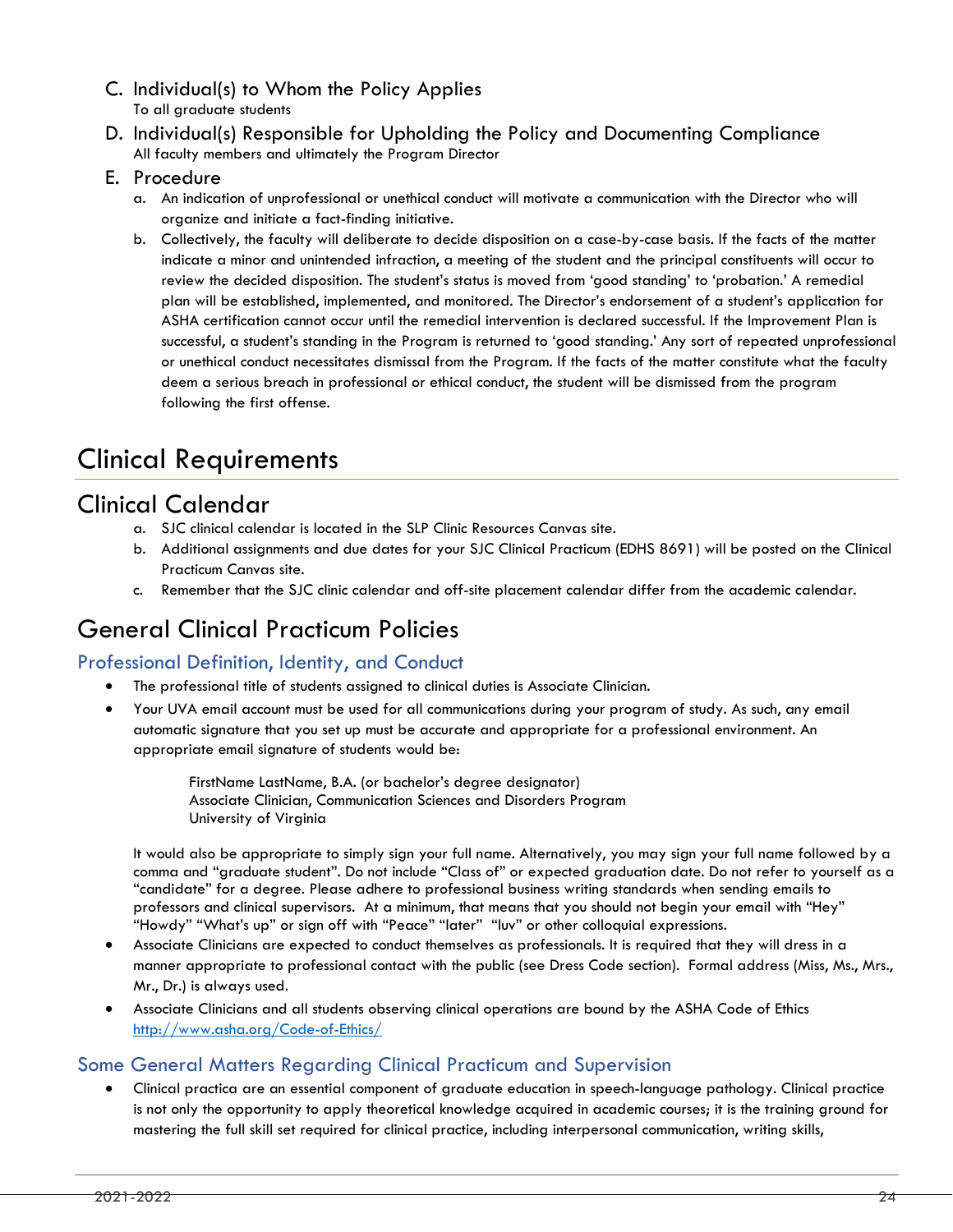professional conduct, behavior management, evidence-based practice, as well as business related aspects of speechlanguage pathology such as billing and reimbursement.

- The first 25 50 hours of every student's clinical practicum at UVA takes place in the SJC. During this initial training, associate clinicians must acquire core clinical competencies. During this *in residence* period, students are also completing academic coursework on the Grounds of UVA. Once the initial 25 - 50 hours are completed under the supervision of UVA SJC clinical supervisors and a student is judged clinically competent by UVA clinical supervisors, rotations in offsite facilities begin. Each student completes at least two externships, each of which is a semester in length. One of these externships takes place in a public school and the other takes place in a facility delivering services to adults, usually some form of health care setting. Following the successful completion of both externship rotations, each student completes one full-time semester-long internship.
- Associate Clinicians in the SJC are carefully supervised. At the supervisor's discretion, the nature and amount of clinical supervision will be adjusted according to the experience and ability of the Associate Clinician.
- Decisions regarding client evaluation and management shall be implemented or communicated to the client only after approval by supervisor.
- The supervisor must approve termination of therapy.
- Students should expect regular feedback from their supervisors. Feedback may be delivered in verbal or written modalities. The purpose of feedback is to identify areas of performance that offer growth opportunities for the associate clinician.
	- a. When supervisors highlight portions of a clinical session that should be improved, they are supporting your success by providing guidance that can only be obtained from a seasoned professional.
	- b. Every professional begins as a novice. Supervisors' feedback shines a light on where you can improve your skills in order to move you to independent clinical competence.
	- c. If you have questions, schedule a meeting with your supervisor.
- Supervisory conferences may be scheduled by either the supervisor or the Associate Clinician.
- Cell phones should not be used to view the time while in a treatment room. Cell phones must be turned off when working with clients/family members.
- Students should have a watch, or some means of tracking elapsed seconds and minutes. This is a necessary component of collecting session data.
- Diagnostic and therapy sessions begin promptly at the scheduled time.
- Tardiness or failing to show up for a scheduled appointment with a client or supervisor is unprofessional and unacceptable clinical conduct. The first instance will prompt a discussion between the clinical supervisor and the associate clinician to examine the cause of the behavior and seek solutions. In addition, this behavior will be noted in the Student Clinical Skills Performance Evaluation at the next formal evaluation period (midterm and end of semester CALIPSO evaluations). A second offence within the same semester will result in the associate clinician meeting with the supervisor and the SJC Director of Clinical Services or Extern/Internship Coordinator and an Improvement Plan will be developed. A third offense within a single semester will result in revocation of clinical privileges, a failing grade for clinical practicum for the semester and possible dismissal from the program. A pattern of a single instance across multiple semesters will be discussed with the associate clinician by the SJC Director of SLP Clinical Services and Training and may warrant an Improvement Plan, along with the associated consequences if the conduct is not appropriately remediated.
- Associate Clinicians are responsible for returning all diagnostic and therapy materials to their designated locations.
- Nonfunctional equipment should be reported immediately to the supervisor.
- Students are responsible for using appropriate procedures to clean the equipment, materials, and environment (see Infection Control,).
- Responses related to clinical assignments/issues are required within 24 hours.

## <span id="page-25-0"></span>Clinical Education, Clinical Learning, and Clinical Supervision

• Different Supervisors have different views regarding supervision and different methods regarding Speech-Language Pathology.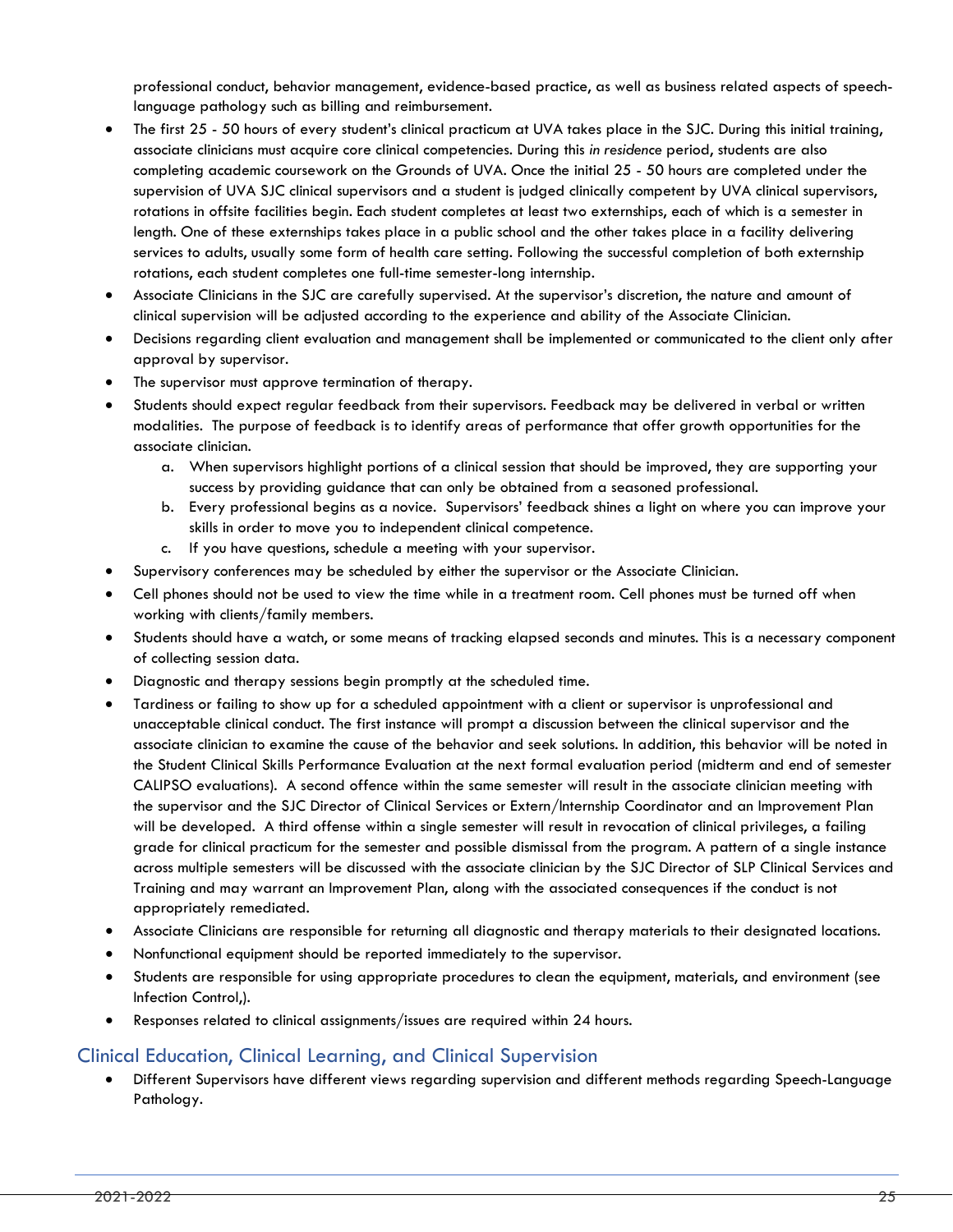#### **That is true of every clinic and every university.**

- To ensure equity and fairness to all students, we systematize many of our supervisory processes. Beyond that though, there is sometimes more than one efficacious mean to a common end. A professional fact of life is that you will be dealing with different supervisory styles and expectations in just about every setting in which you practice. Manage it and try to benefit from different learning opportunities.
- Different Associate Clinicians have different clinical learning needs and strengths. Furthermore, not everyone learns the same way. For educators and supervisors, that is a fact of professional life; a part of our job is to work with different students in different ways to establish clinical competency. That means that the assignment of a client to an Associate Clinician is calibrated to that student's level of progress and current goals.
- We have three overriding goals in working with Associate Clinicians: (1) protect the welfare of our clients, (2) meet the learning needs of each graduate student to help them master all of the clinical competencies, and (3) treat all Associate Clinicians as equitably and fairly as possible.
- The fundamental point is that clinical training is not like manufacturing cars on an assembly line; it is not a matter identical input equals identical output and, therefore, teaching actions should always be identical. Each graduate student brings unique strengths and needs to the process. Providing a good clinical education for each individual student in a diverse group of learners is enormously complex. Faculty members meet in regular and ad hoc meetings continuously to make certain we are getting it right for each individual.
- There is another very important factor at play in all of this: privacy. The background issues pertaining to each student are strictly a matter of privacy. We hold that privacy paramount. We will fashion interventions/lessons/activities on an individual basis, and we will implement them as discretely as possible. However, in the middle of a client session, an intervention is necessarily public. We will do that with a goal of upholding the dignity of every student. What we won't do is to publicly justify the reasons for one intervention or another and/or violate the privacy of confidential information. We ask that you too respect those boundaries and focus on your own clinical education.
- The take-home messages are: (a) don't compare your experience with the experience of another student, and (b) don't compare the two different learning experiences that you may witness for two different students around you.
- Of course, we strive for consistency for all. Equally important though, when it comes to clinical education, we strive for fairness for each.

## <span id="page-26-0"></span>Basic Tenets of Professionalism

- Taken from: Chial, M. R., 1998. Conveying expectations about professional behavior Audiology Today, 10, 25.
- When this article appeared in 1998, it instantly became legend. You will find it in just about every clinical education program. It has stood the test of time because every professional was once a novice, starting right where you are now, and had to learn these exact things:
	- o You show up.
	- o You show up on time.
	- o You show up prepared.
	- $\circ$  You show up in a frame of mind appropriate to the professional task.
	- o You show up properly attired.
	- o You accept the idea that "on time," "prepared," "appropriate," and "properly" are defined by the situations, by the nature of the task, or by another person.
	- o You accept that your first duty is to the ultimate welfare of the persons served by your profession, and that "ultimate welfare" is a complex mix of desires, wants, needs, abilities and capacities.
	- o You recognize that professional duties and situations are about completing tasks and about solving problems in ways that benefit others, either immediately or in the long term. They are not about you. When you are called upon to behave as a professional, you are not the patient, the customer, the star, or the victim.
	- o You place the importance of professional duties, tasks and problem solving above your own convenience.
	- o You strive to work effectively with others for the benefit of the person served. This means you pursue professional duties, tasks and problem solving in ways that make it easier (not harder) for others to accomplish their work.
	- o You properly credit others for their work.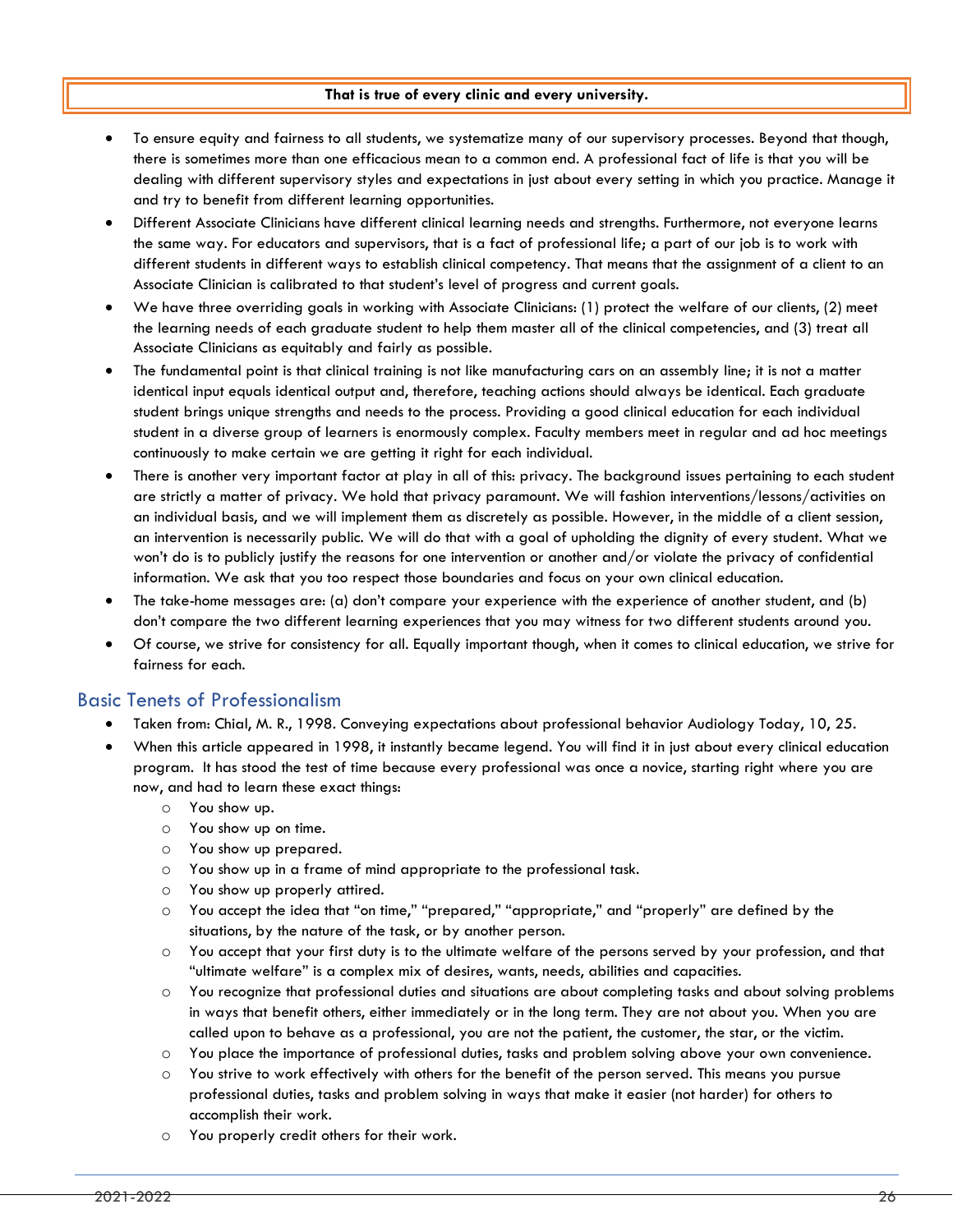- o You sign your work.
- o You take responsibility for your actions, your reactions, and your inaction. This means you do not avoid responsibility by offering excuses, by blaming others, by emotional displays, or by helplessness.
- o You do what you say you will do. By the time you said you would do it. To the extent you said you would do it. And to the degree of quality you said you would do it.
- o You take active responsibility for expanding the limits of our knowledge, understanding and skill.
- o You vigorously seek and tell the truth, including those truths that may be less than flattering to you.
- o You accept direction (including correction) from those who are more knowledgeable or more experienced. You provide direction (including correction) to those who are less knowledgeable or less experienced.
- o You value the resources required to perform professional duties, tasks, and problem solving, including your time and that of others.
- $\circ$  You accord respect to the values, interests, and opinions of others that may differ from your own, as long as they are not objectively harmful to the persons served.
- o You accept the fact that others may establish objectives for you. While you may not always agree with those goals, or may not fully understand them, you will pursue them as long they are not objectively harmful to the persons served.
- o When you attempt a task for the second time, you seek to do it better than you did it the first time. You revise the ways you approach professional duties, tasks, and problem solving in consideration of peer judgments of best practices.
- o You accept the imperfections of the world in ways that do not compromise the interests of those you serve, or your own pursuit of excellence.
- o You base your opinions, actions and relations with others upon sound empirical evidence, and upon examined personal values consistent with the above.
- o You expect all of the above from other professionals.

#### <span id="page-27-0"></span>Code of Ethics

• Carefully read the ASHA Code of Ethics at:<http://www.asha.org/Code-of-Ethics/>

## <span id="page-27-1"></span>Scope of Practice in Speech-Language Pathology

Review the ASHA Scope of Practice in Speech-Language Pathology at: [http://www.asha.org/policy/SP2016-](http://www.asha.org/policy/SP2016-00343/) [00343/](http://www.asha.org/policy/SP2016-00343/)

## <span id="page-27-2"></span>Philosophy of Clinical Supervision

- The supervisors and faculty of the Communication Sciences and Disorders Program at the University of Virginia are proud of their crucial role in student training/education. Although educational backgrounds, work experiences, and interests vary among them, we are united in the philosophy of clinical supervision.
- Clinical supervision is a process in which both supervisor and supervisee are active participants in the development of an independent, autonomous professional who will be able to provide the full range of services in speech-language pathology to clients of all ages and in all clinical settings. The supervisory process encompasses three stages:
	- 1. the evaluation-feedback stage in which the supervisor generates most of the input for clinical behavior;
	- 2. the transitional stage in which there is a collaborative problem-solving approach to analyzing and modifying clinician behavior; and
	- 3. the self-supervision stage in which the supervisee effectively manages his/her own clinical behavior, using the supervisor and other resources in a consultative manner.
- At every stage of supervision, the relationship between supervisor and supervisee should be a positive, constructive experience for both participants, and there should be open communication about the nature of the relationship. When a supervisee has multiple clinical assignments, there may be involvement at more than one stage at any given time. However, by the end of the clinical training program, a supervisee should be functioning predominantly at the self-supervision stage.
- Clinical supervision maintains a commitment to high standards, with emphasis on responsibility to clients. To achieve these standards, there should be a close working relationship between clinical and academic segments of the training program and compliance with policies set forth by the ASHA's CAA and principles of the ASHA Code of Ethics.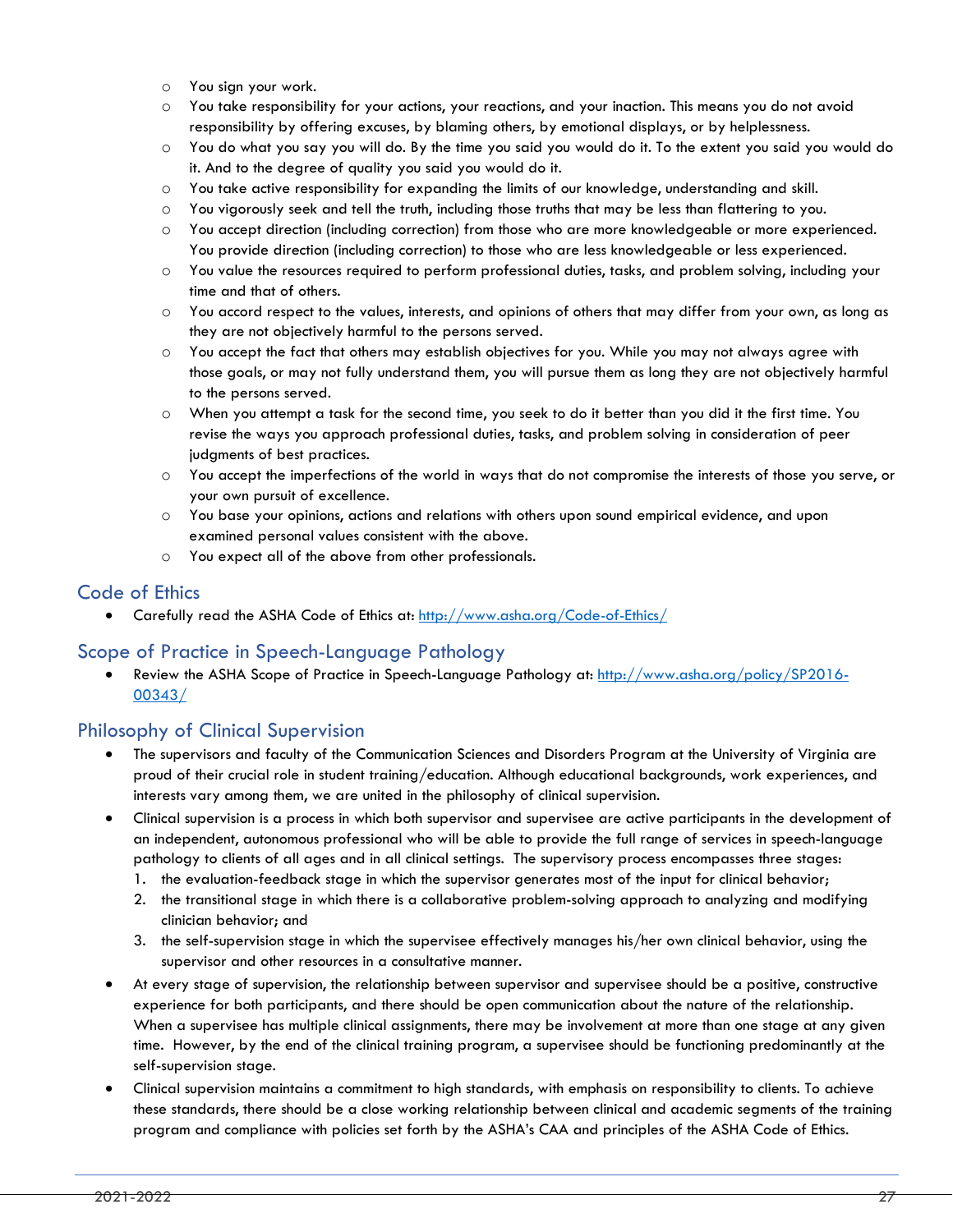# <span id="page-28-0"></span>Clinical Supervision

• Each graduate student in the Communication Sciences and Disorders Program is assigned to an Academic Advisor who assists in planning a program of studies that will fulfill departmental requirements for graduation. Clinical advising is the responsibility of the supervisors and the Clinical Services Committee. The student retains the same Academic Advisor throughout the period of graduate training, but clinical supervisors will change throughout the course of study. A student may also have more than one supervisor at one time depending on clinical assignment/site(s).

## <span id="page-28-1"></span>Evaluation of Associate Clinicians and Clinic Grades

- Students participating in clinical practicum will be given a midterm evaluation and final grade using the Student Evaluation form in CALIPSO. This assessment has three sections:
	- o Evaluation Skills
	- o Treatment Skills
	- o Professional Practice, Interaction, and Personal Qualities

The CALIPSO grading scale is 1 to 6, as described below. Students who earn final semester scores between 4.0 and 6.0 in all sections are developing clinical skills as expected and are progressing satisfactorily. Assessment scores of 3.5 to 3.99 in one or more section at the end of the semester, although passing, indicate performance that is not consistent with successfully completing the degree within the expected time frame, and an improvement plan will be developed accordingly. Semester scores of 3.49 or lower in any section will result in a failing grade for the clinical rotation, with the subsequent steps as described elsewhere in this Handbook, including academic probation. Clinical skills must continue to develop over time throughout each clinical rotation. Average scores in all sections are usually well above 5 by the end of the internship semester.

## **CALIPSO Performance Rating Scale**

- <span id="page-28-2"></span>1= Not Evident: Expected level of competency with current caseload is not evident for current semester.
- 2= Emerging: Expected level of competency with current caseload is emerging for current semester.
- 3= Inconsistent: Expected level of competency with current caseload is inconsistent for current semester.
- 4= Present: Expected level of competency with current caseload is present but requires refinement for current semester.
- 5= Well-developed: Expected level of competency with current caseload is well developed and consistently applied for current semester.
- 6= Independent: Expected level of competency with current caseload is independently applied for current semester.

## <span id="page-28-3"></span>Clinical Practicum Assessment

- Student performance is tracked following each clinical intervention session and assessment/evaluation in which the student participates during the course of the semester. The documents used for intervention and diagnostic feedback are completed and provided by your primary Supervisor. Verbal feedback may also be provided.
- In addition, formal evaluations of the associate clinician's clinical skills will occur twice during the semester (to coincide with mid-terms and finals). These evaluations will be completed by your primary supervisor and will be finalized using CALIPSO. Evaluation of student performance is based on students achieving the minimum performance objectives outlined in the Graduate Student Handbook and the following category ratings which are tied to ASHA Performance Objectives within the CALIPSO system (see below). Should there be the Inability to Demonstrate Essential Skills for a Career as an SLP, a policy is in place as described in this Graduate Student Handbook as well as the Clinical Practicum Syllabus.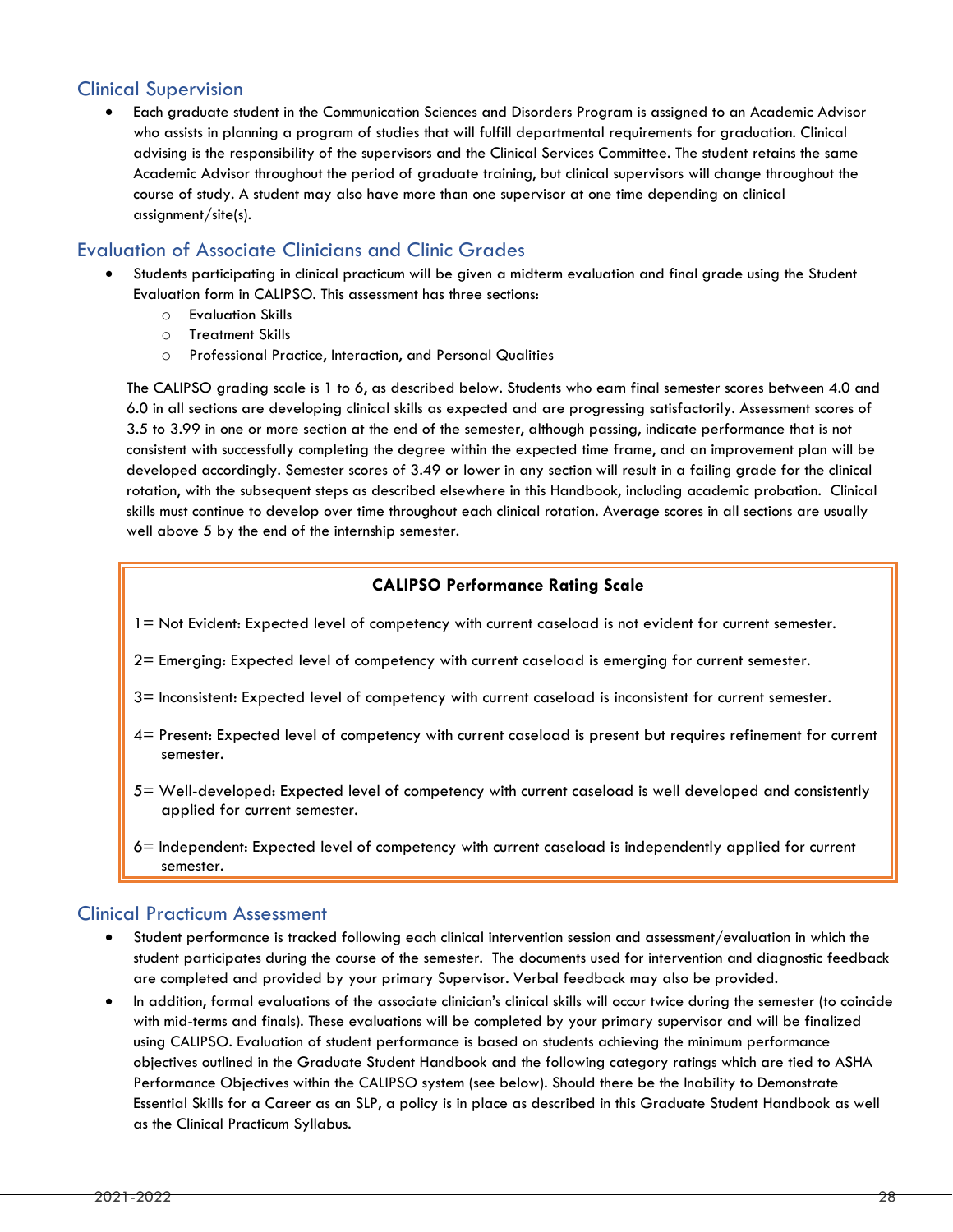• Ratings are made to evaluate clinician's mastery of the performance objectives for the current semester and their current caseload.

# Performance Objectives Associated with the Clinical Practicum

*Evaluation Skills*:

- 1. Conducts screening and prevention procedures (std IV-D, std V-B, 1a)
- 2. Collects case history information and integrates information from clients/patients and/or relevant others (std V-B, 1b)
- 3. Selects appropriate evaluation instruments/procedures (std V-B, 1c)
- 4. Administers and scores diagnostic tests correctly (std V-B, 1c)
- 5. Adapts evaluation procedures to meet client/patient needs (std V-B, 1d)
- 6. Possesses knowledge of etiologies and characteristics for each communication and swallowing disorder (std IV-C)
- 7. Interprets, integrates, and synthesizes test results, history, and other behavioral observations to develop diagnoses (std V-B, 1e)
- 8. Makes appropriate recommendations for intervention (std V-B, 1e)
- 9. Completes administrative and reporting functions necessary to support evaluation (std V-B, 1f)
- 10. Refers clients/patients for appropriate services (std V-B, 1g)

#### *Treatment Skills:*

- 1. Develops setting-appropriate intervention plans with measurable and achievable goals. Collaborates with clients/patients and relevant others in the planning process (std V-B, 2a, std 3.1.1B)
- 2. Implements intervention plans (involves clients/patients and relevant others in the intervention process) (std V-B, 2b, std 3.1.1B)
- 3. Selects or develops and uses appropriate materials/instrumentation (std V-B, 2c)
- 4. Sequences tasks to meet objectives
- 5. Provides appropriate introduction/explanation of tasks
- 6. Measures and evaluates clients'/patients' performance and progress (std V-B, 2d)
- 7. Uses appropriate models, prompts or cues. Allows time for patient response.
- 8. Modifies intervention plans, strategies, materials, or instrumentation to meet individual client/patient needs (std V-B, 2e)
- 9. Completes administrative and reporting functions necessary to support intervention (std V-B, 2f)
- 10. Identifies and refers patients for services as appropriate (std V-B, 2g)

#### *Professional Practice, Interaction, and Personal Qualities*

- 1. Demonstrates knowledge of and interdependence of communication and swallowing processes (std IV-B, std 3.1.6B)
- 2. Uses clinical reasoning and demonstrates knowledge of and ability to integrate research principles into evidencebased clinical practice (std IV-F, std 3.1.1B)
- 3. Adheres to federal, state, and institutional regulations and demonstrates knowledge of contemporary professional issues and advocacy (includes trends in best professional practices, privacy policies, models of delivery, and reimbursement procedures/fiduciary responsibilities) (std IV-G, std 3.1.1B, 3.1.6B, 3.8B)
- 4. Communicates effectively, recognizing the needs, values, preferred mode of communication, and cultural/linguistic background of the patient, family, caregiver, and relevant others (std V-B, 3a, std 3.1.1B)
- 5. Establishes rapport and shows care, compassion, and appropriate empathy during interactions with clients/patients and relevant others (std 3.1.1B)
- 6. Uses appropriate rate, pitch, and volume when interacting with patients or others
- 7. Provides counseling regarding communication and swallowing disorders to clients/patients, family, caregivers, and relevant others (std V-B, 3c, std 3.1.6B)
- 8. Collaborates with other professionals in case management (std V-B, 3b, std 3.1.1B, 3.1.6B)
- 9. Displays effective oral communication with patient, family, or other professionals (std V-A, std 3.1.1B)
- 10. Displays effective written communication for all professional correspondence (std V-A, std 3.1.1B)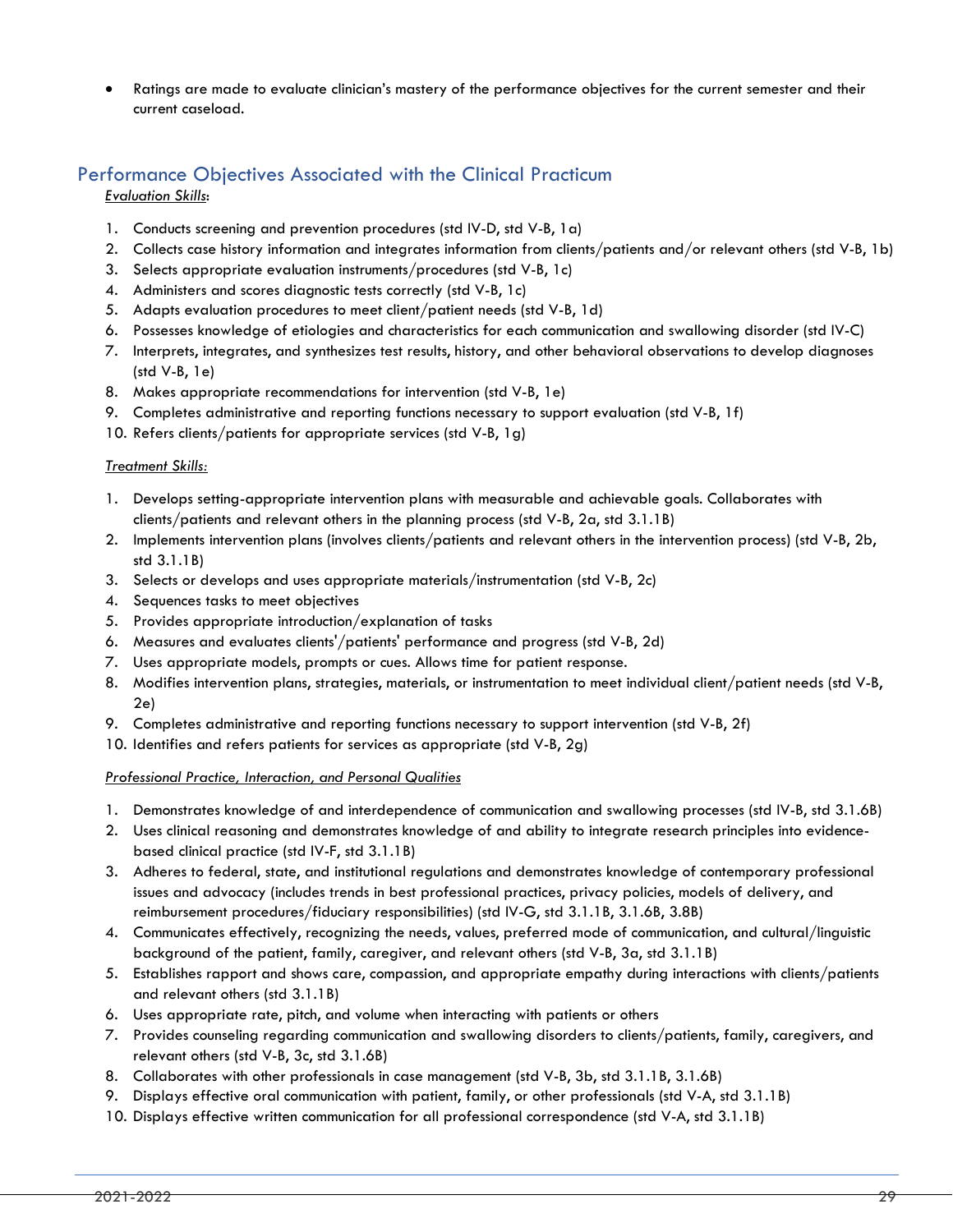- 11. Adheres to the ASHA Code of Ethics and Scope of Practice documents and conducts him or herself in a professional, ethical manner (std IV-E, V-B, 3d, std 3.1.1B, 3.1.6B)
- 12. Demonstrates professionalism (std 3.1.1B, 3.1.6B)
- 13. Demonstrates openness and responsiveness to clinical supervision and suggestions
- 14. Personal appearance is professional and appropriate for the clinical setting
- 15. Displays organization and preparedness for all clinical sessions

\*\*And other ASHA performance objectives not listed as determined to be appropriate by your Supervisor.

# <span id="page-30-0"></span>Clinical Contact Clock Hours

ASHA requires that the applicant for certification in speech-language pathology must complete a minimum of 400 clock hours of supervised clinical experience in the practice of speech- language pathology. Twenty-five hours must be spent in clinical observation, and 375 hours must be spent in direct client contact working with clients representing the broad spectrum of ages, backgrounds, and communication disorders. "Working" with these clients entails screenings, assessments, treatments, as well as counseling sessions centering on rehabilitation and prevention. The initial portion of the 375 clock hours come from working in the SJC where we establish core clinical competencies that make you eligible for assignments in clinical externships and a final clinical internship.

## <span id="page-30-1"></span>Observation Hours

- Observation hours precede direct contact with clients/patients. The observation and direct client/patient contact hours must be within the scope of practice of speech-language pathology.
- For certification purposes, observation experiences must be under the direction of a qualified supervisor who holds current ASHA certification in the appropriate practice area. The applicant must maintain documentation of time spent in supervised observation, verified by the Program.
- If a student has completed the 25 hours of clinical observation prior to coming to UVA.,
	- $\circ$  the student must present the signed copies documenting the experiences as indicated on the "IncomingSLP" Canvas site. These documents **must** have the ASHA number and signature of the supervising SLP.
	- o Once uploaded to the Canvas site, students must record the 25 observation hours in CALIPSO and submit to the SJC Director of Clinical Training and Services for approval. These observation hours are required for ASHA certification.
- If a student has not completed the 25 hours of clinical observation prior to coming UVA,
	- o The students will obtain observation hours at UVA and must record the hours each week using the online documentation system CALIPSO. These observation hours are submitted to the Supervisor of record for the client observed.

## <span id="page-30-2"></span>Direct Clinical Contact Hours

- The 375 hours of direct client contact should be distributed with clients across the lifespan and across the scope of practice in speech-language pathology. Our students typically graduate having accrued more client contact hours than the minimum required by ASHA.
- Students are assigned practicum only after they have acquired a sufficient knowledge base to qualify for such experiences. Only direct contact with the client or the client's family in assessment, management, and/or counseling can be counted toward practicum. Although several students may observe a clinical session at one time, clinical practicum hours should be assigned only to the student who provides direct services to the client or client's family. Typically, only one student should be working with a given client. In rare circumstances, it is possible for several students working as a team to receive credit for the same session depending on the specific responsibilities each student is assigned. For example, in a diagnostic session, students may receive credit for the time each student spent in providing the service. However, if one student works with the client for 30 minutes and another student works with the client for the next 45 minutes, each student receives credit for the time he/she actually provided services – that is, 30 and 45 minutes, not 75 minutes. The student must maintain documentation of time spent in supervised practicum, verified by the Program.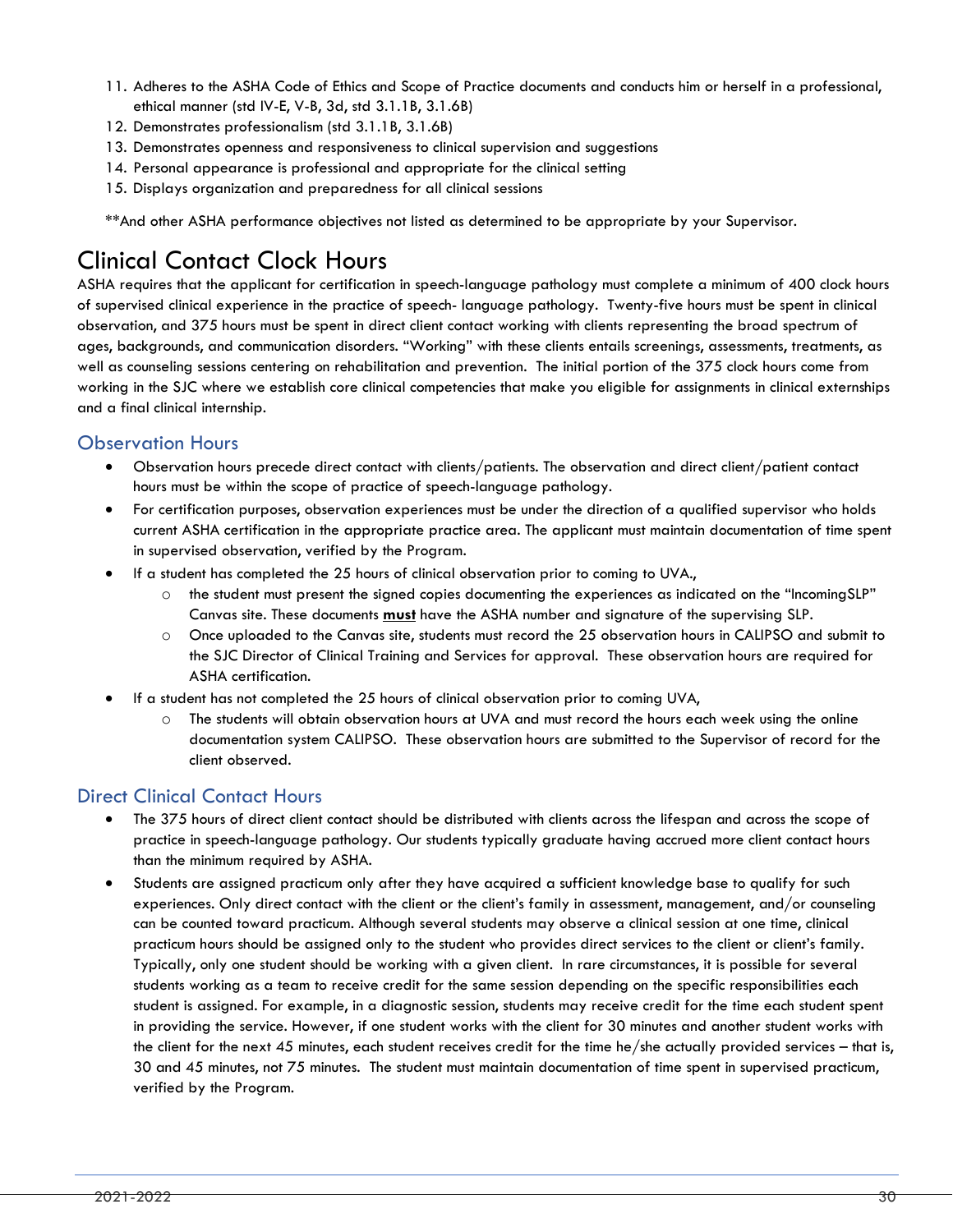## <span id="page-31-0"></span>What to Count as Clinical Clock Hours

From: Hegde and Davis, Clinical Methods and Practicum in Speech-Language Pathology, 4th ed.; Thomson Delmar Learning, 2005, p. 31-33.

Sometimes there is confusion on what types of activities can be counted as clinical clock hours and what category the clock hours should be counted under. Use the following guidelines in recording your clock hours.

- 1. *Count clock hours earned in conjunction with a class assignment and during clinical practicum.* For example, if as part of a class assignment in a course on aphasia, you are required to evaluate a client with aphasia, you may earn diagnostic clock hours even when not enrolled in clinical practicum. However, to earn those hours, your practicum assignment must be pre-approved and you must be supervised by an individual who holds a CCC in speech-language pathology.
- 2. *Count clock hours spent on screening and assessments of communication and swallowing disorders.* Typically, the Associate Clinician may screen individuals at local preschools, area public and private schools, health fairs, and the university clinic. Speech, language, and swallowing screenings may be performed at facilities serving the elderly. Evaluations will likely be part of your experience at any clinical site. Evaluation hours may be earned while you are enrolled in a section of the clinic designated solely for diagnostics. Formal re-evaluations may also be counted. For example, you also may acquire diagnostic hours as part of the assessment of your clients at the beginning of a treatment period. Re-administering specific tests or other assessment procedures at the end of treatment to document the status of the client also may be counted as evaluation hours. However, administering probes during the treatment period should not be counted as evaluation hours. Time spent administering probes should be counted with treatment hours.
- 3. *Count clock hours spent counseling or training family members.* Such counseling, of course, is closely related to the swallowing or communicative disorder of the client. For example, providing treatment for a client with a diagnosis of aphasia might include not only direct language intervention with a client, but also sharing information with the client's family. It might be necessary for you to explain to the family members what aphasia means and how they can help the client regain some of the lost communicative behaviors. Or, your articulation treatment for a preschool child might include a home training program. In that case, you need to train the parents to ensure that they are able to carry out the home assignments.
- 4. *Count clock hours spent in obtaining or giving assessment and treatment information.* You can count the time you spend taking a case history and interviewing the client or the client's family, or both. You can also count the time you spend discussing your diagnosis and recommendations with the client or client's family.
- 5. *Count clock hours spent during the treatment and evaluation of a variety of disorders.* You will work with clients of varying ages who exhibit different communicative and swallowing disorders. In your adult practicum site you will gain experience in evaluating and treating swallowing disorders. You will also evaluate and treat clients with such disorders as aphasia, dysarthria, and other neurological disorders. Working with school-age clients, you will evaluate and treat disorders of fluency, articulation, hearing, voice, and language. You may work with infants and toddlers who have speech, language, hearing, or swallowing and feeding problems secondary to genetic syndromes or other risk factors. Each site will offer different learning opportunities, so learn as much as you can at each site.
- 6. *Count time spent on certain clinically related activities.* These include activities performed to prevent communicative disorders or to develop, maintain, or maximize communication skills. For example, in certain settings the team of professionals providing rehabilitation services for a client may meet to discuss the client's treatment, progress, prognosis for further gains, and recommendations for future treatment. Also, you may be in a setting where you will train certain staff members to communicate more effectively with your client and to assist your client in communicating more effectively with the staff.
- 7. *Do not count preparation time as clinical clock hours.* Although you will spend much time in gathering materials or ideas, writing reports and lesson plans, scoring tests, or transcribing language samples, you cannot count clock hours spent on these activities.
- 8. *Remember that most clinical practicum clock hours are earned for direct client contact time only.* Your supervisor will answer any questions you have regarding how to count, record, or report your clinical hours.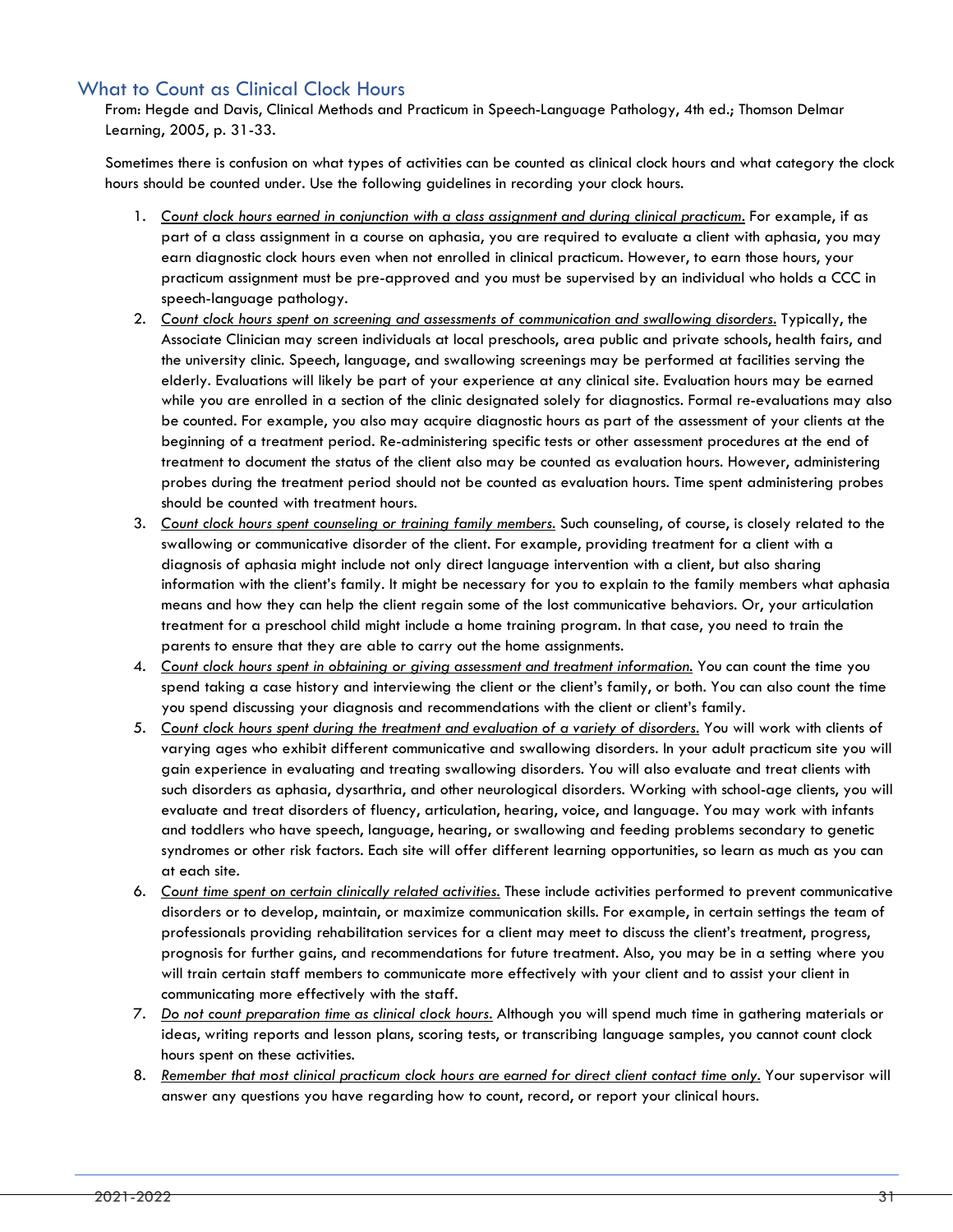# <span id="page-32-0"></span>Weekly Report of Contact Hours for ASHA Certification

- CALIPSO is an online clinic documentation system used to track clinical experiences during your program at UVA. This system is the basis for certifying that you have accumulated sufficient clinical hours to satisfy requirements for UVA graduation and ASHA certification.
- Log on to CALIPSO weekly and record the hours you earned for that week. Specific procedures will be reviewed during the weekly Practicum Seminar. Once you have entered your hours, an email is automatically generated and sent to the Supervisor you designated. The Supervisor will then go into the system and approve the hours.
- Please record your hours by Friday by 5:00 PM. Failure to register hours on CALIPSO according to prescribed timelines may result in hours not being counted. Program faculty need current information on accumulated hours to manage all clinical assignments.
- The number of direct clinical clock hours should be entered in the appropriate columns. If less than one hour was accrued, the exact number of minutes should be entered. In the comments section, please provide the client code for the hours you are submitting. If you have acquired supervised undergraduate hours, provide the supporting documentation to the SJC Director of Clinical Training and Services.

## <span id="page-32-1"></span>Final Summary Report of Contact Hours for ASHA Certification in SLP

The final report of all clinical hours is available through CALIPSO at any point in the program (for you to monitor), and for one year following graduation.

# <span id="page-32-2"></span>On-Site Practicum in the Sheila C. Johnson Center for Human Services

## <span id="page-32-3"></span>SJC Clinical Supervisors

| Jaimee Traub, M.S., CCC-SLP      | Speech-Language Pathology | Clinical Supervisor & SJC<br>Director of SLP Clinical Services<br>& Training |
|----------------------------------|---------------------------|------------------------------------------------------------------------------|
| Claire Barbao, M.A., CCC-SLP     | Speech-Language Pathology | <b>Clinical Supervisor</b>                                                   |
| Jane C. Hilton, Ph.D., CCC-SLP   | Speech-Language Pathology | <b>Clinical Associate Professor</b>                                          |
| Rebecca Rehm, M.S., CCC-SLP      | Speech-Language Pathology | <b>Clinical Supervisor</b>                                                   |
| Cassandra Turner, Au.D., CCC-AUD | Audioloay                 | <b>Clinical Assistant Professor</b>                                          |

- Dr. Robey serves as our School Placement Coordinator.
- Ms. Traub also serves as our Adult Placement Coordinator.
- From time to time, students may also be supervised by academic faculty members holding the SLP-CCC credential.

## <span id="page-32-4"></span>SJC Hours and Clinical Appointments

- The SJC is open Monday through Friday from 8:00 a.m. to 5:00 p.m. In order to assure appropriate delivery of clinical services to our clients and appropriate education for our students, students are expected to be available for clinic assignments Monday through Friday.
- Clinical assignments are made by the SJC Director of Clinical Training and Services, in collaboration with Clinical Supervisors. Initial clinical assignments are made based on a combination of Associate Clinician schedules, supervisor schedules, coursework completion and individual training needs. Opportunities for Associate Clinicians to make choices in adding new clinical assignments based on areas of interest are presented mid-semester, only after initial assignments have been made.
- The minimum unit of service is 25 minutes. All sessions begin on the hour or on the half-hour.
- All Associate Clinicians are expected to remain available through the last scheduled day of clinic. Because the clinic is open 12-months/year, clinical experiences are available between semesters on a voluntary basis. Clinic dates are posted on Canvas.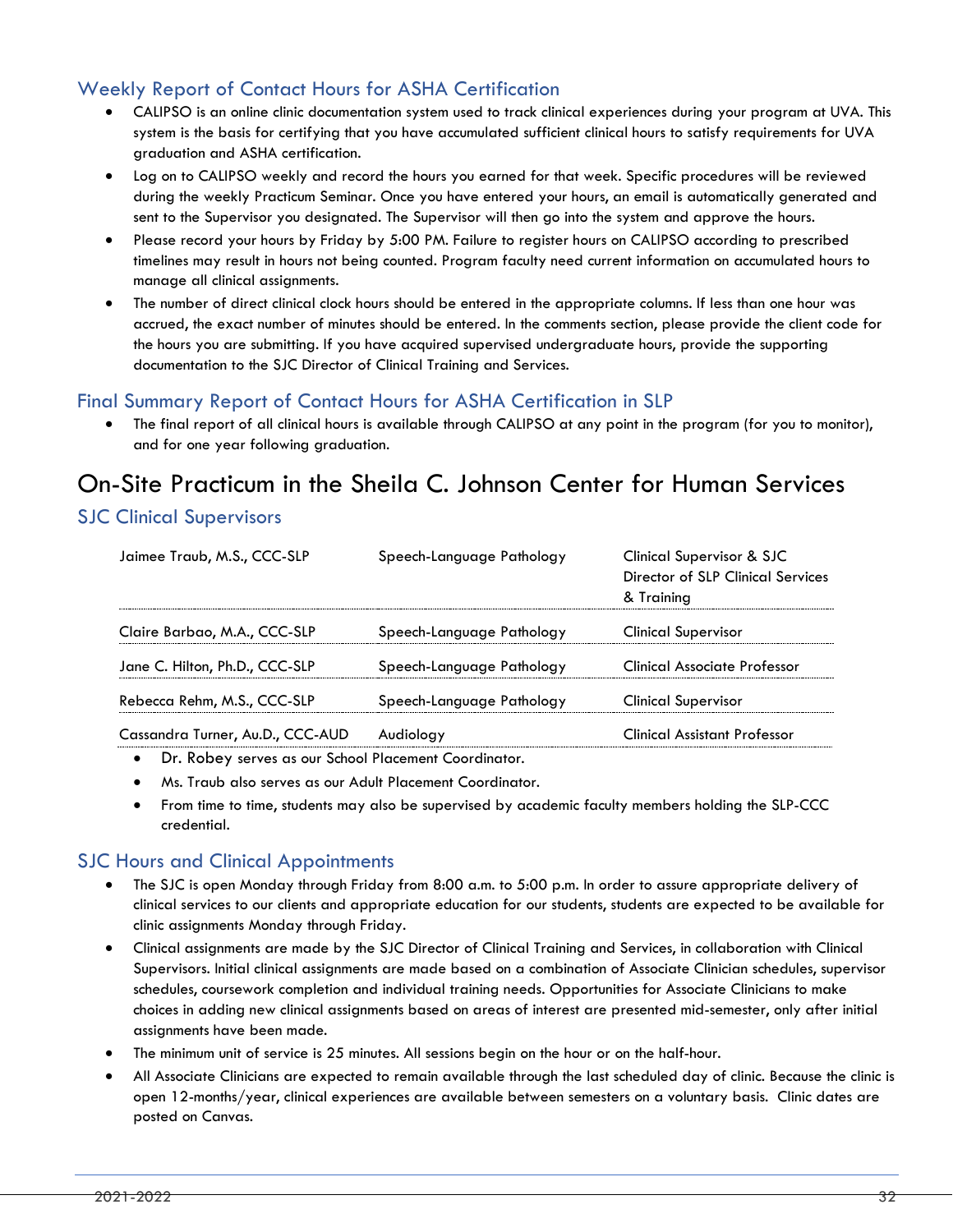- Clinical assignments are subject to change throughout the semester. The SJC Director of Clinical Services and Training must approve all changes.
- The supervisor is responsible for ensuring appropriate cancellation and re-scheduling of appointment, if necessary.

# <span id="page-33-0"></span>SJC Clinic Operations

- Supervisors and/or Associate Clinicians are responsible for obtaining signature from parents/guardians on the HIPPA forms, Release of Information forms, and Consent Form (see the next page) for treatment, observation, and recording when services are initiated. Please refer to the consent forms before recording sessions.
- All information pertaining to a client should be given to the front office staff for scanning and placement in the client's permanent electronic file immediately upon its receipt: evaluation and progress reports; correspondence to and from clients and/or their families and other professionals; pre-evaluation information (e.g., referral information, test results from other agencies, completed case history forms); test forms and any other materials containing identifying information.
- Clinical faculty mailboxes are located in SJC Room 033 for students to leave messages.
- Students needing supplies for clinic should discuss the need with their supervisor. General office and/or cleaning supplies can be obtained from the front desk.
- At the end of each session, the Associate Clinician is responsible for assuring that all furniture in the room is returned to the appropriate location and that the quality improvement tracker has been initialed and completed on the wall.
- All questions pertaining to client fees should be directed to the supervisor.
- All students have access to the clinic scheduling and electronic medical records program upon completion of the necessary HIPAA and technology training requirements.
- Students are alerted to diagnostic and therapy assignments, as well as client cancellations, through email. Students should check email several times each day.

## <span id="page-33-1"></span>Dress Code for Clinical Practice

1. Reason for Policy

Dress code and grooming standards are imperative in presenting a professional appearance. The SJC dress code has been updated to be inclusive of all clinical training programs and individuals working in the clinic. Expectations have been adjusted to be more flexible in scope and procedure.

2. Policy Statement

All SJC faculty, staff, and students are expected to dress in attire that presents a clean, professional appearance at all times when in the clinical spaces. Personal hygiene and grooming must also reflect professionalism in clinical spaces. Clothing and grooming styles dictated by religion or ethnicity are exempt from this policy. Clinicians should be aware that they are visible from cameras that view from different angles and should choose clothing accordingly. It is the supervisor's decision whether to allow a student to proceed with a scheduled session/meeting when the dress code has been violated. Students should also be aware that many offsite facilities have dress codes that are more stringent/specific. It is the student's responsibility to ask the off-site supervisor to review the code with them.

3. Scope

The dress code applies to all students who are currently treating clients/research subjects in the SJC or are observing client sessions.

The dress code must be followed when in visible clinical spaces to include:

- the "hard side" hallway
- the "soft side" hallway
- the front desk/client waiting room area.

Students are allowed to work in the student room without needing to be in dress code.

#### 4. Procedures

The SJC dress code includes the following guidelines: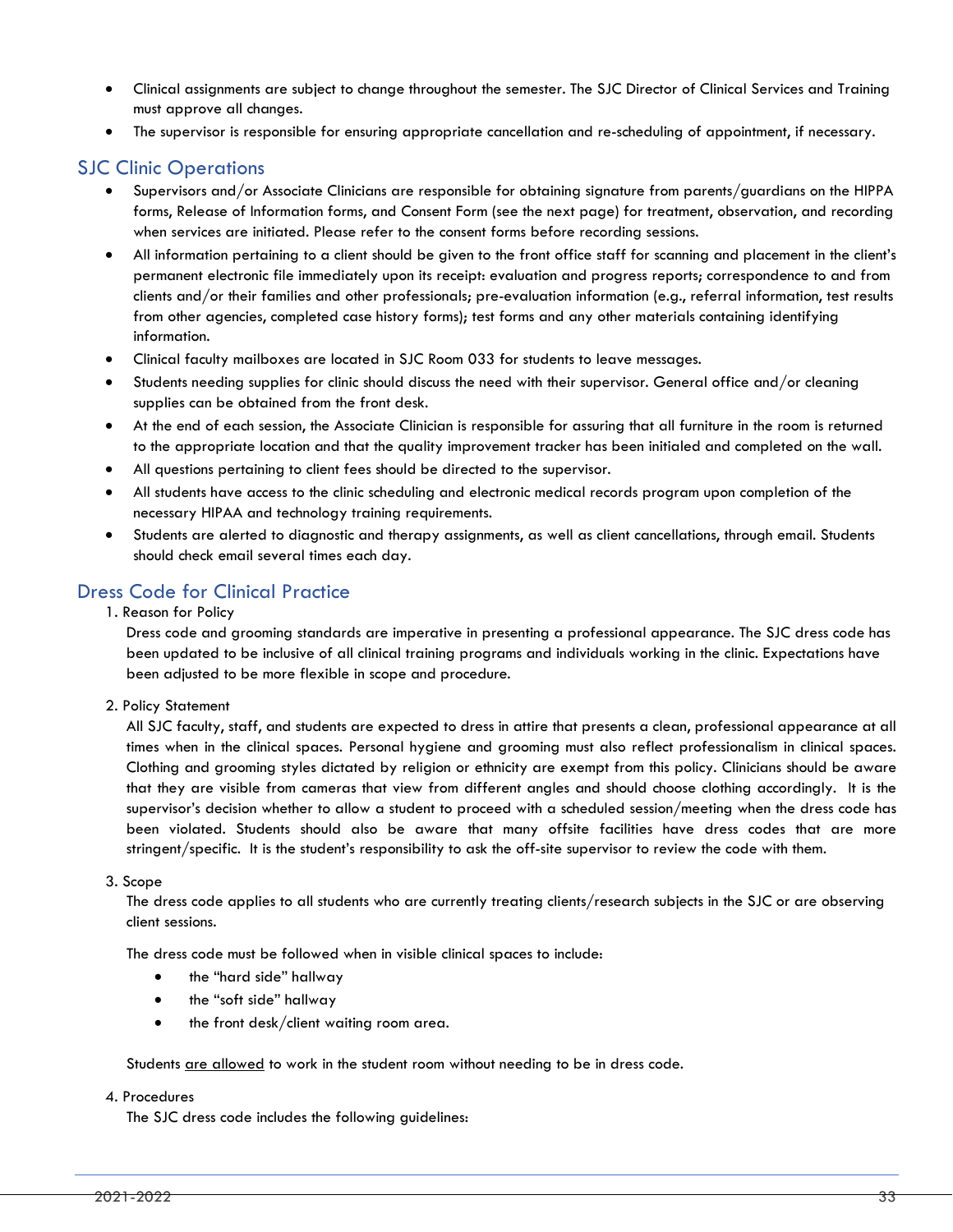- UVA ID badge must be worn in clear sight at all times
- Clothes must be neat and clean with the proper fit and length. This includes dresses and skirts that when measured from a seated position, are no shorter than four (4) inches from the front of the knee to the bottom hem of the dress or skirt. Clothing must be free of rips and must not be sheer or revealing in nature (e.g. no torn jeans, spaghetti straps, halters or midriff tops)
- No t-shirts with advertisements, sayings or logos
- No denim blue jeans or shorts
- No sports attire (including exercise clothing, hats, sports sandals or athletic shoes)
- Tattoos that are perceived as offensive, hostile or that diminish the effectiveness of professionalism must be covered, and not visible to staff, clients or visitors.
- Scented personal products (fragrances, cologne, and lotions) should be minimally noticeable and not a distraction to others.
- Hair, including facial hair, must not be wet and should be styled in a professional manner.

SJC supervisors will communicate with any students who are deemed in violation of the dress code.

## <span id="page-34-0"></span>Policies & Procedures for the SJC

The SJC has a Canvas site titled "Sheila C Johnson Center New Students (2020-2021)" in which a number of clinic wide topics are covered, including:

- Mandatory Privacy and Information Security
- Emergency Preparedness
- Confidentiality Agreement Form
- HIPAA
- Mandatory Information Security Awareness Training
- All Clinic Standard Operating Procedures
- Connecting to the SJC Secure Bavaro Network, Printer access and tech problem solving
- Training videos for EMR and camera system

It is each student's responsibility to complete assignments through this Canvas site as requested by the Clinic Administrator.

# <span id="page-34-1"></span>Expectations for the SJC Clinical Practicum

*Working with your SJC Supervisor* 

- We are available for unscheduled student meetings during our weekly drop-in office hours. Office hours are posted on our doors and are on Canvas and Dr. Chrono. Please use these meetings for quick questions that will not take more than 10 minutes.
- If you are unable to attend all office hours during a given week but need to schedule a meeting, please use Dr. Chrono to set a meeting time, then email the supervisor to confirm that the time is mutually convenient. Label the appointment to include your last name.
- ASHA requires that we supervise at least 25% of the total direct time you are with your clients in both evaluation and treatment sessions. The 25% supervision requirement is over the course of the semester; however, we strive for much more.
- Your supervisor is always happy to come into a session to model skills or offer support. Please do not hesitate to ask. There are times when your supervisor will join the session to better hear your client or to offer support in the moment.
- Medicaid and Medicare require a supervisor to be present in 100% of all sessions. Your supervisor will communicate to you if a client is billed under Medicaid or Medicare.
- You can assume your lesson plans are approved if you do not receive them back with edits. If there is an issue, we will email you your edits. Please adhere to the official SJC lesson plan template, found on Canvas.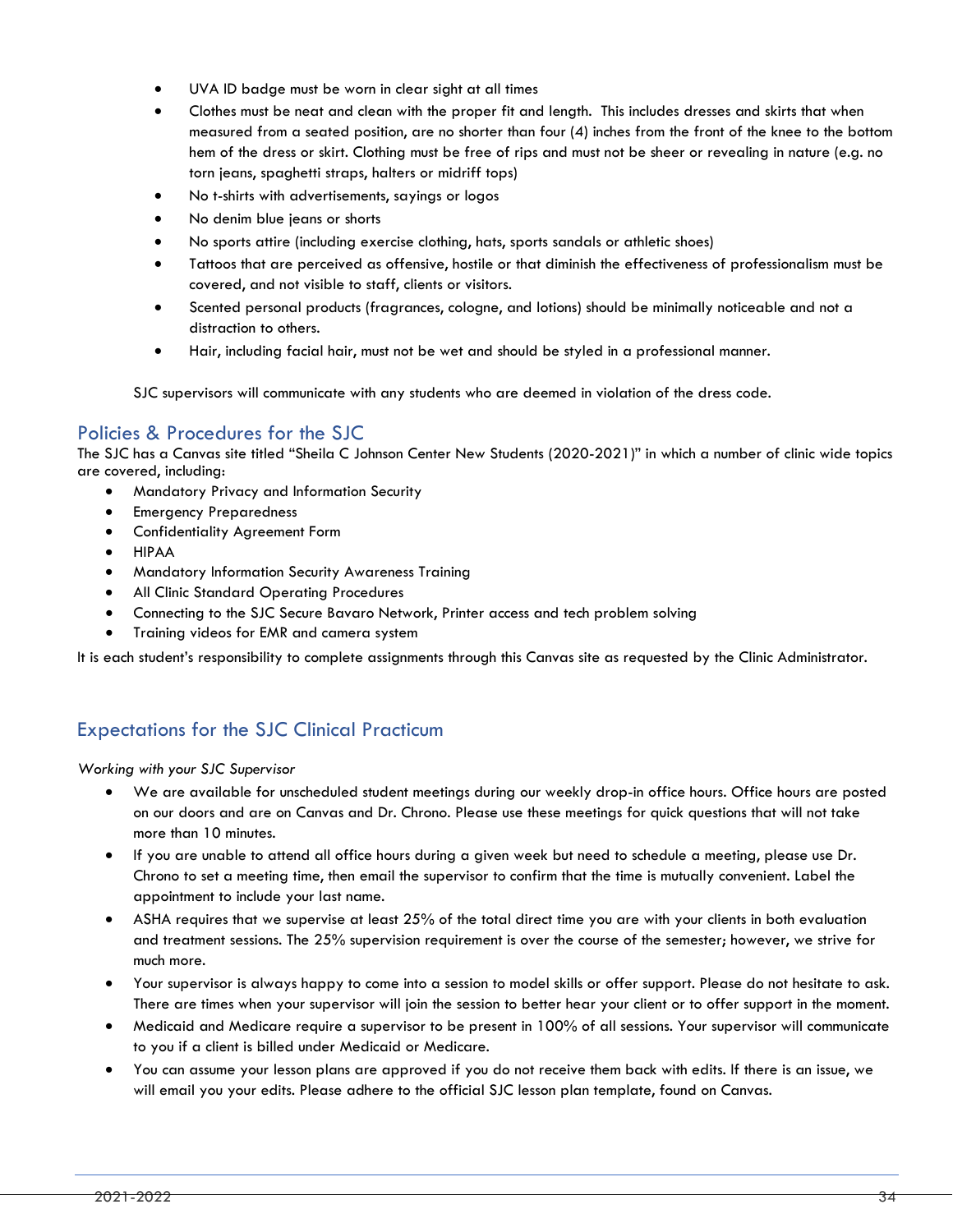• We may not be available for questions immediately prior to your session. Please plan ahead and make an appointment to meet, should you feel the need to, prior to your session. For Monday clients, we encourage you to contact your supervisor with questions by the Thursday before your next session.

*Recording therapy and diagnostic sessions* 

- Evaluations should always be recorded via the camera system to ensure accurate data collection and behavioral observations.
- Therapy sessions can be recorded as needed but it is not a requirement.
- You may choose to record a session to review your own performance or to double check data collection.
- Your supervisor may also request that you record your session.
- Note: recording ability and guidelines may be different for sessions held over Zoom.

#### *Client cancellations/Missed sessions*

- When a client cancels or does not show up for sessions, please change the appointment status in Dr. Chrono to reflect the cancellation. Please ensure any billing charges are removed from a missed appointment.
- When the SJC is closed due to holidays, please remind your clients of the closing a week prior to the date.
- Rarely does the SJC close due to inclement weather; however, in the event this is necessary, and you have a scheduled client, contact your supervisor for instructions. SJC closes when the University closes. Refer to the UVA website for closings.

#### *Timelines and Deadlines for SJC Clinical Practicum*

- Provide lesson plans via email 24 hours prior to treatment sessions and 48 hours prior to diagnostic sessions (this means Thursday or Friday for Monday appointment).
- Arrive at least 15 minutes prior to your in-person treatment sessions
- Arrive at least 30 minutes prior to your in-person diagnostic sessions
- Develop a treatment plan for new clients; due to client/caregiver by the  $4<sup>th</sup>$  treatment session
- Before each session, ACs should check Dr. Chrono to monitor when the client's status has been moved from "Established Client" to "Checked In." The clinician can then be greeted in the waiting room and the session can begin.
- After each session: All ACs are expected to mark the appointment status as "Complete" in Dr. Chrono and ensure that the diagnostic codes and billing codes are appropriately entered.
- SOAP notes should be completed within the Dr. Chrono template as soon as possible, but by noon the next day at latest.
- Progress and Discharge reports, as appropriate, are sent to the family via Dr. Chrono on the final session of the semester.
- Submit CALIPSO hours weekly by Friday at 5pm (you can submit at any time during the week). Include the client code and session date in the Comments box.

#### *Documentation in the Clinic*

- Please proofread all documents, including punctuation and grammar, prior to turning in the first draft document.
- Include your name and credentials at the bottom of each SOAP note. Sign your evaluation reports *legibly***.**
- When submitting evaluation report drafts via email, label the document and the email subject the same, starting with the session date and your last name, the type of document (e.g. 5 4 2020 Smith evaluation report).
- Multiple edits are common in the clinic. Tx plans, Progress Reports and Evaluation Reports tend to take more time. Often, evaluation reports take three or more drafts. Remember that the number of edits required directly impacts the writing performance objectives on the midterm and final Clinical Practicum Evaluation. In SOAP notes, any edits or suggestions for wording should be consistently implemented from that point forward.
- Your supervisor will tell you when an evaluation report is approved. After your supervisor approves any document, please fill out an SLP document scanning form and attach it to the document for the chart room to scan.
- Please only use **black ink** in the clinic.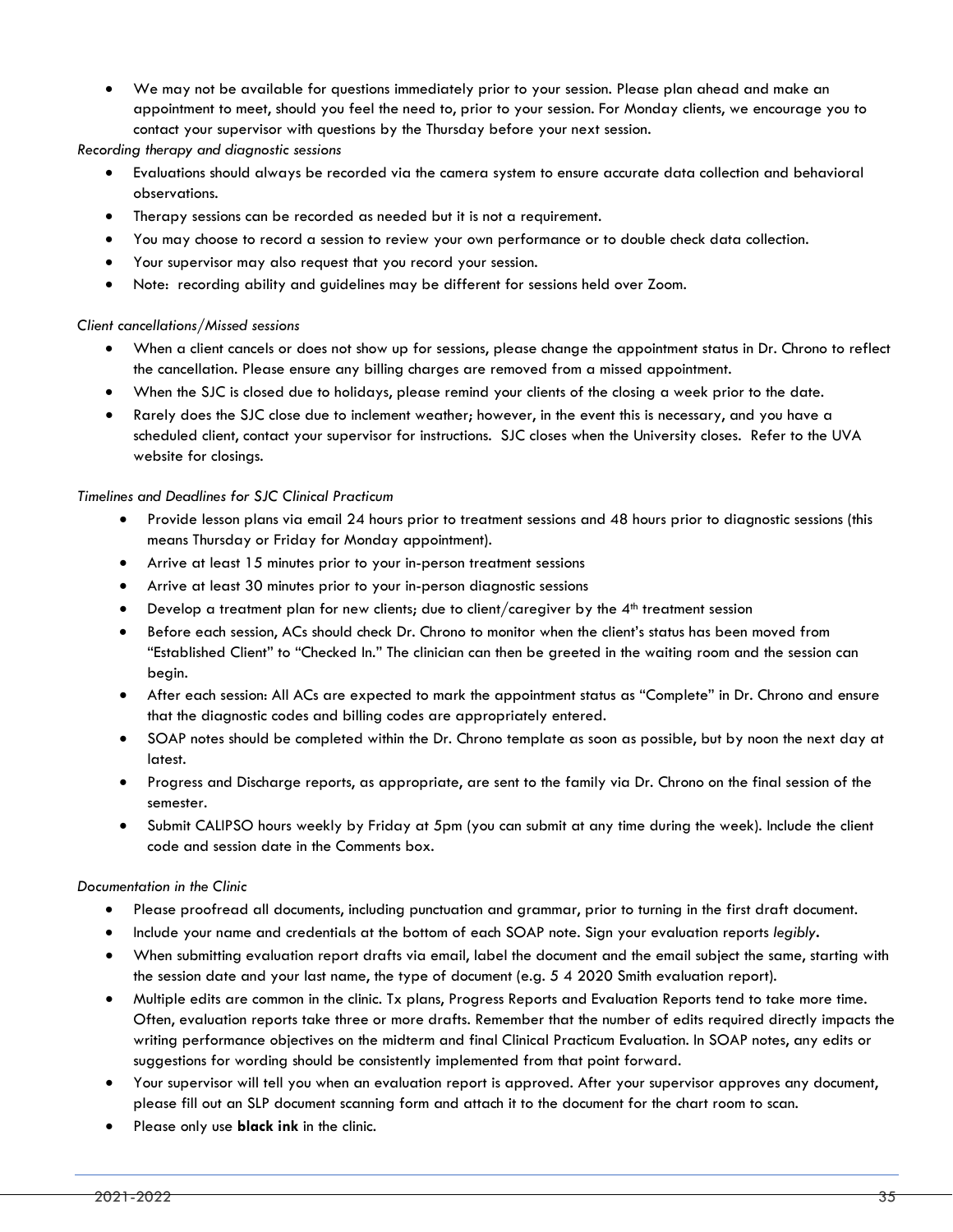• Printing: Color printing is only permitted after receiving supervisor permission. Black and white copies should be directly related to clinic assignments (e.g. not academic or personal).

#### *How-To Guides & Additional Information for the SJC Clinical Practicum*

- There is a comprehensive "SLP Clinic Resource" Canvas site that contains a number of important training materials necessary for completion of the on-site SJC Clinical Practicum. These files include:
	- o Information on specific disorders and developmental milestones
	- o A full clinic calendar and master schedule
	- o Information on infection control and universal precautions
	- o Clinic documentation templates and example reports
	- $\circ$  "How-to" guides and step-by-step procedures for treatment sessions, evaluations, and Dr. Chrono.<br>  $\circ$  All necessary forms for completion of clinical practice in SJC.
	- All necessary forms for completion of clinical practice in SJC

All students should become familiar with the contents of the "SLP Clinic Resource" Canvas site that supplements the clinical training experience.

# <span id="page-36-0"></span>Clinical Externships and Internship Overview

- ASHA stipulates that graduate programs must ensure all graduate students understand the various models of delivery of speech-language pathology services (e.g., hospital, private practice, education, etc.). Certification standards also require that students acquire the ability to integrate information pertaining to normal and abnormal human development across the life span. To fulfill these standards, students must complete placements that offer them exposure to a variety of populations, settings and supervisors.
- Clinical practica are foundational to developing the necessary skills to become an SLP. The first experiences a student gains are in the Sheila Johnson Center (SJC) in the School of Education and Human Development. Upon successful completion of these SJC-supervised experiences, a student will complete two externships (one at a public school and one with adults, usually in some variation of a health care facility) and a final internship. These experiences provide practice in a variety of clinical settings with clients across the lifespan who present a variety of communication disorders spanning the breadth of our Scope of Practice. Externships and internships are essential for meeting ASHA requirements for the Certificate of Clinical Competence in Speech-Language Pathology (CCC- SLP).
- The purpose of clinical externships and internships include:
	- o Increase a student's level of experience and independence in providing clinical services. Offsite Supervisors expect students to arrive with core clinical skills (established in SJC).
	- o Provide enriching clinical experiences across the depth and breadth of the profession.
	- o Contribute to the required 400 direct clinical contact hours needed before graduation to meet ASHA certification requirements.
- Dr. Robey and Ms. Traub are the coordinators for externship and internship placements. Mr. Ryan Mehring provides assistance in developing contractual agreements between UVA and outside agencies for both school and adult placements. Ms. Traub (adult) and Dr. Robey (public school) make placement assignments for student externship and internship experiences with consultation from the Clinical Services Committee ("CSC" is composed of the SJC SLP clinical supervisors and the SJC Director of SLP Clinical Training and Services, in consultation with Placement Coordinators).
- After students complete the *in residence* portion of their program of study, externships and internships can be geographically located anywhere in the United States. Indeed, the central Virginia region has limited options for offsite placements. Therefore, we encourage students to plan for external placements that are far away from central Virginia, especially when seeking placement in health care facilities. Students may wish to consider geographic locations in which they may want to be employed in the future and/or places where family or friends could provide lodging while completing an externship or internship.
- We begin working collaboratively with students in September to establish their summer externship. For Track 1 students, this means that they will submit preferences for their adult externship shortly after orientation in August. Track 2 students will submit their preferences after completing the first year of the graduate program.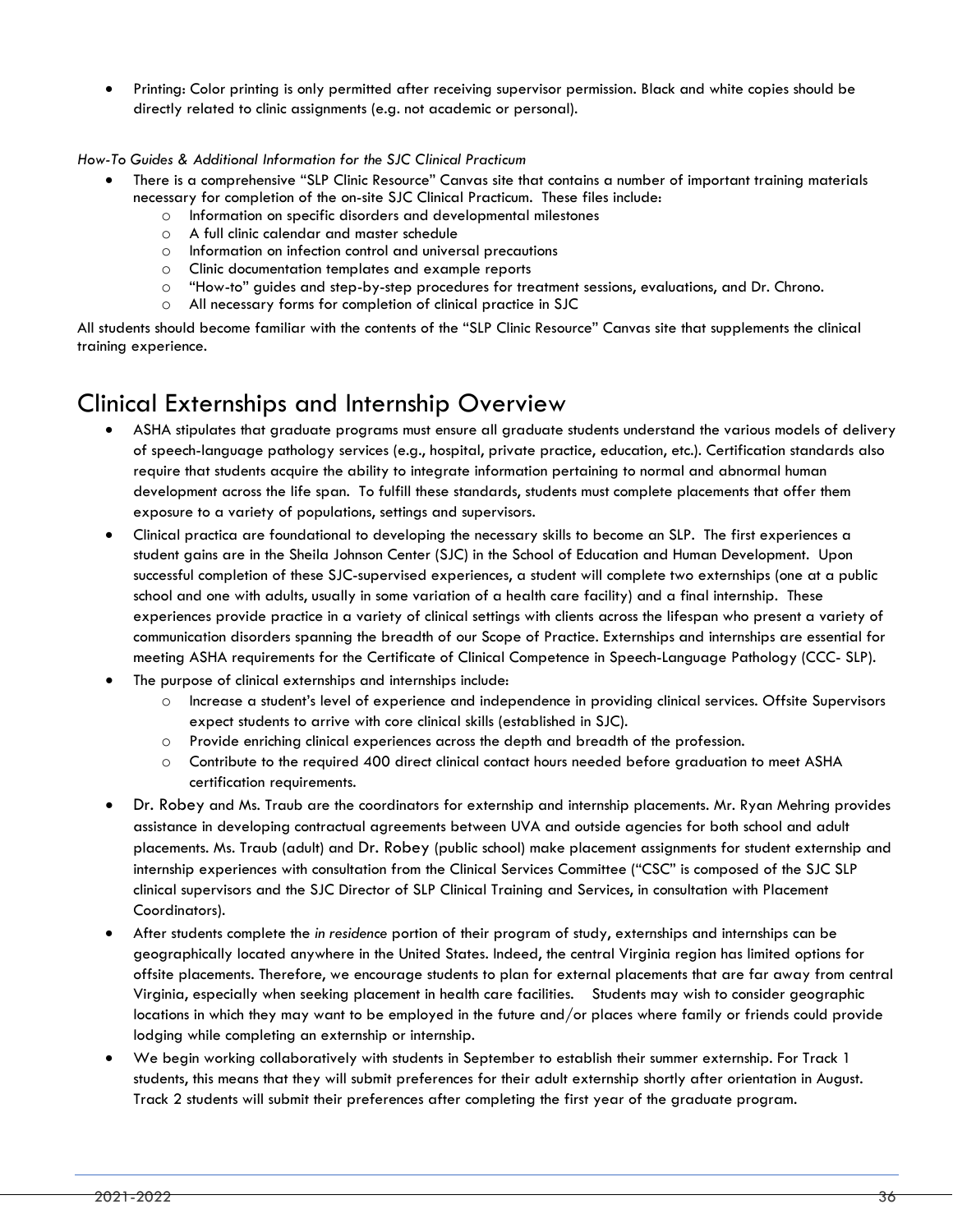- After students have successfully completed one public school externship and one adult externship, the internship placement may be in the setting of their choice.
- Specific instructions and detailed information including timelines, due dates, etc. can be found in the CSD Off-Grounds Placements Canvas site.

# <span id="page-37-0"></span>Computer-Based Simulation Clinical Training

In addition to building core competencies in SJC and completing external placements, clinical training in our program includes computer-based simulation training to ensure that every student meets the certification requirements of training across the lifespan and full scope of practice in speech language pathology. ASHA certification requirements allow up to 75 clock hours to be earned through simulation training experiences. Students in our program can complete at least 70 hours toward their required 375 minimum clock hours by participating in two rounds of computer-based simulation training during their program of study. One round of simulation training focuses on adult cases, while the other round focuses on low incidence disorders. Each round of training is specifically curated according to the academic course and clinical training sequence.

- Computer-based simulation training is provided to our students at no additional cost and is supervised by simulation training experts who hold the CCC-SLP. Detailed instructions for registration and participation are provided in a dedicated Canvas site to which students will be invited at the appropriate time in their program.
- Simulation training is not associated with course credit. No course grade is earned through participation.
- Computer-based simulation provides guided and standardized clinical training experiences to ensure that every student learns about disorders and populations that they may not encounter by chance during their clinical rotations.
- Successfully completing both rounds of simulation training in addition to the clinical rotation sequence ensures that the participating student meets ASHA certification requirements of training across the lifespan and the full scope of practice in speech language pathology. This is a requirement for graduation as part of the comprehensive exam capstone independent studies in the last semester of the program (EDHS 5993).
- Any student who does not successfully complete both rounds of simulation training will need to carefully monitor their clinical training activities and proactively seek comprehensive clinical training experiences that include services to individuals across the full lifespan and with low incidence disorders to ensure that they acquire clock hours that meet the ASHA certification requirements of training across the lifespan and the full scope of practice in order to successfully complete the requirements of EDHS 5993 in their final semester. Failure to meet this requirement delays or prevents graduation.
- Like all clinical training experiences, students are evaluated using the CALIPSO assessment at mid-cycle and at the end of each round of training. The SJC scoring scale and performance requirements are used.
- Satisfactory performance as measured on the CALIPSO assessments is required to earn the simulation training clinical clock hours. Unsatisfactory performance voids the clinical clock hours for that round of training.
- Computer-based simulation opportunities are carefully curated and offered to students at specific points in their sequence of academic and clinical training. It is not an option to complete the trainings at a different time during their program of study.
- Each round of training is offered only once to each student. There is no opportunity to repeat the training following unsatisfactory performance.
- Computer-based simulation training was first deployed in 2020 as a COVID accommodation to support students in achieving on-time graduations when faced with external placements that evaporated with the national lockdown and the slow recovery afterwards. As such, the program is not required to continue to offer this opportunity. It may be discontinued at any point during your program of study. If computer-based simulation training is discontinued, students must still meet the national certification requirements for training across the lifespan and full scope of practice prior to graduation, as was always the requirement before the pandemic. We are hopeful that we will be able to continue to offer this opportunity to our students.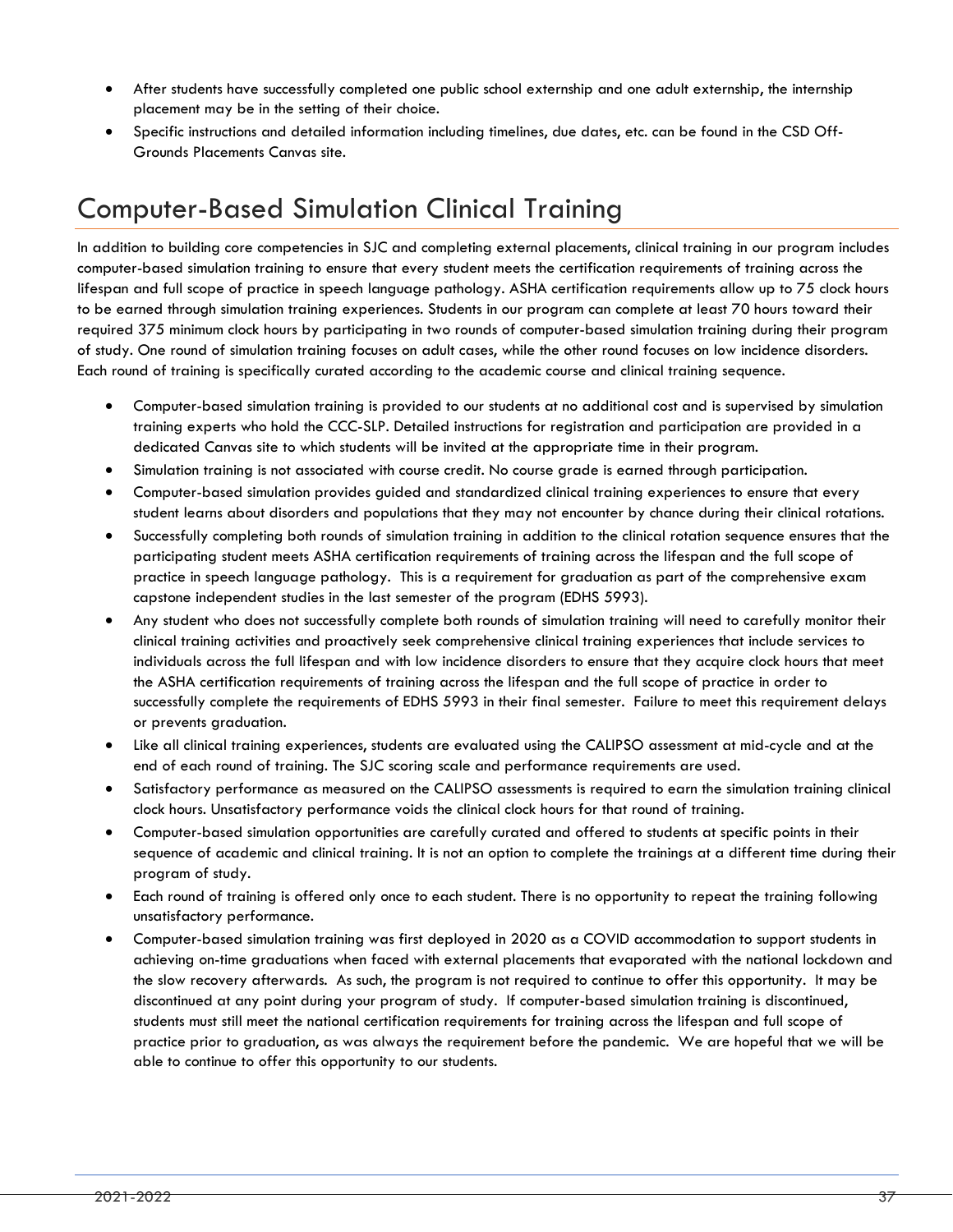# Becoming Credentialed to Practice SLP

- There are **two credentials** needed for practicing speech-language pathology in the state of Virginia:
	- 1. The Certificate of Clinical Competence (CCC-SLP) awarded by ASHA.
	- 2. State licensure through the Virginia Department of Health Professions to practice in public and/or private settings.
- The procedures for obtaining these credentials differ in purpose, requirements, and continuing education standards. Students are responsible understanding, meeting and applying for the appropriate credentials.

# <span id="page-38-0"></span>ASHA Membership and Certification Manual

• The ASHA Membership and Certification Manual is available through the ASHA website:

- [http://www.asha.org/certification/.](http://www.asha.org/certification/) There, you will find information about how to apply for:
	- o The National Examination your Clinical Fellowship
	- o Your Certificate of Clinical Competence ASHA membership
	- …when the time comes!

# <span id="page-38-1"></span>Obtaining the Certificate of Clinical Competence from ASHA

- The Certificate of Clinical Competence in Speech-Language Pathology (CCC-SLP) is the national standard in credentialing speech-language pathologists.
- General information regarding certification is available at [http://www.asha.org/certification/.](http://www.asha.org/certification/)
- Here is a step-by-step overview of becoming a credentialed and practicing SLP:
	- 1. Complete academic coursework and clinical practica as stated in the Standards and Implementation Procedures for the Certificate of Clinical Competence:
		- a. The 2020 standards for the CCC-SLP are available online at <https://www.asha.org/Certification/2020-SLP-Certification-Standards/>
		- b. Please review this document carefully.
		- c. The UVA general sequence draws directly from the ASHA Standards:
			- i. Complete and pass academic courses and clinical practica at the SJC
			- ii. Complete and pass two off-site clinical practica: one semester as an adult- focused experience and one semester in the public schools
			- iii. Complete and pass the full-time off-site clinical practica during the final semester
			- iv. Pass the comprehensive examination
	- 2. Apply to receive your graduate degree.
	- 3. Pass the Praxis Examination in Speech-Language Pathology
		- a. The PRAXIS II Exam (speech-language Pathology) is a specialty area test administered by the Educational Testing Service (ETS). Exam registration booklets are available in the School of Education and Human Development Admissions Office. To register online, information is available at <http://www.ets.org/praxis/> .
		- b. ASHA's website contains information related to this exam at [http://www.asha.org/certification/praxis/praxis\\_scores.htm](http://www.asha.org/certification/praxis/praxis_scores.htm)
		- c. The test can be taken on assigned dates during the year at UVA and other locations. Students are responsible for making arrangements to take this exam. A preparation booklet is available for purchase at<https://www.ets.org/s/praxis/pdf/5330.pdf>
		- d. When registering, be sure to:
			- i. List the Communication Sciences and Disorders Program at UVA as a score recipient.
			- ii. List ASHA as a score recipient.
	- 4. Pass UVA CSD Comprehensive Exams
	- 5. Graduate from UVA's CSD program with a master's degree.
	- 6. Contact your state licensing agency to determine their requirements for persons completing the clinical fellowship experience.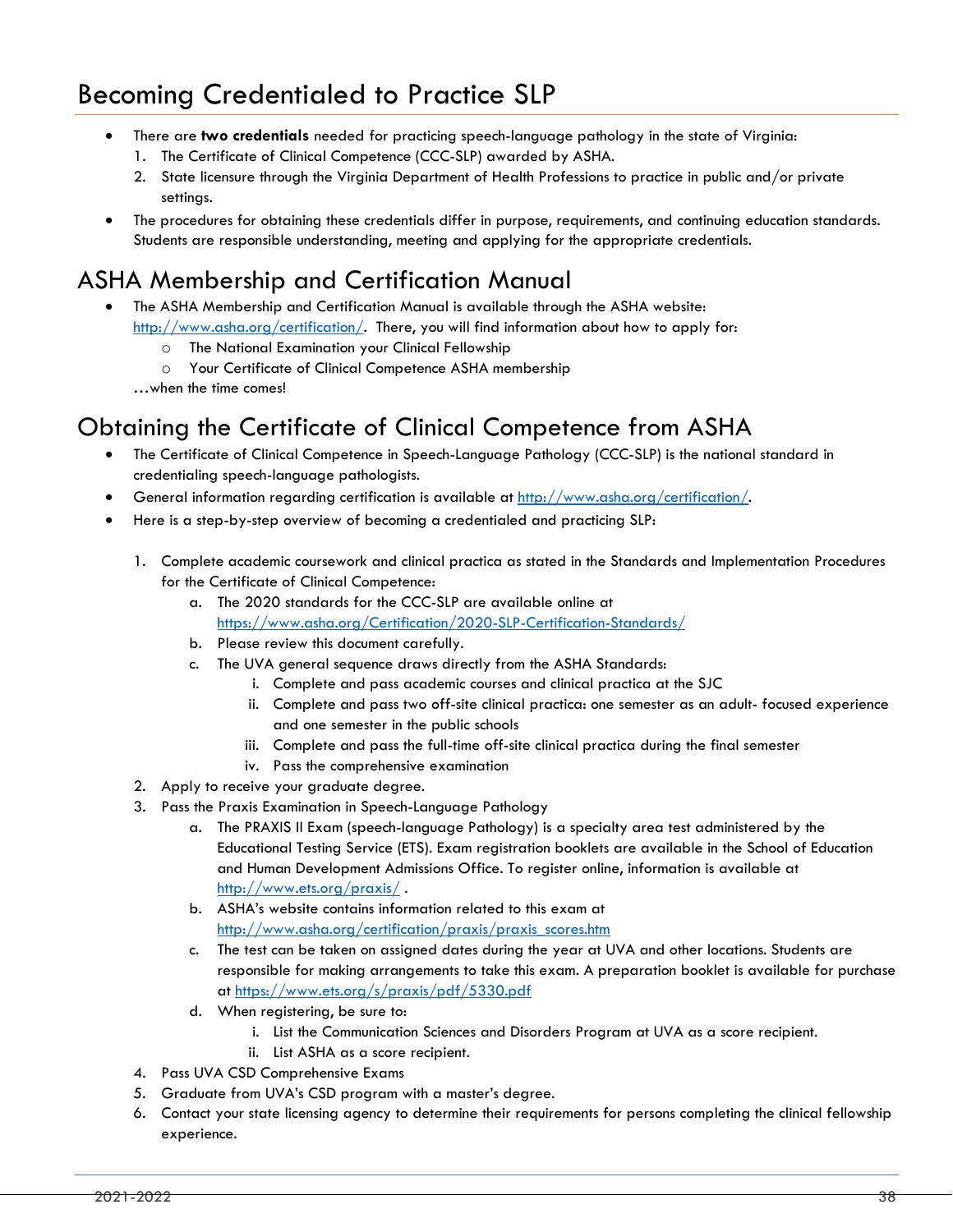- 7. Apply to ASHA for Membership and Certification:
	- a. Application form and instructions for application are available at: <http://www.asha.org/Certification/SLPCertification.htm>
	- b. If a student has already taken and passed the PRAXIS exam, but did not originally list ASHA as a score recipient, she/he must now request that ETS send a copy of your score to ASHA. Only scores received directly from ETS will be accepted for certification. Note that the score you submit for certification must have been taken no more than 5 years prior to your ASHA certification application.
- 8. Begin the Clinical Fellowship (CF)
	- a. The CF is a period of paid employment, completed according to specific ASHA guidelines under the supervision of an individual who holds the Certificate of Clinical Competence in speech-language pathology. Students are responsible for procuring a CF placement.
	- b. Prior to beginning the CF, students should verify the supervisor's current ASHA certification status by contacting the ASHA Action Center (800-498-2071). The supervisor must maintain current certification status throughout the CF in order for the CF experience to be accepted by ASHA. Students should review detailed information to learn more about the CF available online at <http://www.asha.org/Certification/Clinical-Fellowship.htm>
- 9. Submit the Clinical Fellowship Report
	- a. Upon completion of the CF, submit to ASHA the Speech-Language Pathology Clinical Fellowship (SLPCF) Report and Rating Form (available at [http://www.asha.org/Certification/Clinical-Fellowship.htm\)](http://www.asha.org/Certification/Clinical-Fellowship.htm) signed by both the CF and the CF supervisor.
- Continuing Education Requirements for Maintaining the CCC-SLP
	- o ASHA has established Certification Maintenance Standards requiring certificate holders to earn 30 Certification Maintenance Hours (CMHs) or 3.0 ASHA Continuing Education Units (CEUs) of professional development during 3-year certification maintenance intervals in order to maintain the CCC. Further information is available at<http://www.asha.org/Certification/maintain-ccc.htm>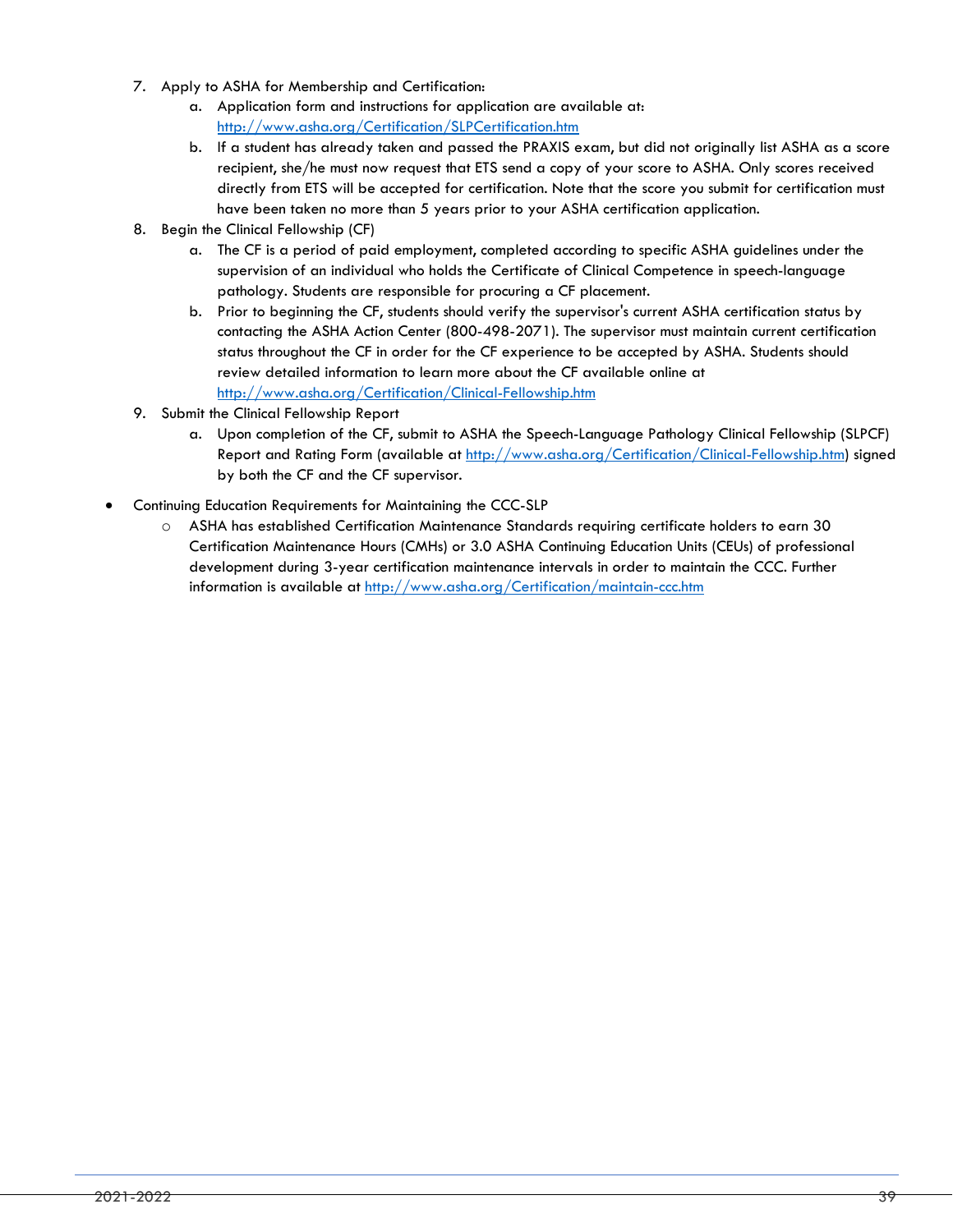# SPEECH-LANGUAGE PATHOLOGY PATHWAY TO CERTIFICATION



For more information about Certification visit our website: www.asha.org/certification // E-mail Us: certification@asha.org For more information about Membership visit our website: www.asha.org/benefits // E-mail Us: membership@asha.org Call the ASHA Action Center: 800-498-2071

# <span id="page-40-0"></span>Virginia State Licensure in Speech-Language Pathology

- Licensure to practice in Virginia is governed by the Virginia Board of Audiology & Speech- Language Pathology. Application criteria, forms, and procedures are found at [http://www.dhp.virginia.gov/Boards/aslp/.](http://www.dhp.virginia.gov/Boards/aslp/)
- Additional resources for SLPs practicing in Virginia Schools are found at [http://www.doe.virginia.gov/special\\_ed/disabilities/speech\\_language\\_impairment/index.shtml](http://www.doe.virginia.gov/special_ed/disabilities/speech_language_impairment/index.shtml)
- Helpful checklists are found at<http://www.dhp.virginia.gov/Boards/aslp/PractitionerResources/Forms/>

# <span id="page-40-1"></span>Continuing Education and Maintaining Licensure in Virginia

The state of Virginia requires continuing competency activity for license renewal. The Virginia Board of Audiology and Speech-Language Pathology requires 20 contact hours of continuing education every two years. However, speech-language pathologists in Virginia are advocating for recognition of ASHA continuing education and certification maintenance (i.e., if the license holder is a current ASHA member with the CCC-SLP and this ASHA certification is maintained, then no additional documentation/paperwork would be required at the state level).

AMERICAN<br>SPEECH-LANGUAGE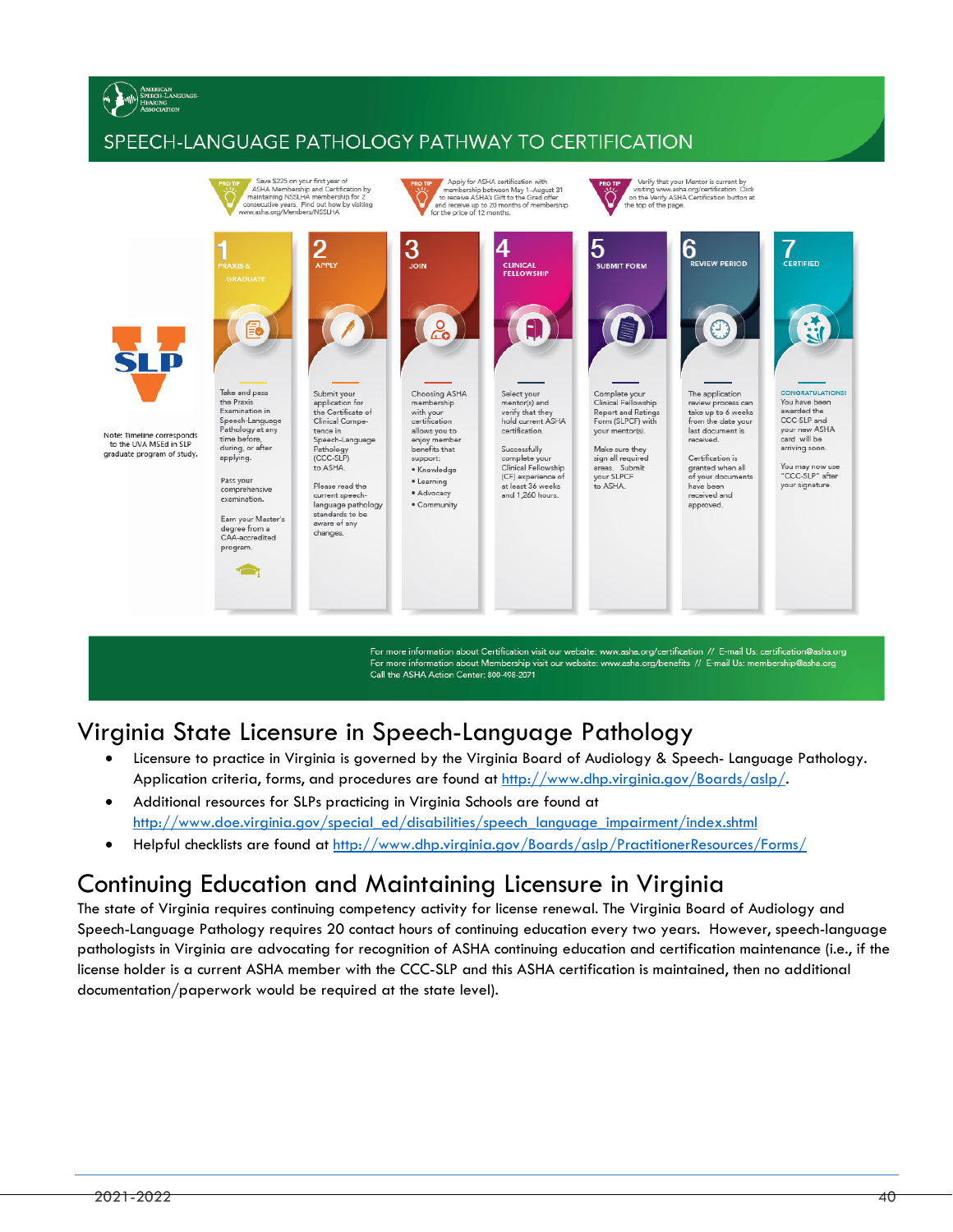# Appendix A

<span id="page-41-0"></span>Selected Portions of the 2020 Standards and Implementation Procedures for the Certificate of Clinical Competence in Speech-Language Pathology

#### **Effective Date: January 1, 2020**

# Introduction

The Council for Clinical Certification in Audiology and Speech-Language Pathology (CFCC) is a semi-autonomous credentialing body of the American Speech-Language-Hearing Association (ASHA). The charges to the CFCC are to define the standards for clinical certification; to apply those standards in granting certification to individuals; to have final authority to withdraw certification in cases where certification has been granted on the basis of inaccurate information; and to administer the certification maintenance program.

A [Practice and Curriculum Analysis of the Profession of Speech-Language Pathology](https://www.asha.org/Certification/SLP-Practice-Analysis-and-Curriculum-Study/) was conducted in 2017 under the auspices of the Council on Academic Accreditation in Audiology and Speech-Language Pathology (CAA) and the CFCC. The survey analysis was reviewed by the CFCC, and the following standards were developed to better fit current practice models.

The 2020 Standards and Implementation Procedures for the Certificate of Clinical Competence in Speech-Language Pathology (CCC-SLP) go into effect on January 1, 2020. View the [SLP Standards Crosswalk](https://www.asha.org/uploadedFiles/2014-2020-SLP-Crosswalk.pdf) [PDF] and consult [Changes to](https://www.asha.org/Certification/Certification-Standards-Change-in-2020/)  [Speech-Language Pathology Standards](https://www.asha.org/Certification/Certification-Standards-Change-in-2020/) for more specific information on how the standards will change.

## Terminology

*Clinical educator*: Refers to and may be used interchangeably with supervisor, instructor, and preceptor

*Individual*: Denotes clients, patients, students, and other recipients of services provided by the speech-language pathologist.

## **Citation**

Cite as: Council for Clinical Certification in Audiology and Speech-Language Pathology of the American Speech-Language-Hearing Association. (2018). *2020 Standards for the Certificate of Clinical Competence in Speech-Language Pathology.* Retrieved from https://www.asha.org/certification/2020-SLP-Certification-Standards.

# Standard IV:

# Standard IV-C

**The applicant must have demonstrated knowledge of communication and swallowing disorders and differences, including the appropriate etiologies, characteristics, and anatomical/physiological, acoustic, psychological, developmental, and linguistic and cultural correlates in the following areas:**

- Speech sound production, to encompass articulation, motor planning and execution, phonology, and accent modification
- Fluency and fluency disorders
- Voice and resonance, including respiration and phonation
- Receptive and expressive language, including phonology, morphology, syntax, semantics, pragmatics (language use and social aspects of communication), prelinguistic communication, paralinguistic communication (e.g., gestures, signs, body language), and literacy in speaking, listening, reading, and writing
- Hearing, including the impact on speech and language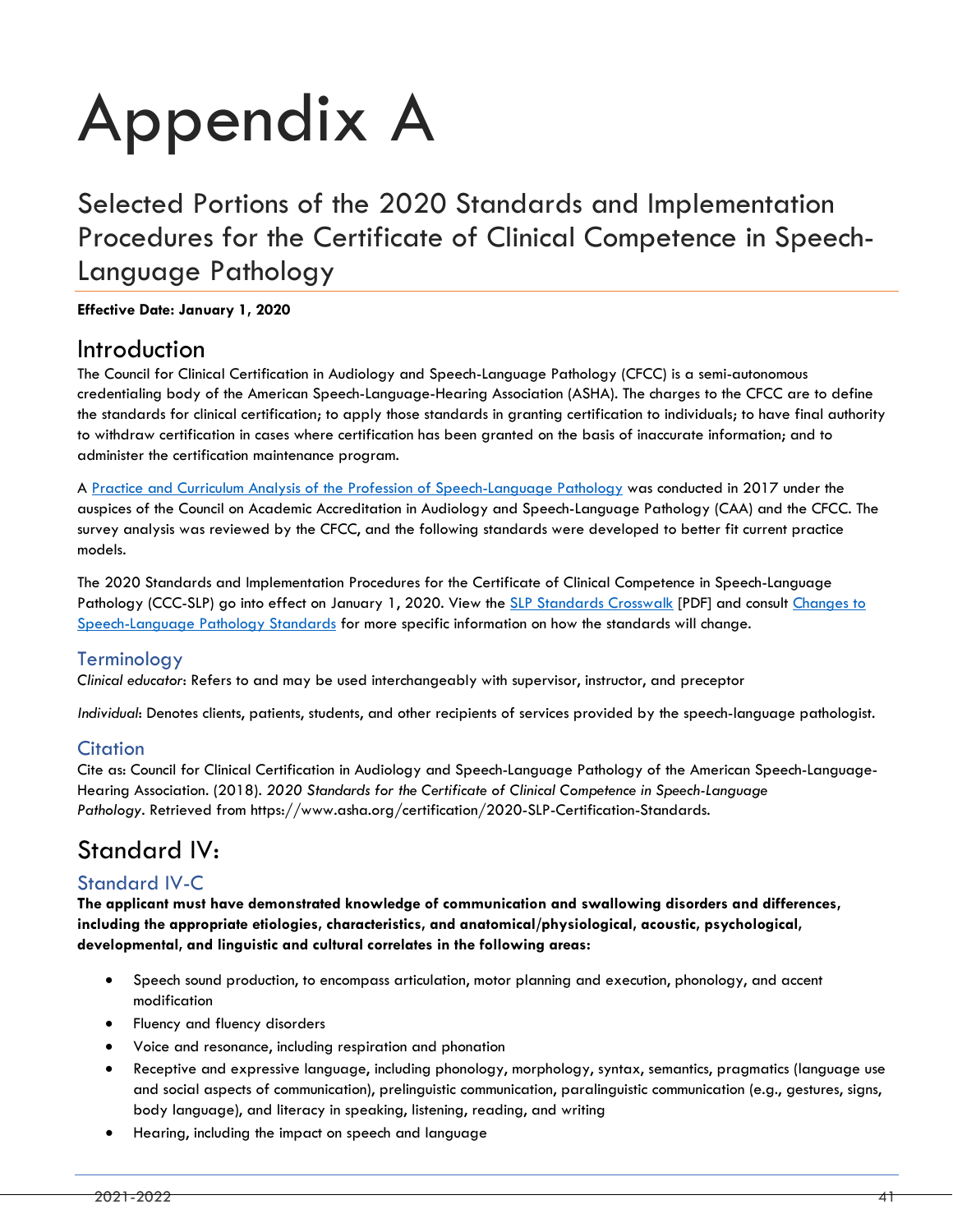- Swallowing/feeding, including (a) structure and function of orofacial myology and (b) oral, pharyngeal, laryngeal, pulmonary, esophageal, gastrointestinal, and related functions across the life span
- Cognitive aspects of communication, including attention, memory, sequencing, problem solving, and executive functioning
- Social aspects of communication, including challenging behavior, ineffective social skills, and lack of communication opportunities
- Augmentative and alternative communication modalities

Implementation: It is expected that coursework addressing the professional knowledge specified in this standard will occur primarily at the graduate level.

# Standard IV-D

**For each of the areas specified in Standard IV-C, the applicant must have demonstrated current knowledge of the principles and methods of prevention, assessment, and intervention for persons with communication and swallowing disorders, including consideration of anatomical/physiological, psychological, developmental, and linguistic and cultural correlates.**

# Standard IV-E

**The applicant must have demonstrated knowledge of standards of ethical conduct.**

Implementation: The applicant must have demonstrated knowledge of the principles and rules of the current ASHA *[Code of](https://www.asha.org/Code-of-Ethics/)  [Ethics](https://www.asha.org/Code-of-Ethics/)* .

# Standard IV-G

**The applicant must have demonstrated knowledge of contemporary professional issues.**

Implementation: The applicant must have demonstrated knowledge of professional issues that affect speech-language pathology. Issues include trends in professional practice, academic program accreditation standards, [ASHA practice](https://www.asha.org/policy/about/)  [policies](https://www.asha.org/policy/about/) and guidelines, educational legal requirements or policies, and reimbursement procedures.

# Standard IV-H

**The applicant must have demonstrated knowledge of entry level and advanced certifications, licensure, and other relevant professional credentials, as well as local, state, and national regulations and policies relevant to professional practice.**

# Standard V: Skills Outcomes

## Standard V-A

#### **The applicant must have demonstrated skills in oral and written or other forms of communication sufficient for entry into professional practice.**

Implementation: Applicants are eligible to apply for certification once they have completed all graduate-level academic coursework and clinical practicum and have been judged by the graduate program as having acquired all of the knowledge and skills mandated by the current standards.

The applicant must have demonstrated communication skills sufficient to achieve effective clinical and professional interaction with persons receiving services and relevant others. For oral communication, the applicant must have demonstrated speech and language skills in English, which, at a minimum, are consistent with ASHA's current position statement on [students and](https://www.asha.org/policy/ps1998-00117/)  [professionals who speak English with accents and nonstandard dialects.](https://www.asha.org/policy/ps1998-00117/) In addition, the applicant must have demonstrated the ability to write and comprehend technical reports, diagnostic and treatment reports, treatment plans, and professional correspondence in English.

## Standard V-B

**The applicant must have completed a program of study that included experiences sufficient in breadth and depth to achieve the following skills outcomes:**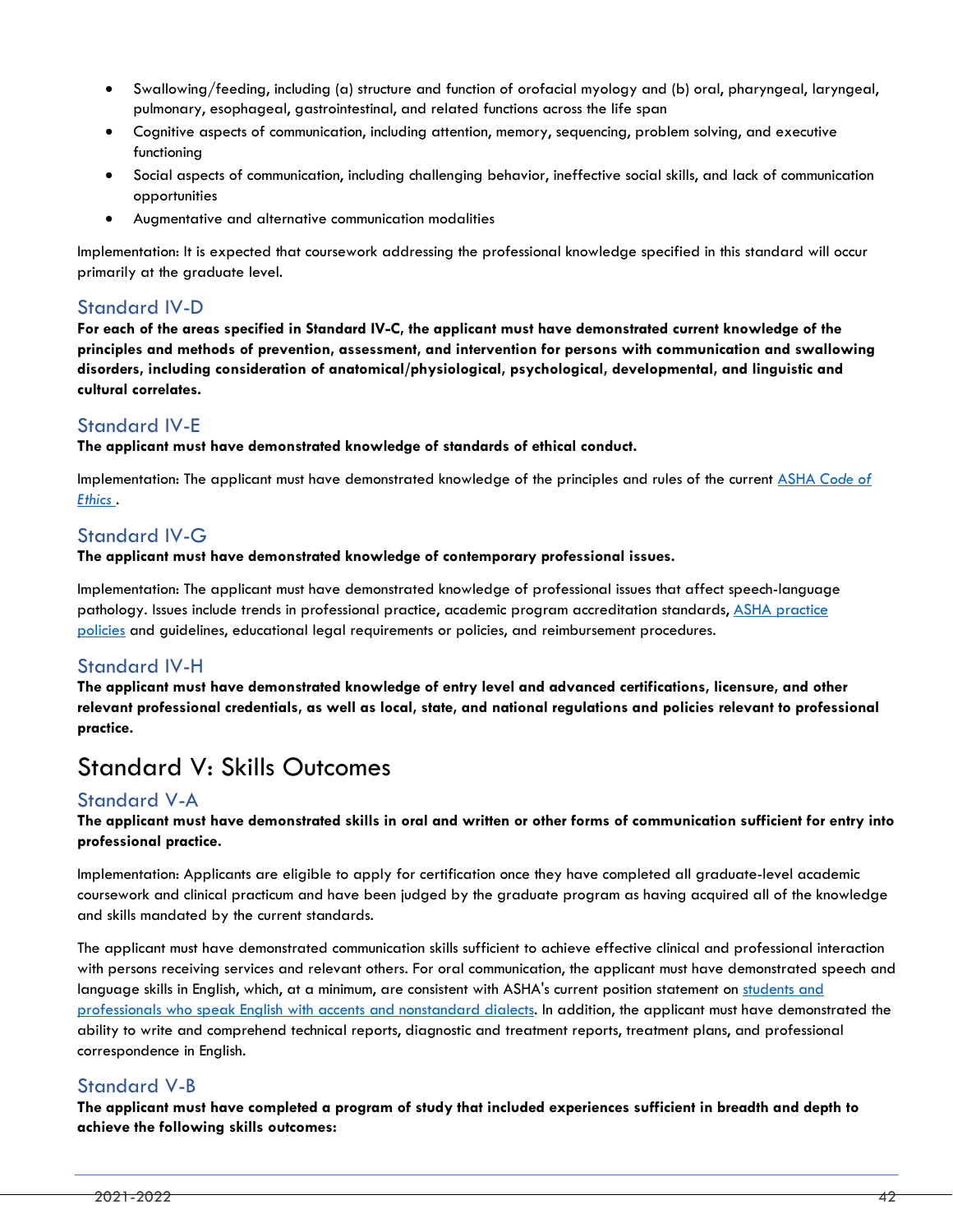#### **1. Evaluation**

- a. Conduct screening and prevention procedures, including prevention activities.
- b. Collect case history information and integrate information from clients/patients, family, caregivers, teachers, and relevant others, including other professionals.
- c. Select and administer appropriate evaluation procedures, such as behavioral observations, non-standardized and standardized tests, and instrumental procedures.
- d. Adapt evaluation procedures to meet the needs of individuals receiving services.
- e. Interpret, integrate, and synthesize all information to develop diagnoses and make appropriate recommendations for intervention.
- f. Complete administrative and reporting functions necessary to support evaluation.
- g. Refer clients/patients for appropriate services.

#### **2. Intervention**

- a. Develop setting-appropriate intervention plans with measurable and achievable goals that meet clients'/patients' needs. Collaborate with clients/patients and relevant others in the planning process.
- b. Implement intervention plans that involve clients/patients and relevant others in the intervention process.
- c. Select or develop and use appropriate materials and instrumentation for prevention and intervention.
- d. Measure and evaluate clients'/patients' performance and progress.
- e. Modify intervention plans, strategies, materials, or instrumentation as appropriate to meet the needs of clients/patients.
- f. Complete administrative and reporting functions necessary to support intervention.
- g. Identify and refer clients/patients for services, as appropriate.

#### **3. Interaction and Personal Qualities**

- a. Communicate effectively, recognizing the needs, values, preferred mode of communication, and cultural/linguistic background of the individual(s) receiving services, family, caregivers, and relevant others.
- b. Manage the care of individuals receiving services to ensure an interprofessional, team-based collaborative practice.
- c. Provide counseling regarding communication and swallowing disorders to clients/patients, family, caregivers, and relevant others.
- d. Adhere to the ASHA *Code of Ethics*, and behave professionally.

Implementation: The applicant must have acquired the skills listed in this standard and must have applied them across the nine major areas listed in Standard IV-C. These skills may be developed and demonstrated through direct clinical contact with individuals receiving services in clinical experiences, academic coursework, labs, simulations, and examinations, as well as through the completion of independent projects.

The applicant must have obtained a sufficient variety of supervised clinical experiences in different work settings and with different populations so that the applicant can demonstrate skills across the ASHA *Scope of Practice in Speech-Language Pathology*. *Supervised clinical experience* is defined as clinical services (i.e., assessment/diagnosis/evaluation, screening, treatment, report writing, family/client consultation, and/or counseling) related to the management of populations that fit within the ASHA *Scope of [Practice in Speech-Language Pathology](https://www.asha.org/policy/SP2016-00343/)* .

These experiences allow students to:

- interpret, integrate, and synthesize core concepts and knowledge;
- demonstrate appropriate professional and clinical skills; and
- incorporate critical thinking and decision-making skills while engaged in prevention, identification, evaluation, diagnosis, planning, implementation, and/or intervention.

Supervised clinical experiences should include interprofessional education and interprofessional collaborative practice, and should include experiences with related professionals that enhance the student's knowledge and skills in an interdisciplinary, team-based, comprehensive service delivery model.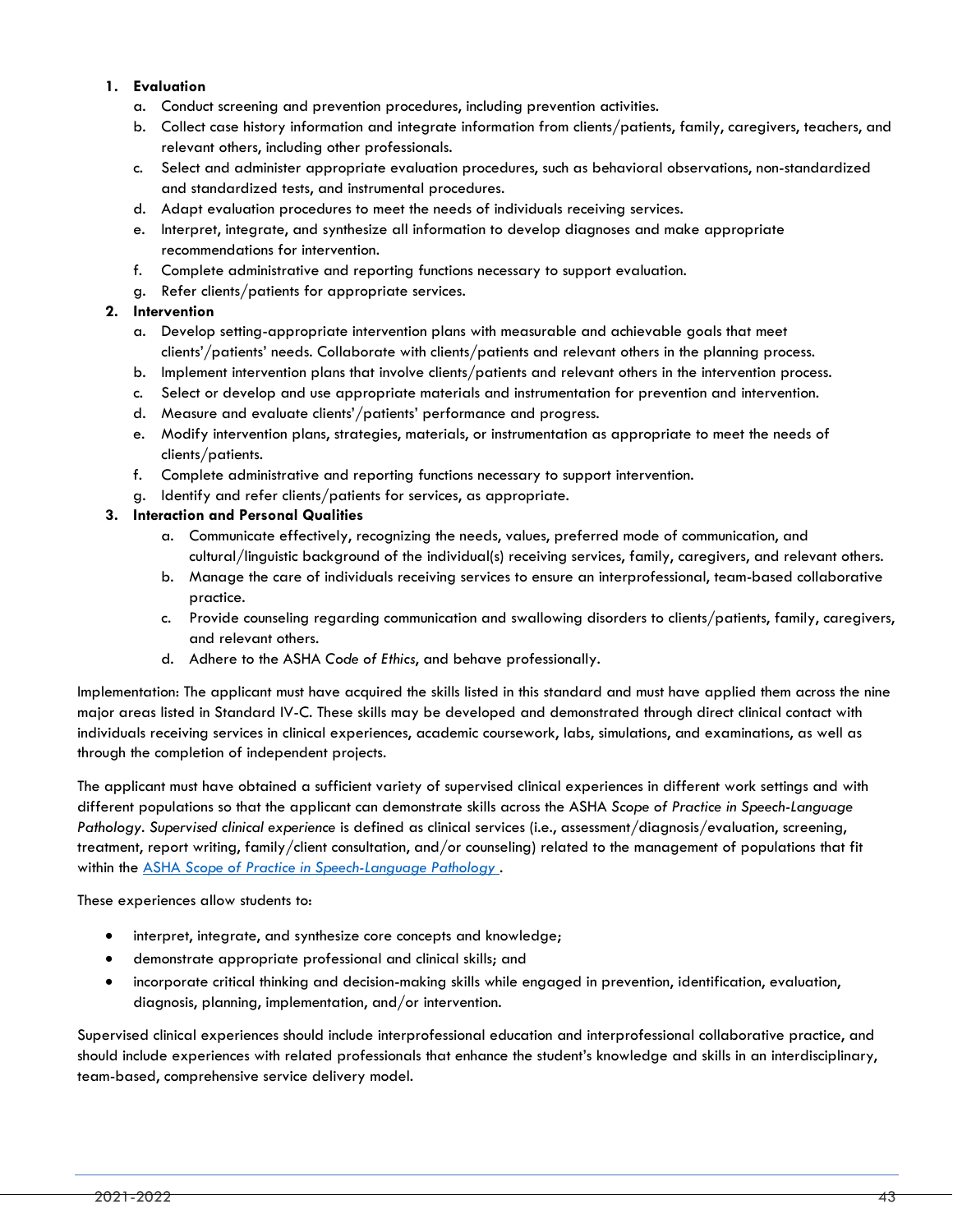Clinical simulations (CS) may include the use of standardized patients and simulation technologies (e.g., standardized patients, virtual patients, digitized mannequins, immersive reality, task trainers, computer-based interactive).These supervised experiences can be synchronous simulations (real-time) or asynchronous (not concurrent in time) simulations.

Clinical educators of clinical experiences must hold current ASHA certification in the appropriate area of practice during the time of supervision. The supervised activities must be within the ASHA *[Scope of Practice in Speech-Language Pathology](https://www.asha.org/policy/SP2016-00343/)* in order to count toward the student's ASHA certification requirements.

# Standard V-C

**The applicant must complete a minimum of 400 clock hours of supervised clinical experience in the practice of speechlanguage pathology. Twenty-five hours must be spent in guided clinical observation, and 375 hours must be spent in direct client/patient contact.**

Implementation: Guided clinical observation hours generally precede direct contact with clients/patients. Examples of guided observations may include but are not limited to the following activities: debriefing of a video recording with a clinical educator who holds the CCC-SLP, discussion of therapy or evaluation procedures that had been observed, debriefings of observations that meet course requirements, or written records of the observations. It is important to confirm that there was communication between the clinical educator and observer, rather than passive experiences where the student views sessions and/or videos. It is encouraged that the student observes live and recorded sessions across settings with individuals receiving services with a variety of disorders and completes debriefing activities as described above.

The observation and direct client/patient contact hours must be within the ASHA *[Scope of Practice in Speech-Language](https://www.asha.org/policy/SP2016-00343/)  [Pathology](https://www.asha.org/policy/SP2016-00343/)* and must be under the supervision of a qualified professional who holds a current ASHA certification in the appropriate practice area. Guided clinical supervision may occur simultaneously during the student's observation or afterwards through review and approval of the student's written reports or summaries. Students may use video recordings of client services for observation purposes.

Applicants should be assigned practicum only after they have acquired a base of knowledge sufficient to qualify for such experience. Only direct contact (e.g., the individual receiving services must be present) with the individual or the individual's family in assessment, intervention, and/or counseling can be counted toward practicum. When counting clinical practicum hours for purposes of ASHA certification, only the actual time spent in sessions can be counted, and the time spent cannot be rounded up to the nearest 15-minute interval.

Up to 20% (i.e., 75 hours) of direct contact hours may be obtained through CS methods. Only the time spent in active engagement with CS may be counted. CS may include the use of standardized patients and simulation technologies (e.g., standardized patients, virtual patients, digitized mannequins, immersive reality, task trainers, computer-based interactive). Debriefing activities may not be included as clinical clock hours.

Although several students may observe a clinical session at one time, clinical practicum hours should be assigned only to the student who provides direct services to the individual receiving services or the individual's family. Typically, only one student at a time should be working with a client in order to count the practicum hours. Several students working as a team may receive credit for the same session, depending on the specific responsibilities that each student is assigned when working directly with the individual receiving services. The applicant must maintain documentation of their time spent in supervised practicum, and this documentation must be verified by the program in accordance with Standards III and IV.

# Standard V-D

**At least 325 of the 400 clock hours of supervised clinical experience must be completed while the applicant is enrolled in graduate study in a program accredited in speech-language pathology by the CAA.**

Implementation: A minimum of 325 clock hours of supervised clinical practicum must be completed while the student is enrolled in the graduate program. At the discretion of the graduate program, hours obtained at the undergraduate level may be used to satisfy the remainder of the requirement.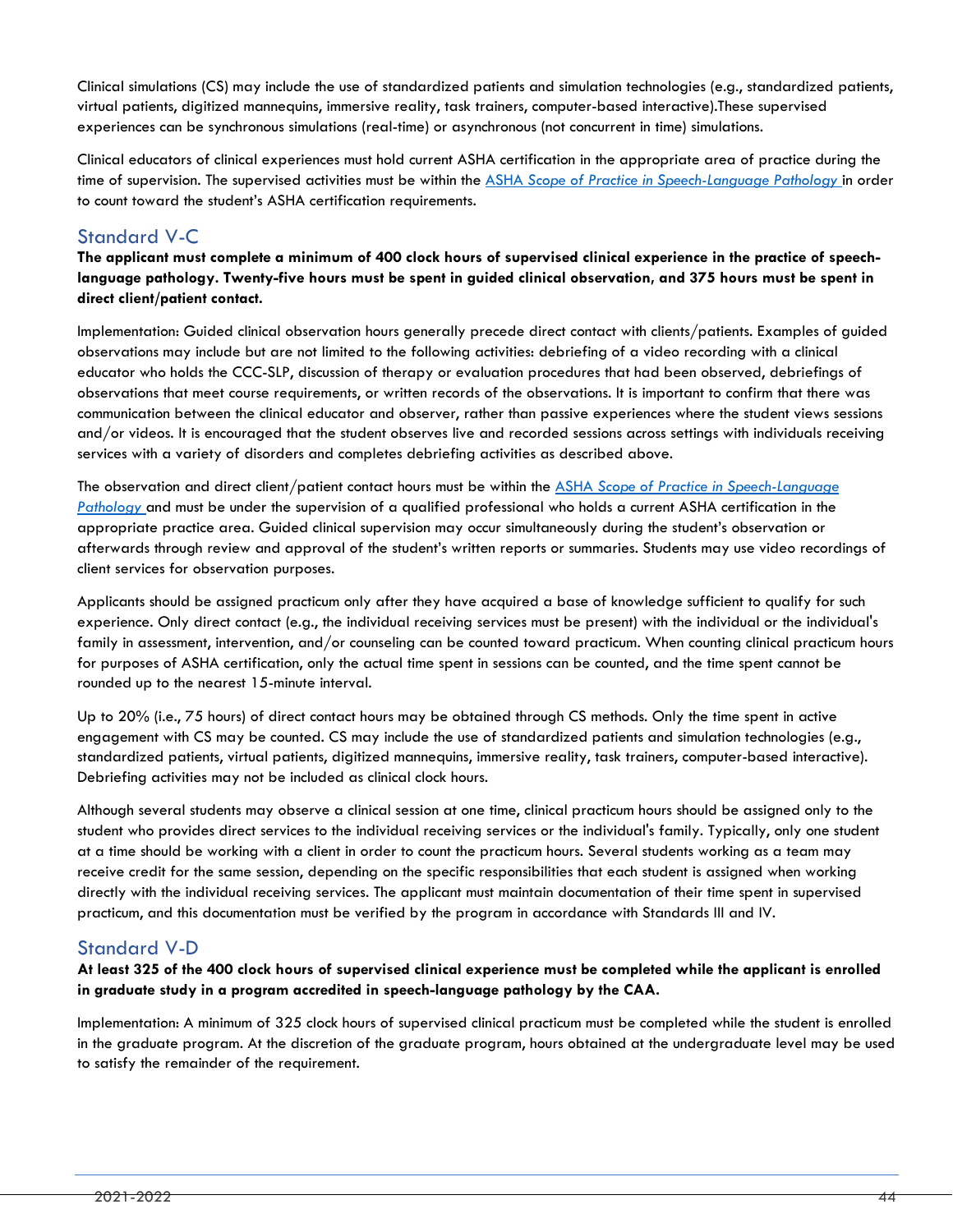# Standard V-E

**Supervision of students must be provided by a clinical educator who holds ASHA certification in the appropriate profession, who has the equivalent of a minimum of 9 months of full-time clinical experience, and who has completed a minimum of 2 hours of professional development in clinical instruction/supervision after being awarded ASHA certification.**

**The amount of direct supervision must be commensurate with the student's knowledge, skills, and experience; must not be less than 25% of the student's total contact with each client/patient; and must take place periodically throughout the practicum. Supervision must be sufficient to ensure the welfare of the individual receiving services.**

Implementation: Effective January 1, 2020, supervisors for ASHA certification [must complete 2 hours of professional](https://www.asha.org/Certification/Prof-Dev-for-2020-Certification-Standards/)  [development/continuing education](https://www.asha.org/Certification/Prof-Dev-for-2020-Certification-Standards/) in clinical instruction/supervision. The professional development/continuing education must be completed after being awarded ASHA certification and prior to the supervision of a student. Direct supervision must be in real time. A clinical educator must be available and on site to consult with a student who is providing clinical services to the clinical educator's client. Supervision of clinical practicum is intended to provide guidance and feedback and to facilitate the student's acquisition of essential clinical skills.

In the case of CS, asynchronous supervision must include debriefing activities that are commensurate with a minimum of 25% of the clock hours earned for each simulated individual receiving services.

## Standard V-F

**Supervised practicum must include experience with individuals across the life span and from culturally/linguistically diverse backgrounds. Practicum must include experience with individuals with various types and severities of communication and/or related disorders, differences, and disabilities.**

Implementation: The applicant must demonstrate direct clinical experiences with individuals in both assessment and intervention across the lifespan from the range of disorders and differences named in Standard IV-C.

## Standard VI: Assessment

**The applicant must have passed the national examination adopted by ASHA for purposes of certification in speechlanguage pathology.**

Implementation: Results of the [Praxis® Examination in Speech-Language Pathology](https://www.asha.org/Certification/praxis/About-the-Speech-Language-Pathology-Praxis-Exam/) must be submitted directly to ASHA from the Educational Testing Service (ETS). The certification standards require that a passing exam score be earned no earlier than 5 years prior to the submission of the application and no later than 2 years following receipt of the application. If the exam is not successfully passed and reported within the 2-year application period, the applicant's certification file will be closed. If the exam is passed or reported at a later date, then the applicant will be required to reapply for certification under the standards in effect at that time.

Please visit the ASHA website for reviewing the 2020 Standards: (https://www.asha.org/certification/2020-slp-certificationstandards/)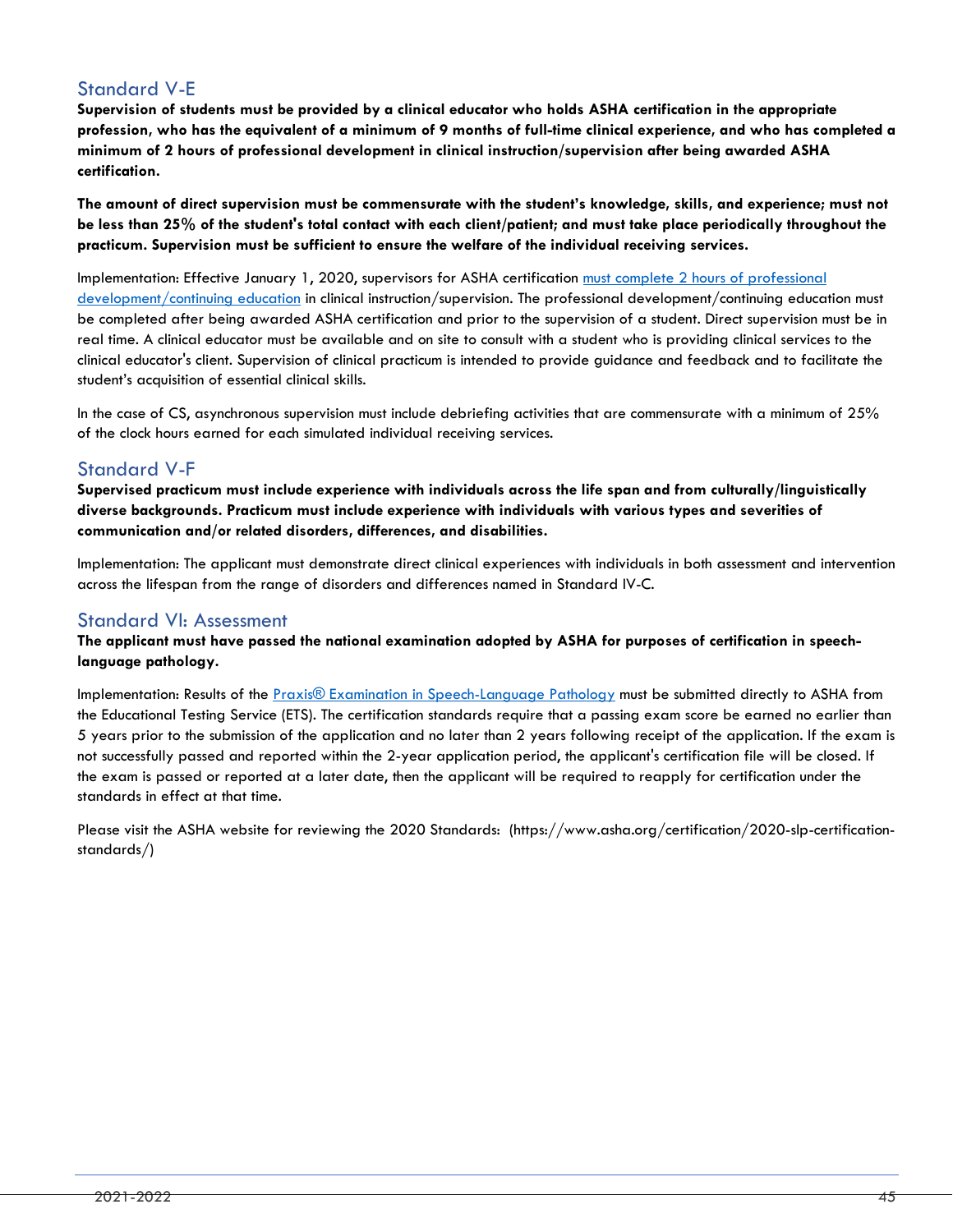# Appendix B

# <span id="page-46-0"></span>Track I and Track II Curricula 2021-2022

# Track I Curriculum 2021-2022

|                  |                                                                             | Credit       |
|------------------|-----------------------------------------------------------------------------|--------------|
| First Fall       | In residence period begins in August                                        | <b>Hours</b> |
| <b>EDHS 7040</b> | Cognitive and Linguistic Development                                        |              |
| <b>EDHS 7060</b> | Disorders of Phonology and Articulation                                     |              |
| <b>EDHS 7190</b> | Neuroanatomy & Neurophysiology of Communication, Swallowing, & Cognition    |              |
| <b>EDHS 7120</b> | Prevention, Assessment, and Intervention I                                  |              |
| <b>EDHS 8090</b> | Disorders of Language I                                                     |              |
| <b>EDHS 8691</b> | Clinical Practicum: Communication Disorders (in Sheila Johnson Center; SJC) |              |
|                  |                                                                             |              |

| <b>First Spring</b> | In residence period ends in May |
|---------------------|---------------------------------|
|---------------------|---------------------------------|

| <b>EDHS 7020</b> | Evidence Based Practice                              |  |
|------------------|------------------------------------------------------|--|
| <b>EDHS 8030</b> | <b>Neurogenic Communication Disorders</b>            |  |
| <b>EDHS 8100</b> | Disorders of Language II                             |  |
| <b>EDHS 7140</b> | <b>Autism &amp; Related Disorders</b>                |  |
| <b>EDHS 8130</b> | <b>vsnhagia</b>                                      |  |
| <b>EDHS 8150</b> | Clinical Seminars                                    |  |
| <b>EDHS 8691</b> | Clinical Practicum: Communication Disorders (in SJC) |  |
|                  |                                                      |  |

**TOTAL 17**

**TOTAL 13**

(May-July Computer-based simulation clinical training: Adult cases)

| <b>First Summer</b> | <b>Externship:</b> anywhere in the United States |  |  |  |  |
|---------------------|--------------------------------------------------|--|--|--|--|
|---------------------|--------------------------------------------------|--|--|--|--|

| EDHS 8120        | Disorders of Communication Based in Cognitive Dysfunction: Adults (online course) |  |
|------------------|-----------------------------------------------------------------------------------|--|
| <b>EDHS 7080</b> | Disorders of Fluency (online course)                                              |  |
| <b>EDHS 8170</b> | Clinical Externship in Speech-Language Pathology: Adult (3 to 5 days/week)        |  |
|                  |                                                                                   |  |

| Second Fall | <b>Externship:</b> anywhere in the United States                               |  |
|-------------|--------------------------------------------------------------------------------|--|
| EDHS 8020   | Disorders of Communication: Augmentative and Alternate Systems (online course) |  |
| EDHS 7180   | Habilitative Audiology 1 (online course)                                       |  |
| EDHS 7090   | Disorders of Voice (online course)                                             |  |
| EDHS 8170   | Clinical Externship in Speech-Language Pathology: School (2 to 3 days/week)    |  |

|                  | Second Spring Internship: anywhere in the United States                   |          |  |
|------------------|---------------------------------------------------------------------------|----------|--|
| <b>EDHS 8800</b> | Clinical Internship in Speech-Language Pathology (full-time: 5 days/week) |          |  |
| <b>EDHS 5993</b> | Independent Study                                                         |          |  |
|                  |                                                                           | TOTAL 12 |  |

 **GRAND TOTAL 69**